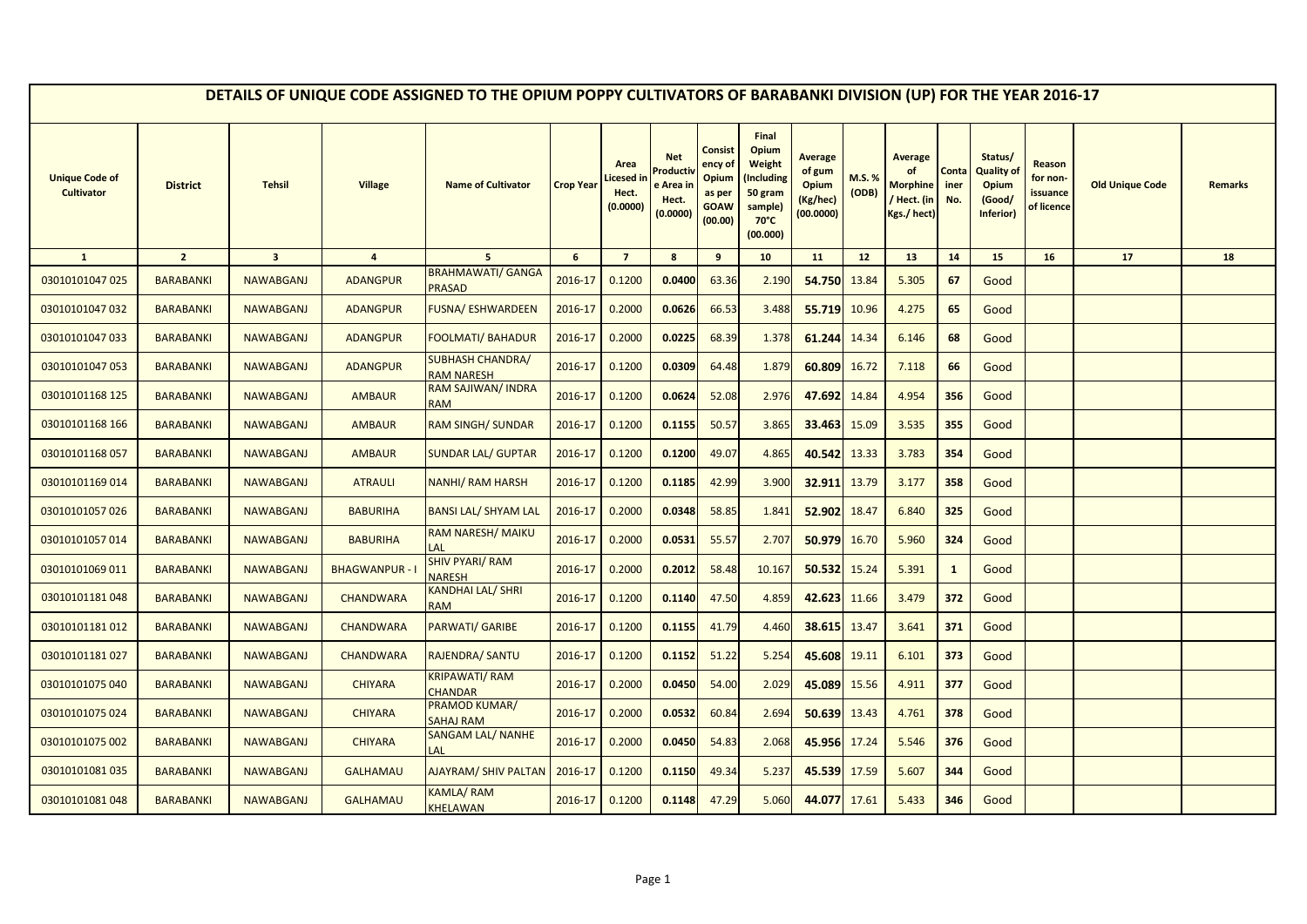|                                            |                  |                         |                      | DETAILS OF UNIQUE CODE ASSIGNED TO THE OPIUM POPPY CULTIVATORS OF BARABANKI DIVISION (UP) FOR THE YEAR 2016-17 |                  |                                        |                                                                     |                                                                 |                                                                                            |                                                            |                       |                                                                       |                         |                                                                     |                                              |                        |                |
|--------------------------------------------|------------------|-------------------------|----------------------|----------------------------------------------------------------------------------------------------------------|------------------|----------------------------------------|---------------------------------------------------------------------|-----------------------------------------------------------------|--------------------------------------------------------------------------------------------|------------------------------------------------------------|-----------------------|-----------------------------------------------------------------------|-------------------------|---------------------------------------------------------------------|----------------------------------------------|------------------------|----------------|
| <b>Unique Code of</b><br><b>Cultivator</b> | <b>District</b>  | <b>Tehsil</b>           | <b>Village</b>       | <b>Name of Cultivator</b>                                                                                      | <b>Crop Year</b> | Area<br>icesed in<br>Hect.<br>(0.0000) | <b>Net</b><br>roduct <sup>,</sup><br>e Area ir<br>Hect.<br>(0.0000) | Consist<br>ency of<br>Opium<br>as per<br><b>GOAW</b><br>(00.00) | Final<br>Opium<br>Weight<br>(Including<br>50 gram<br>sample)<br>$70^{\circ}$ C<br>(00.000) | <b>Average</b><br>of gum<br>Opium<br>(Kg/hec)<br>(00.0000) | <b>M.S.%</b><br>(ODB) | <b>Average</b><br>of<br><b>Morphine</b><br>/ Hect. (in<br>Kgs./ hect) | Conta<br>iner<br>No.    | Status/<br><b>Quality of</b><br><b>Opium</b><br>(Good/<br>Inferior) | Reason<br>for non-<br>issuance<br>of licence | <b>Old Unique Code</b> | <b>Remarks</b> |
| $\mathbf{1}$                               | $\overline{2}$   | $\overline{\mathbf{3}}$ | $\overline{4}$       | $5\overline{5}$                                                                                                | 6                | $\overline{7}$                         | 8                                                                   | 9                                                               | 10                                                                                         | 11                                                         | 12 <sup>2</sup>       | 13                                                                    | 14                      | 15                                                                  | 16                                           | 17                     | 18             |
| 03010101081 006                            | <b>BARABANKI</b> | <b>NAWABGANJ</b>        | <b>GALHAMAU</b>      | <b>RAJ KUMARI/</b><br><b>SHATROHAN SINGH</b>                                                                   | 2016-17          | 0.1200                                 | 0.1164                                                              | 44.73                                                           | 5.182                                                                                      | 44.519                                                     | 15.49                 | 4.827                                                                 | 345                     | Good                                                                |                                              |                        |                |
| 03010101082 013                            | <b>BARABANKI</b> | <b>NAWABGANJ</b>        | <b>GARHI RAKHMAU</b> | <b>BENIRAM/BABADEEN</b>                                                                                        | 2016-17          | 0.1200                                 | 0.1202                                                              | 44.71                                                           | 4.369                                                                                      | 36.348                                                     | 14.18                 | 3.608                                                                 | 327                     | Good                                                                |                                              |                        |                |
| 03010101082 072                            | <b>BARABANKI</b> | <b>NAWABGANJ</b>        | <b>GARHI RAKHMAU</b> | BRAHMMA NAND/RAM<br><b>KISHUN</b>                                                                              | 2016-17          | 0.2000                                 | 0.2043                                                              | 42.20                                                           | 4.793                                                                                      | 23.461                                                     | 16.09                 | 2.642                                                                 | $S-46$                  | Good                                                                |                                              |                        |                |
| 03010101082088                             | <b>BARABANKI</b> | <b>NAWABGANJ</b>        | <b>GARHI RAKHMAU</b> | <b>CHANDRA BHAN/RAM</b><br><b>ADHEEN</b>                                                                       | 2016-17          | 0.1200                                 | 0.1166                                                              | 46.66                                                           | 4.619                                                                                      | 39.614                                                     | 20.79                 | 5.765                                                                 | 330                     | Good                                                                |                                              |                        |                |
| 03010101082036                             | <b>BARABANKI</b> | <b>NAWABGANJ</b>        | <b>GARHI RAKHMAU</b> | <b>FAKEER MOHAMMAD/</b><br><b>MOHD AMEEN</b>                                                                   | 2016-17          | 0.1200                                 | 0.1200                                                              | 53.17                                                           | 4.041                                                                                      | 33.675                                                     | 15.16                 | 3.574                                                                 | 331                     | Good                                                                |                                              |                        |                |
| 03010101082091                             | <b>BARABANKI</b> | <b>NAWABGANJ</b>        | <b>GARHI RAKHMAU</b> | <b>GURU SHOBHA/ CHEDA</b>                                                                                      | 2016-17          | 0.1200                                 | 0.1170                                                              | 49.05                                                           | 4.919                                                                                      | 42.043                                                     | 16.39                 | 4.824                                                                 | 329                     | Good                                                                |                                              |                        |                |
| 03010101082044                             | <b>BARABANKI</b> | <b>NAWABGANJ</b>        | <b>GARHI RAKHMAU</b> | <b>HARIRAM/ BABULAL</b>                                                                                        | 2016-17          | 0.2000                                 | 0.1857                                                              | 45.79                                                           | 6.725                                                                                      | 36.214                                                     | 13.45                 | 3.409                                                                 | 328                     | Good                                                                |                                              |                        |                |
| 03010101084 097                            | <b>BARABANKI</b> | <b>NAWABGANJ</b>        | <b>GOKULPUR</b>      | <b>ASHARAM/ MAYARAM</b>                                                                                        | 2016-17          | 0.2000                                 | 0.0300                                                              | 59.52                                                           | 1.777                                                                                      | 59.233                                                     | 15.15                 | 6.282                                                                 | 22                      | Good                                                                |                                              |                        |                |
| 03010101084 091                            | <b>BARABANKI</b> | <b>NAWABGANJ</b>        | <b>GOKULPUR</b>      | <b>DUKHIRAM/ HARINAM</b>                                                                                       | 2016-17          | 0.2000                                 | 0.0265                                                              | 64.91                                                           | 1.623                                                                                      | 61.245                                                     | 12.59                 | 5.397                                                                 | 12                      | Good                                                                |                                              |                        |                |
| 03010101084 076                            | <b>BARABANKI</b> | <b>NAWABGANJ</b>        | <b>GOKULPUR</b>      | <b>HARI PRASAD/ SARVJEET</b>                                                                                   | 2016-17          | 0.1200                                 | 0.0242                                                              | 63.52                                                           | 1.488                                                                                      | 61.488                                                     | 12.14                 | 5.226                                                                 | $\overline{a}$          | Good                                                                |                                              |                        |                |
| 03010101084 088                            | <b>BARABANKI</b> | <b>NAWABGANJ</b>        | <b>GOKULPUR</b>      | <b>KALLU/ HARIRAM</b>                                                                                          | 2016-17          | 0.2000                                 | 0.0459                                                              | 65.79                                                           | 2.660                                                                                      | 57.952                                                     | 12.14                 | 4.924                                                                 | 16                      | Good                                                                |                                              |                        |                |
| 03010101084 052                            | <b>BARABANKI</b> | <b>NAWABGANJ</b>        | <b>GOKULPUR</b>      | <b>KALLU/MAHADEV</b>                                                                                           | 2016-17          | 0.1200                                 | 0.0156                                                              | 70.95                                                           | 1.003                                                                                      | 64.295                                                     | 16.39                 | 7.380                                                                 | 21                      | Good                                                                |                                              |                        |                |
| 03010101084 107                            | <b>BARABANKI</b> | <b>NAWABGANJ</b>        | <b>GOKULPUR</b>      | <b>MAAN SINGH/ RAM</b><br><b>VILAS</b>                                                                         | 2016-17          | 0.2000                                 | 0.0200                                                              | 66.12                                                           | 1.304                                                                                      | 65.200                                                     | 10.57                 | 4.822                                                                 | 17                      | Good                                                                |                                              |                        |                |
| 03010101084 059                            | <b>BARABANKI</b> | <b>NAWABGANJ</b>        | <b>GOKULPUR</b>      | <b>NAUMI LAL/RAM</b><br><b>ADHAR</b>                                                                           | 2016-17          | 0.1200                                 | 0.0200                                                              | 60.76                                                           | 1.146                                                                                      | 57.300                                                     | 18.10                 | 7.258                                                                 | $\boldsymbol{6}$        | Good                                                                |                                              |                        |                |
| 03010101084 047                            | <b>BARABANKI</b> | <b>NAWABGANJ</b>        | <b>GOKULPUR</b>      | RAJ KUMAR/ GAYA<br><b>PRASAD</b>                                                                               | 2016-17          | 0.2000                                 | 0.0625                                                              | 62.29                                                           | 3.702                                                                                      | 59.232                                                     | 15.91                 | 6.596                                                                 | $\overline{2}$          | Good                                                                |                                              |                        |                |
| 03010101084 023                            | <b>BARABANKI</b> | <b>NAWABGANJ</b>        | <b>GOKULPUR</b>      | <b>RAM AWADH VERMA/</b><br><b>JANKI PRASAD</b>                                                                 | 2016-17          | 0.2000                                 | 0.0758                                                              | 63.08                                                           | 4.271                                                                                      | 56.346                                                     | 13.59                 | 5.361                                                                 | 13                      | Good                                                                |                                              |                        |                |
| 03010101084 065                            | <b>BARABANKI</b> | <b>NAWABGANJ</b>        | <b>GOKULPUR</b>      | <b>RAM NARESH/</b><br><b>BALAKRAM</b>                                                                          | 2016-17          | 0.2000                                 | 0.0375                                                              | 61.21                                                           | 2.125                                                                                      | 56.667                                                     | 14.00                 | 5.553                                                                 | 11                      | Good                                                                |                                              |                        |                |
| 03010101084 053                            | <b>BARABANKI</b> | <b>NAWABGANJ</b>        | <b>GOKULPUR</b>      | RAM TIRATH/ SARVJEET                                                                                           | 2016-17          | 0.2000                                 | 0.0200                                                              | 62.33                                                           | 1.238                                                                                      | 61.900                                                     | 16.03                 | 6.944                                                                 | $\overline{\mathbf{3}}$ | Good                                                                |                                              |                        |                |
| 03010101084 003                            | <b>BARABANKI</b> | <b>NAWABGANJ</b>        | <b>GOKULPUR</b>      | RAMDEEN/ JAS KARAN                                                                                             | 2016-17          | 0.1200                                 | 0.0200                                                              | 71.21                                                           | 1.424                                                                                      | 71.200                                                     | 14.04                 | 6.999                                                                 | 20                      | Good                                                                |                                              |                        |                |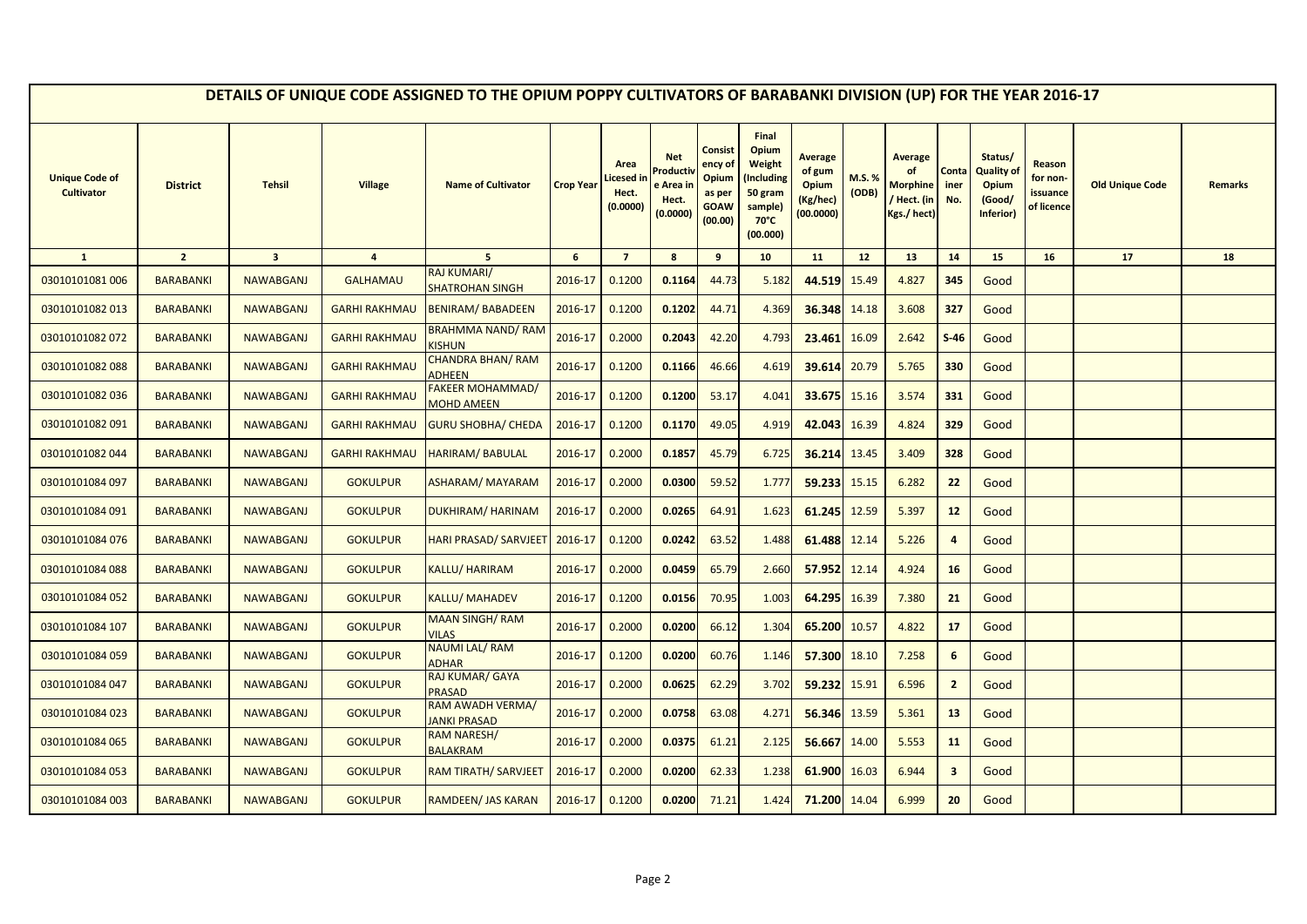|                                            |                  |                         |                        | DETAILS OF UNIQUE CODE ASSIGNED TO THE OPIUM POPPY CULTIVATORS OF BARABANKI DIVISION (UP) FOR THE YEAR 2016-17 |                  |                                        |                                                      |                                                                        |                                                                                            |                                                            |                 |                                                                     |                      |                                                              |                                              |                        |                |
|--------------------------------------------|------------------|-------------------------|------------------------|----------------------------------------------------------------------------------------------------------------|------------------|----------------------------------------|------------------------------------------------------|------------------------------------------------------------------------|--------------------------------------------------------------------------------------------|------------------------------------------------------------|-----------------|---------------------------------------------------------------------|----------------------|--------------------------------------------------------------|----------------------------------------------|------------------------|----------------|
| <b>Unique Code of</b><br><b>Cultivator</b> | <b>District</b>  | <b>Tehsil</b>           | <b>Village</b>         | <b>Name of Cultivator</b>                                                                                      | <b>Crop Year</b> | Area<br>icesed in<br>Hect.<br>(0.0000) | <b>Net</b><br>Product<br>e Area<br>Hect.<br>(0.0000) | <b>Consist</b><br>ency of<br>Opium<br>as per<br><b>GOAW</b><br>(00.00) | Final<br>Opium<br>Weight<br>Including)<br>50 gram<br>sample)<br>$70^{\circ}$ C<br>(00.000) | <b>Average</b><br>of gum<br>Opium<br>(Kg/hec)<br>(00.0000) | M.S. %<br>(ODB) | <b>Average</b><br>of<br><b>Morphine</b><br>Hect. (in<br>Kgs./ hect) | Conta<br>iner<br>No. | Status/<br>Quality of<br><b>Opium</b><br>(Good/<br>Inferior) | Reason<br>for non-<br>issuance<br>of licence | <b>Old Unique Code</b> | <b>Remarks</b> |
| $\mathbf{1}$                               | $\overline{2}$   | $\overline{\mathbf{3}}$ | $\overline{4}$         | 5 <sup>5</sup>                                                                                                 | 6                | $\overline{7}$                         | 8                                                    | 9                                                                      | 10                                                                                         | 11                                                         | 12              | 13                                                                  | 14                   | 15                                                           | 16                                           | 17                     | 18             |
| 03010101084 045                            | <b>BARABANKI</b> | <b>NAWABGANJ</b>        | <b>GOKULPUR</b>        | <b>RAMHET/ RAM SAGAR</b>                                                                                       | 2016-17          | 0.2000                                 | 0.0644                                               | 62.37                                                                  | 3.805                                                                                      | 59.084                                                     | 13.18           | 5.450                                                               | 10                   | Good                                                         |                                              |                        |                |
| 03010101084 004                            | <b>BARABANKI</b> | <b>NAWABGANJ</b>        | <b>GOKULPUR</b>        | RAMROOP/ PURNAMASI                                                                                             | 2016-17          | 0.2000                                 | 0.0294                                               | 72.28                                                                  | 2.024                                                                                      | 68.844                                                     | 12.95           | 6.240                                                               | 14                   | Good                                                         |                                              |                        |                |
| 03010101084 114                            | <b>BARABANKI</b> | <b>NAWABGANJ</b>        | <b>GOKULPUR</b>        | <b>SANJAY KUMAR/</b><br><b>JAGDEV SINGH</b>                                                                    | 2016-17          | 0.2000                                 | 0.0210                                               | 64.20                                                                  | 1.348                                                                                      | 64.190                                                     | 12.26           | 5.510                                                               | $\overline{7}$       | Good                                                         |                                              |                        |                |
| 03010101084 009                            | <b>BARABANKI</b> | <b>NAWABGANJ</b>        | <b>GOKULPUR</b>        | SANT RAM/ JHAMMAN                                                                                              | 2016-17          | 0.2000                                 | 0.0412                                               | 64.21                                                                  | 2.284                                                                                      | 55.437                                                     | 12.72           | 4.936                                                               | 8                    | Good                                                         |                                              |                        |                |
| 03010101084 116                            | <b>BARABANKI</b> | <b>NAWABGANJ</b>        | <b>GOKULPUR</b>        | <b>SITARAM/ SANTU</b>                                                                                          | 2016-17          | 0.2000                                 | 0.0240                                               | 65.48                                                                  | 1.431                                                                                      | 59.625                                                     | 15.58           | 6.504                                                               | 19                   | Good                                                         |                                              |                        |                |
| 03010101084 067                            | <b>BARABANKI</b> | <b>NAWABGANJ</b>        | <b>GOKULPUR</b>        | SIYARAM/ GAYA<br><b>PRASAD</b>                                                                                 | 2016-17          | 0.2000                                 | 0.0464                                               | 60.14                                                                  | 2.741                                                                                      | 59.073                                                     | 13.30           | 5.499                                                               | 15                   | Good                                                         |                                              |                        |                |
| 03010101084 031                            | <b>BARABANKI</b> | <b>NAWABGANJ</b>        | <b>GOKULPUR</b>        | <b>TARA/ BADLU</b>                                                                                             | 2016-17          | 0.2000                                 | 0.0288                                               | 66.53                                                                  | 1.853                                                                                      | 64.340                                                     | 13.23           | 5.960                                                               | 9                    | Good                                                         |                                              |                        |                |
| 03010101084 006                            | <b>BARABANKI</b> | <b>NAWABGANJ</b>        | <b>GOKULPUR</b>        | <b>TEJ SINGH/ SOHAN LAL</b>                                                                                    | 2016-17          | 0.1200                                 | 0.0203                                               | 59.77                                                                  | 1.170                                                                                      | 57.635                                                     | 13.65           | 5.506                                                               | 5                    | Good                                                         |                                              |                        |                |
| 03010101084 005                            | <b>BARABANKI</b> | <b>NAWABGANJ</b>        | <b>GOKULPUR</b>        | VINAY KUMAR/<br><b>MALKHAN SINGH</b>                                                                           | 2016-17          | 0.1200                                 | 0.0138                                               | 70.23                                                                  | 0.943                                                                                      | 68.333                                                     | 17.87           | 8.549                                                               | 18                   | Good                                                         |                                              |                        |                |
| 03010101019 001                            | <b>BARABANKI</b> | <b>NAWABGANJ</b>        | <b>KARAND</b>          | <b>MEHRUN NISHA/</b><br><b>SHABBIR HUSAIN</b>                                                                  | 2016-17          | 0.1200                                 | 0.1215                                               | 47.33                                                                  | 5.166                                                                                      | 42.519                                                     | 15.44           | 4.595                                                               | 369                  | Good                                                         |                                              |                        |                |
| 03010101099 004                            | <b>BARABANKI</b> | <b>NAWABGANJ</b>        | KARIMABAD - I          | <b>BHIKHA RAM/ SARJU</b>                                                                                       | 2016-17          | 0.2000                                 | 0.0216                                               | 72.36                                                                  | 1.520                                                                                      | 70.370                                                     | 14.52           | 7.150                                                               | 30                   | Good                                                         |                                              |                        |                |
| 03010101099 002                            | <b>BARABANKI</b> | <b>NAWABGANJ</b>        | <b>KARIMABAD - I</b>   | <b>GHISA RAM/ CHOTI</b>                                                                                        | 2016-17          | 0.2000                                 | 0.0264                                               | 72.62                                                                  | 1.961                                                                                      | 74.280                                                     | 15.27           | 7.939                                                               | 26                   | Good                                                         |                                              |                        |                |
| 03010101099 275                            | <b>BARABANKI</b> | <b>NAWABGANJ</b>        | <b>KARIMABAD - I</b>   | KAILASHA/ JAGANNATH                                                                                            | 2016-17          | 0.2000                                 | 0.0592                                               | 66.30                                                                  | 3.561                                                                                      | 60.152                                                     | 13.92           | 5.862                                                               | 24                   | Good                                                         |                                              |                        |                |
| 03010101099 240                            | <b>BARABANKI</b> | <b>NAWABGANJ</b>        | <b>KARIMABAD - I</b>   | <b>MUNNA TIWARI/</b><br><b>BABULAL</b>                                                                         | 2016-17          | 0.2000                                 | 0.0323                                               | 72.23                                                                  | 2.095                                                                                      | 64.861                                                     | 16.67           | 7.567                                                               | 29                   | Good                                                         |                                              |                        |                |
| 03010101099 195                            | <b>BARABANKI</b> | <b>NAWABGANJ</b>        | <b>KARIMABAD - I</b>   | PARIDEEN/ DHODE                                                                                                | 2016-17          | 0.2000                                 | 0.0343                                               | 74.71                                                                  | 2.519                                                                                      | 73.440                                                     | 15.39           | 7.911                                                               | 28                   | Good                                                         |                                              |                        |                |
| 03010101099 006                            | <b>BARABANKI</b> | <b>NAWABGANJ</b>        | <b>KARIMABAD - I</b>   | RAM CHANDAR/ KABIRE                                                                                            | 2016-17          | 0.2000                                 | 0.0288                                               | 75.53                                                                  | 2.169                                                                                      | 75.313                                                     | 15.42           | 8.128                                                               | 25                   | Good                                                         |                                              |                        |                |
| 03010101099 160                            | <b>BARABANKI</b> | <b>NAWABGANJ</b>        | KARIMABAD - I          | <b>RAM KISHUN/ RAM</b><br><b>GULAM</b>                                                                         | 2016-17          | 0.2000                                 | 0.0400                                               | 64.36                                                                  | 2.427                                                                                      | 60.675                                                     | 16.90           | 7.179                                                               | 23                   | Good                                                         |                                              |                        |                |
| 03010101099 181                            | <b>BARABANKI</b> | <b>NAWABGANJ</b>        | KARIMABAD - I          | SUKAI LAL/ HAZARI                                                                                              | 2016-17          | 0.2000                                 | 0.0600                                               | 68.59                                                                  | 3.910                                                                                      | 65.167                                                     | 12.68           | 5.784                                                               | 27                   | Good                                                         |                                              |                        |                |
| 03010101099 242                            | <b>BARABANKI</b> | <b>NAWABGANJ</b>        | <b>KARIMABAD - III</b> | <b>AJAY KUMAR/</b><br>SATROHAN LAL                                                                             | 2016-17          | 0.2000                                 | 0.0200                                               | 70.64                                                                  | 1.736                                                                                      | 86.800                                                     | 14.33           | 8.706                                                               | 49                   | Good                                                         |                                              |                        |                |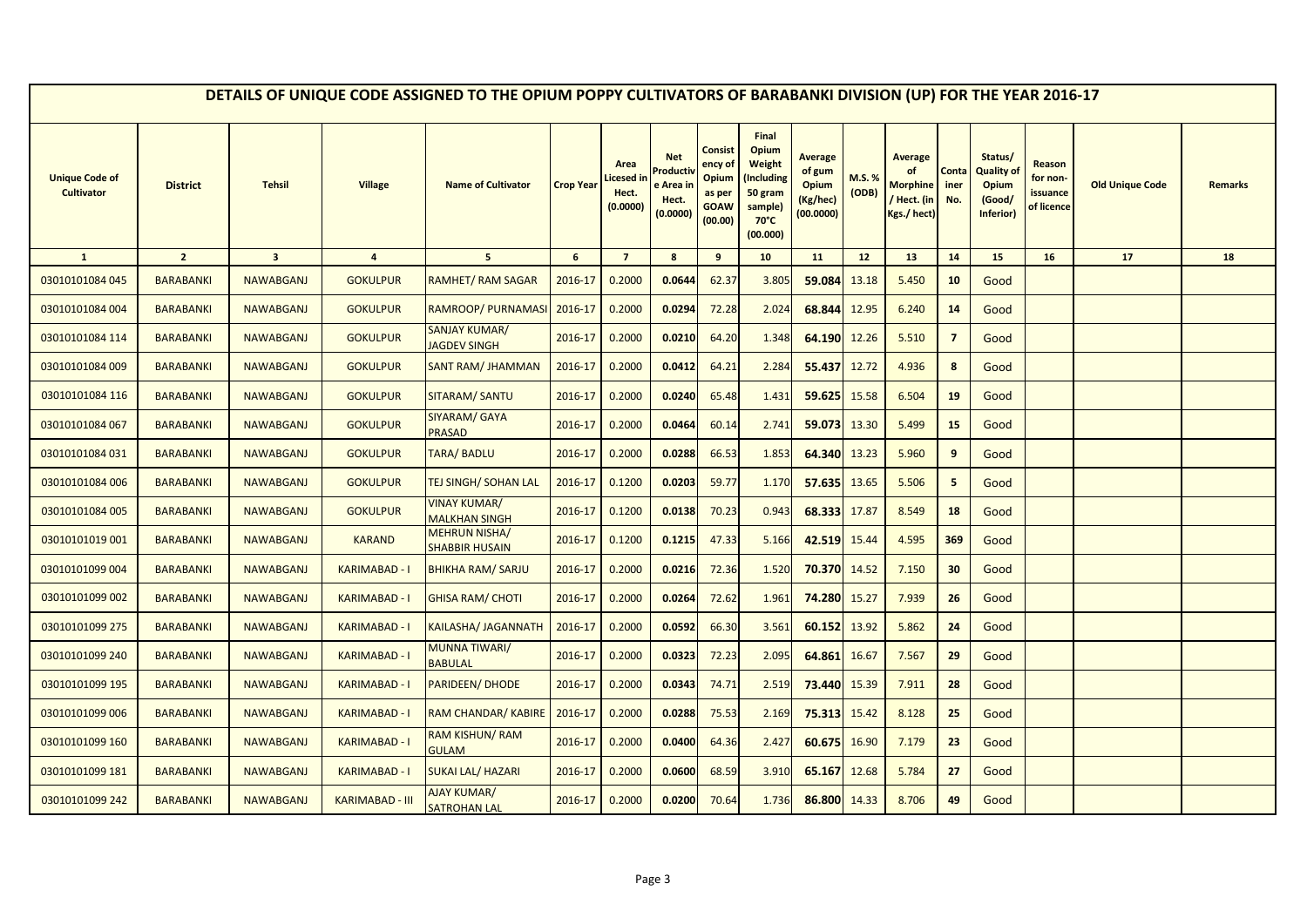|                                            |                  |                         |                        | DETAILS OF UNIQUE CODE ASSIGNED TO THE OPIUM POPPY CULTIVATORS OF BARABANKI DIVISION (UP) FOR THE YEAR 2016-17 |                  |                                        |                                                        |                                                                 |                                                                                            |                                                            |                |                                                                      |                      |                                                       |                                              |                        |                |
|--------------------------------------------|------------------|-------------------------|------------------------|----------------------------------------------------------------------------------------------------------------|------------------|----------------------------------------|--------------------------------------------------------|-----------------------------------------------------------------|--------------------------------------------------------------------------------------------|------------------------------------------------------------|----------------|----------------------------------------------------------------------|----------------------|-------------------------------------------------------|----------------------------------------------|------------------------|----------------|
| <b>Unique Code of</b><br><b>Cultivator</b> | <b>District</b>  | <b>Tehsil</b>           | <b>Village</b>         | <b>Name of Cultivator</b>                                                                                      | <b>Crop Year</b> | Area<br>icesed ir<br>Hect.<br>(0.0000) | <b>Net</b><br>Product<br>: Area i<br>Hect.<br>(0.0000) | Consist<br>ency of<br>Opium<br>as per<br><b>GOAW</b><br>(00.00) | Final<br>Opium<br>Weight<br>(Including<br>50 gram<br>sample)<br>$70^{\circ}$ C<br>(00.000) | <b>Average</b><br>of gum<br>Opium<br>(Kg/hec)<br>(00.0000) | M.S.%<br>(ODB) | <b>Average</b><br>of<br><b>Morphine</b><br>/ Hect. (in<br>Kgs./hect) | Conta<br>iner<br>No. | Status/<br>Quality of<br>Opium<br>(Good/<br>Inferior) | Reason<br>for non-<br>issuance<br>of licence | <b>Old Unique Code</b> | <b>Remarks</b> |
| $\mathbf{1}$                               | $\overline{2}$   | $\overline{\mathbf{3}}$ | $\overline{4}$         | 5 <sup>5</sup>                                                                                                 | 6                | $\overline{7}$                         | 8                                                      | 9                                                               | 10                                                                                         | 11                                                         | 12             | 13                                                                   | 14                   | 15                                                    | 16                                           | 17                     | 18             |
| 03010101099 162                            | <b>BARABANKI</b> | <b>NAWABGANJ</b>        | <b>KARIMABAD - III</b> | <b>ANOOP KUMAR/</b><br><b>TAPESHWARI</b>                                                                       | 2016-17          | 0.2000                                 | 0.0228                                                 | 67.74                                                           | 1.490                                                                                      | 65.351                                                     | 15.60          | 7.138                                                                | 54                   | Good                                                  |                                              |                        |                |
| 03010101099 226                            | <b>BARABANKI</b> | <b>NAWABGANJ</b>        | <b>KARIMABAD - III</b> | <b>ASHARAM/ PATANDEEN</b>                                                                                      | 2016-17          | 0.2000                                 | 0.0336                                                 | 57.84                                                           | 2.099                                                                                      | 62.470 15.61                                               |                | 6.825                                                                | 45                   | Good                                                  |                                              |                        |                |
| 03010101099 017                            | <b>BARABANKI</b> | <b>NAWABGANJ</b>        | <b>KARIMABAD - III</b> | <b>MAHENDRA KUMAR/</b><br><b>JAGDISH</b>                                                                       | 2016-17          | 0.2000                                 | 0.0210                                                 | 68.92                                                           | 1.378                                                                                      | 65.619                                                     | 13.64          | 6.267                                                                | 56                   | Good                                                  |                                              |                        |                |
| 03010101099 259                            | <b>BARABANKI</b> | <b>NAWABGANJ</b>        | <b>KARIMABAD - III</b> | <b>MAAN SINGH/ DURGA</b><br><b>PRASAD</b>                                                                      | 2016-17          | 0.2000                                 | 0.0883                                                 | 66.16                                                           | 5.510                                                                                      | 62.401                                                     | 14.77          | 6.452                                                                | 46                   | Good                                                  |                                              |                        |                |
| 03010101099 035                            | <b>BARABANKI</b> | <b>NAWABGANJ</b>        | KARIMABAD - III        | MUNNI LAL/ VISHESHAR                                                                                           | 2016-17          | 0.1200                                 | 0.0216                                                 | 57.50                                                           | 1.347                                                                                      | 62.361                                                     | 17.03          | 7.435                                                                | 40                   | Good                                                  |                                              |                        |                |
| 03010101099 170                            | <b>BARABANKI</b> | <b>NAWABGANJ</b>        | <b>KARIMABAD - III</b> | OM PRAKASH/<br><b>BABURAM</b>                                                                                  | 2016-17          | 0.2000                                 | 0.0207                                                 | 69.92                                                           | 1.498                                                                                      | 72.367                                                     | 15.25          | 7.727                                                                | 59                   | Good                                                  |                                              |                        |                |
| 03010101099 056                            | <b>BARABANKI</b> | <b>NAWABGANJ</b>        | <b>KARIMABAD - III</b> | <b>PUSHPA DEVI/</b><br>RAJENDRA PRASAD                                                                         | 2016-17          | 0.2000                                 | 0.0202                                                 | 77.61                                                           | 1.641                                                                                      | 81.238                                                     | 16.52          | 9.394                                                                | 58                   | Good                                                  |                                              |                        |                |
| 03010101099 250                            | <b>BARABANKI</b> | <b>NAWABGANJ</b>        | <b>KARIMABAD - III</b> | PUTTU LAL/ SOHAN LAL                                                                                           | 2016-17          | 0.2000                                 | 0.0361                                                 | 60.38                                                           | 2.131                                                                                      | 59.030 16.21                                               |                | 6.697                                                                | 41                   | Good                                                  |                                              |                        |                |
| 03010101099 223                            | <b>BARABANKI</b> | <b>NAWABGANJ</b>        | <b>KARIMABAD - III</b> | RAJ KISHORE/ CHEDA                                                                                             | 2016-17          | 0.2000                                 | 0.0364                                                 | 63.85                                                           | 2.144                                                                                      | 58.901                                                     | 14.86          | 6.126                                                                | 44                   | Good                                                  |                                              |                        |                |
| 03010101099 071                            | <b>BARABANKI</b> | <b>NAWABGANJ</b>        | <b>KARIMABAD - III</b> | RAM ADHAR/ DURGA                                                                                               | 2016-17          | 0.2000                                 | 0.0440                                                 | 66.18                                                           | 2.562                                                                                      | 58.227                                                     | 14.10          | 5.747                                                                | 50                   | Good                                                  |                                              |                        |                |
| 03010101099 008                            | <b>BARABANKI</b> | <b>NAWABGANJ</b>        | <b>KARIMABAD - III</b> | RAM HARAKH/ LAL<br><b>BAHADUR</b>                                                                              | 2016-17          | 0.2000                                 | 0.0210                                                 | 68.78                                                           | 1.385                                                                                      | 65.952                                                     | 15.98          | 7.380                                                                | 53                   | Good                                                  |                                              |                        |                |
| 03010101099 272                            | <b>BARABANKI</b> | <b>NAWABGANJ</b>        | <b>KARIMABAD - III</b> | RAM KHELAWAN/<br><b>PURNAMASI</b>                                                                              | 2016-17          | 0.2000                                 | 0.0252                                                 | 69.39                                                           | 1.636                                                                                      | 64.921                                                     | 15.41          | 7.001                                                                | 52                   | Good                                                  |                                              |                        |                |
| 03010101099 167                            | <b>BARABANKI</b> | <b>NAWABGANJ</b>        | <b>KARIMABAD - III</b> | RAM KUMAR/SRI<br>KISHAN                                                                                        | 2016-17          | 0.2000                                 | 0.0100                                                 | 64.75                                                           | 0.638                                                                                      | 63.800                                                     | 16.39          | 7.323                                                                | 43                   | Good                                                  |                                              |                        |                |
| 03010101099 269                            | <b>BARABANKI</b> | <b>NAWABGANJ</b>        | <b>KARIMABAD - III</b> | RAM LAKHAN/ LAL<br><b>BAHADUR</b>                                                                              | 2016-17          | 0.2000                                 | 0.0210                                                 | 70.78                                                           | 1.405                                                                                      | 66.905                                                     | 16.28          | 7.627                                                                | 60                   | Good                                                  |                                              |                        |                |
| 03010101099 057                            | <b>BARABANKI</b> | <b>NAWABGANJ</b>        | <b>KARIMABAD - III</b> | RAMFER/ GURU DAYAL                                                                                             | 2016-17          | 0.2000                                 | 0.0202                                                 | 75.98                                                           | 1.693                                                                                      | 83.812                                                     | 15.78          | 9.259                                                                | 64                   | Good                                                  |                                              |                        |                |
| 03010101099 063                            | <b>BARABANKI</b> | <b>NAWABGANJ</b>        | <b>KARIMABAD - III</b> | RAMHET/ SHRI KRISHAN                                                                                           | 2016-17          | 0.2000                                 | 0.0295                                                 | 72.98                                                           | 2.033                                                                                      | 68.915                                                     | 11.67          | 5.630                                                                | 61                   | Good                                                  |                                              |                        |                |
| 03010101099 260                            | <b>BARABANKI</b> | <b>NAWABGANJ</b>        | <b>KARIMABAD - III</b> | SAHAJ RAM/BADRI<br><b>NARAYAN</b>                                                                              | 2016-17          | 0.2000                                 | 0.0595                                                 | 70.05                                                           | 3.643                                                                                      | 61.227                                                     | 13.75          | 5.892                                                                | 51                   | Good                                                  |                                              |                        |                |
| 03010101099 238                            | <b>BARABANKI</b> | <b>NAWABGANJ</b>        | KARIMABAD - III        | SANJAY KUMAR / BABU<br>AL                                                                                      | 2016-17          | 0.2000                                 | 0.0441                                                 | 73.50                                                           | 2.846                                                                                      | 64.535 17.37                                               |                | 7.845                                                                | 62                   | Good                                                  |                                              |                        |                |
| 03010101099 225                            | <b>BARABANKI</b> | <b>NAWABGANJ</b>        | <b>KARIMABAD - III</b> | SUKHNANDAN/<br><b>PATANDEEN</b>                                                                                | 2016-17          | 0.2000                                 | 0.0284                                                 | 64.50                                                           | 2.009                                                                                      | 70.739                                                     | 16.09          | 7.966                                                                | 48                   | Good                                                  |                                              |                        |                |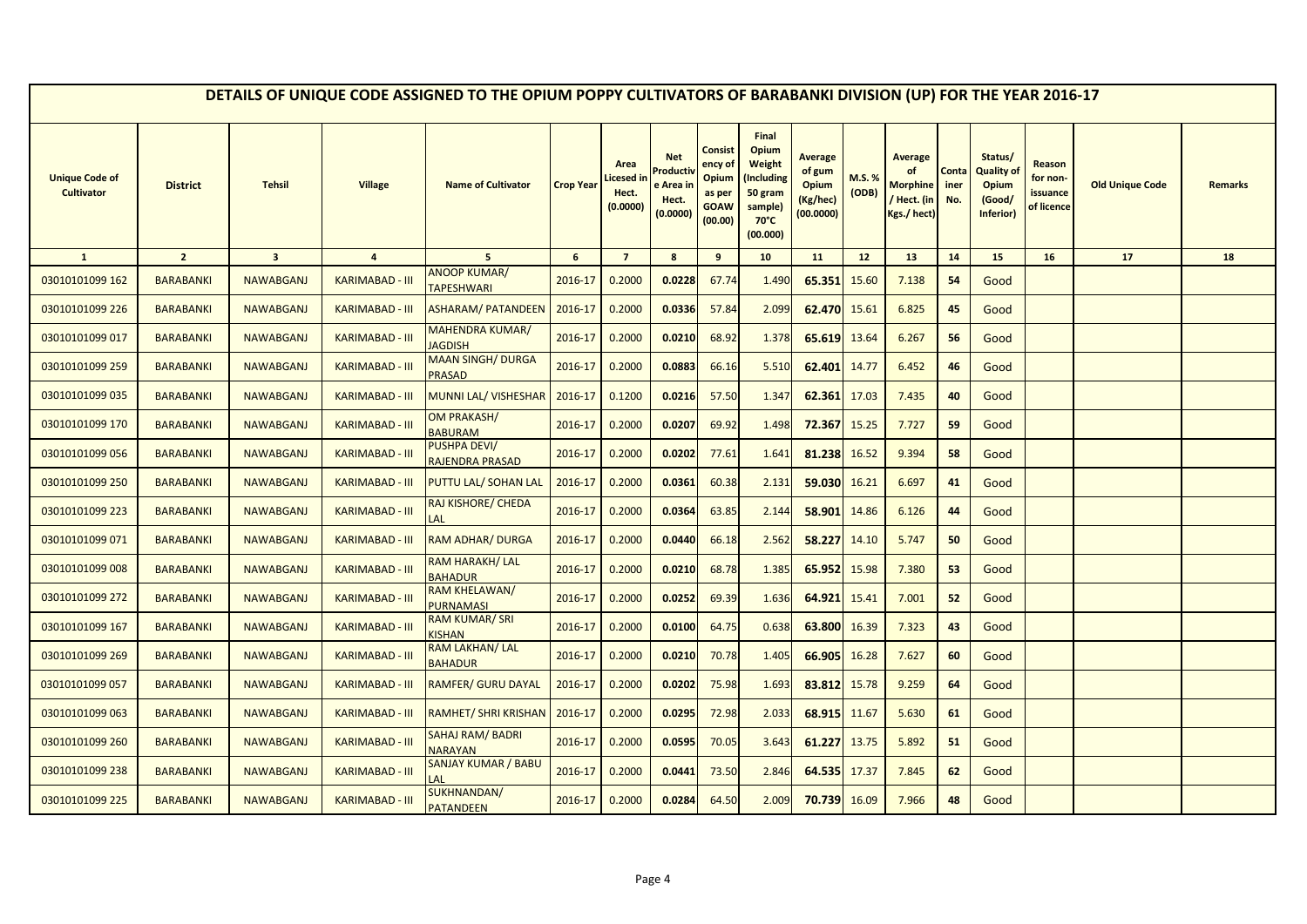|                                            |                  |                         |                        | DETAILS OF UNIQUE CODE ASSIGNED TO THE OPIUM POPPY CULTIVATORS OF BARABANKI DIVISION (UP) FOR THE YEAR 2016-17 |                  |                                        |                                                      |                                                                        |                                                                                            |                                                            |                 |                                                                     |                      |                                                                     |                                              |                        |         |
|--------------------------------------------|------------------|-------------------------|------------------------|----------------------------------------------------------------------------------------------------------------|------------------|----------------------------------------|------------------------------------------------------|------------------------------------------------------------------------|--------------------------------------------------------------------------------------------|------------------------------------------------------------|-----------------|---------------------------------------------------------------------|----------------------|---------------------------------------------------------------------|----------------------------------------------|------------------------|---------|
| <b>Unique Code of</b><br><b>Cultivator</b> | <b>District</b>  | <b>Tehsil</b>           | <b>Village</b>         | <b>Name of Cultivator</b>                                                                                      | <b>Crop Year</b> | Area<br>icesed in<br>Hect.<br>(0.0000) | <b>Net</b><br>Product<br>e Area<br>Hect.<br>(0.0000) | <b>Consist</b><br>ency of<br>Opium<br>as per<br><b>GOAW</b><br>(00.00) | Final<br>Opium<br>Weight<br>Including)<br>50 gram<br>sample)<br>$70^{\circ}$ C<br>(00.000) | Average<br>of gum<br><b>Opium</b><br>(Kg/hec)<br>(00.0000) | M.S. %<br>(ODB) | <b>Average</b><br>of<br><b>Morphine</b><br>Hect. (in<br>Kgs./ hect) | Conta<br>iner<br>No. | Status/<br><b>Quality of</b><br><b>Opium</b><br>(Good/<br>Inferior) | Reason<br>for non-<br>issuance<br>of licence | <b>Old Unique Code</b> | Remarks |
| $\mathbf{1}$                               | $\overline{2}$   | $\overline{\mathbf{3}}$ | $\overline{4}$         | 5 <sup>1</sup>                                                                                                 | 6                | $\overline{7}$                         | 8                                                    | 9                                                                      | 10                                                                                         | 11                                                         | 12              | 13                                                                  | 14                   | 15                                                                  | 16                                           | 17                     | 18      |
| 03010101099 154                            | <b>BARABANKI</b> | <b>NAWABGANJ</b>        | <b>KARIMABAD - III</b> | <b>SUNIL KUMAR/ KISHORI</b><br>LAL                                                                             | 2016-17          | 0.2000                                 | 0.0232                                               | 69.15                                                                  | 1.571                                                                                      | 67.716                                                     | 16.17           | 7.663                                                               | 47                   | Good                                                                |                                              |                        |         |
| 03010101099 034                            | <b>BARABANKI</b> | <b>NAWABGANJ</b>        | <b>KARIMABAD - III</b> | <b>SURENDRA BAHADUR/</b><br><b>DULARE</b>                                                                      | 2016-17          | 0.2000                                 | 0.0240                                               | 74.16                                                                  | 1.939                                                                                      | 80.792                                                     | 15.59           | 8.816                                                               | 57                   | Good                                                                |                                              |                        |         |
| 03010101099 182                            | <b>BARABANKI</b> | <b>NAWABGANJ</b>        | <b>KARIMABAD - III</b> | <b>SWAMI DAYAL/ CHEDA</b><br>LAL                                                                               | 2016-17          | 0.1200                                 | 0.0220                                               | 65.15                                                                  | 1.424                                                                                      | 64.727                                                     | 17.36           | 7.866                                                               | 42                   | Good                                                                |                                              |                        |         |
| 03010101099 046                            | <b>BARABANKI</b> | <b>NAWABGANJ</b>        | <b>KARIMABAD - III</b> | VANSH RAJ/ PUTTI LAL                                                                                           | 2016-17          | 0.2000                                 | 0.0201                                               | 71.40                                                                  | 1.346                                                                                      | 66.965                                                     | 13.49           | 6.325                                                               | 55                   | Good                                                                |                                              |                        |         |
| 03010101099 055                            | <b>BARABANKI</b> | <b>NAWABGANJ</b>        | <b>KARIMABAD - III</b> | VIMLA DEVI/ KAILASH                                                                                            | 2016-17          | 0.2000                                 | 0.0202                                               | 74.85                                                                  | 1.540                                                                                      | 76.238                                                     | 16.41           | 8.756                                                               | 63                   | Good                                                                |                                              |                        |         |
| 03010101026 001                            | <b>BARABANKI</b> | <b>NAWABGANJ</b>        | <b>MANJHPURWA</b>      | <b>BABULAL/ PRASADI</b>                                                                                        | 2016-17          | 0.1200                                 | 0.1100                                               | 50.87                                                                  | 5.625                                                                                      | 51.136 11.56                                               |                 | 4.138                                                               | 367                  | Good                                                                |                                              |                        |         |
| 03010101118041                             | <b>BARABANKI</b> | <b>NAWABGANJ</b>        | <b>MEHNDIPUR</b>       | <b>KESHAV RAM/ SUNDAR</b><br>LAL                                                                               | 2016-17          | 0.1200                                 | 0.1235                                               | 54.22                                                                  | 4.407                                                                                      | 35.684                                                     | 18.13           | 4.529                                                               | 352                  | Good                                                                |                                              |                        |         |
| 03010101118018                             | <b>BARABANKI</b> | <b>NAWABGANJ</b>        | <b>MEHNDIPUR</b>       | PARWATI DEVI/<br><b>BABULAL</b>                                                                                | 2016-17          | 0.1200                                 | 0.1200                                               | 49.44                                                                  | 3.334                                                                                      | 27.783 14.91                                               |                 | 2.899                                                               | 351                  | Good                                                                |                                              |                        |         |
| 03010101118026                             | <b>BARABANKI</b> | <b>NAWABGANJ</b>        | <b>MEHNDIPUR</b>       | TRIMOHAN/RAMLAL                                                                                                | 2016-17          | 0.1200                                 | 0.1200                                               | 44.94                                                                  | 3.159                                                                                      | 26.325                                                     | 12.79           | 2.357                                                               | 350                  | Good                                                                |                                              |                        |         |
| 03010101120082                             | <b>BARABANKI</b> | <b>NAWABGANJ</b>        | <b>MOHAMMADPUR</b>     | <b>GIRDHARI/ MATHURA</b>                                                                                       | 2016-17          | 0.2000                                 | 0.0200                                               | 55.44                                                                  | 1.251                                                                                      | 62.550                                                     | 14.74           | 6.456                                                               | 335                  | Good                                                                |                                              |                        |         |
| 03010101120093                             | <b>BARABANKI</b> | <b>NAWABGANJ</b>        | <b>MOHAMMADPUR</b>     | <b>RAM SANEHI/</b><br><b>MATHURA</b>                                                                           | 2016-17          | 0.2000                                 | 0.0223                                               | 57.47                                                                  | 1.166                                                                                      | 52.287                                                     | 13.03           | 4.768                                                               | 336                  | Good                                                                |                                              |                        |         |
| 03010101120080                             | <b>BARABANKI</b> | <b>NAWABGANJ</b>        | <b>MOHAMMADPUR</b>     | <b>VISHRAM/ MATHURA</b>                                                                                        | 2016-17          | 0.2000                                 | 0.0154                                               | 78.06                                                                  | 1.160                                                                                      | 75.325                                                     | 15.55           | 8.197                                                               | 337                  | Good                                                                |                                              |                        |         |
| 03010101122 005                            | <b>BARABANKI</b> | <b>NAWABGANJ</b>        | <b>MOHNA</b>           | <b>RAM MAMOHAR/</b><br><b>GHEESA</b>                                                                           | 2016-17          | 0.2000                                 | 0.2054                                               | 47.68                                                                  | 9.563                                                                                      | 46.558                                                     | 16.17           | 5.270                                                               | 326                  | Good                                                                |                                              |                        |         |
| 03010101122 030                            | <b>BARABANKI</b> | <b>NAWABGANJ</b>        | <b>MOHNA</b>           | <b>RAM SINGH/</b><br><b>PARMESHWAR</b>                                                                         | 2016-17          | 0.2000                                 | 0.1214                                               | 47.14                                                                  | 4.936                                                                                      | 40.659                                                     | 10.16           | 2.892                                                               | $S-45$               | Good                                                                |                                              |                        |         |
| 03010101129 024                            | <b>BARABANKI</b> | <b>NAWABGANJ</b>        | <b>NARAULI</b>         | <b>SUNDARA/ GENDLAL</b>                                                                                        | 2016-17          | 0.2000                                 | 0.0451                                               | 64.96                                                                  | 3.267                                                                                      | 72.439                                                     | 12.33           | 6.251                                                               | 306                  | Good                                                                |                                              |                        |         |
| 03010101031 062                            | <b>BARABANKI</b> | <b>NAWABGANJ</b>        | <b>NASINAGAR</b>       | <b>AMLEKSURI/ RAMFAL</b>                                                                                       | 2016-17          | 0.1200                                 | 0.1088                                               | 35.09                                                                  | 2.953                                                                                      | 27.142                                                     | 16.53           | 3.140                                                               | $S-49$               | Good                                                                |                                              |                        |         |
| 03010101031 024                            | <b>BARABANKI</b> | <b>NAWABGANJ</b>        | <b>NASINAGAR</b>       | SATYANAM/RAM SINGH                                                                                             | 2016-17          | 0.1200                                 | 0.1086                                               | 46.89                                                                  | 3.657                                                                                      | 33.674                                                     | 18.04           | 4.253                                                               | 370                  | Good                                                                |                                              |                        |         |
| 03010101132042                             | <b>BARABANKI</b> | <b>NAWABGANJ</b>        | <b>NEVLI</b>           | PUTTILAL/ CHAVINATH                                                                                            | 2016-17          | 0.2000                                 | 0.0249                                               | 54.43                                                                  | 1.384                                                                                      | 55.582                                                     | 17.01           | 6.619                                                               | 31                   | Good                                                                |                                              |                        |         |
| 03010101206 065                            | <b>BARABANKI</b> | <b>NAWABGANJ</b>        | <b>PALHARI</b>         | LALLA/ GARIBE                                                                                                  | 2016-17          | 0.1200                                 | 0.1200                                               | 57.28                                                                  | 6.464                                                                                      | 53.867                                                     | 8.61            | 3.247                                                               | 298                  | Inferior                                                            |                                              |                        |         |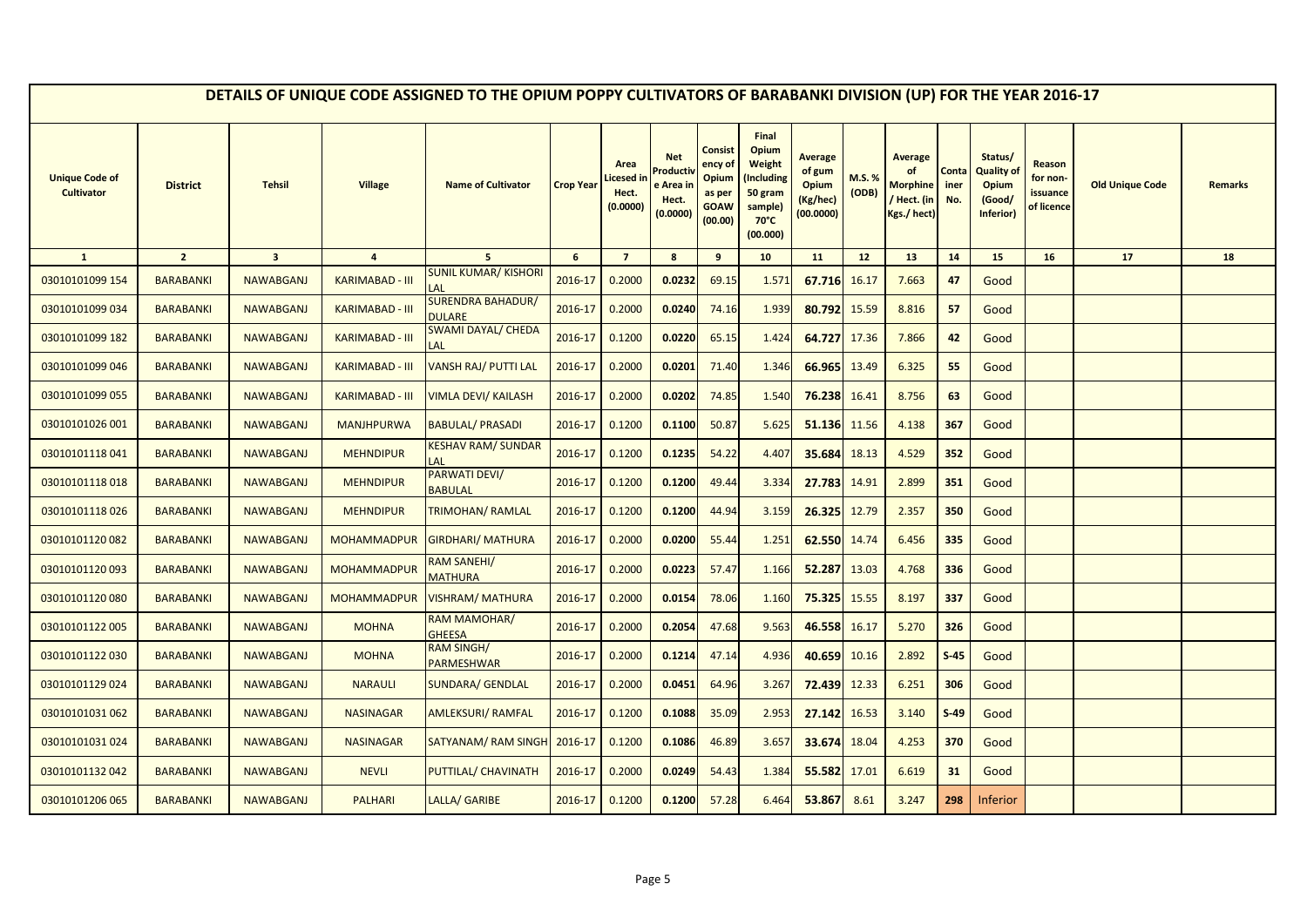|                                            |                  |                         |                     | DETAILS OF UNIQUE CODE ASSIGNED TO THE OPIUM POPPY CULTIVATORS OF BARABANKI DIVISION (UP) FOR THE YEAR 2016-17 |                  |                                               |                                                         |                                                                        |                                                                                            |                                                     |                 |                                                                     |                      |                                                                     |                                              |                        |                |
|--------------------------------------------|------------------|-------------------------|---------------------|----------------------------------------------------------------------------------------------------------------|------------------|-----------------------------------------------|---------------------------------------------------------|------------------------------------------------------------------------|--------------------------------------------------------------------------------------------|-----------------------------------------------------|-----------------|---------------------------------------------------------------------|----------------------|---------------------------------------------------------------------|----------------------------------------------|------------------------|----------------|
| <b>Unique Code of</b><br><b>Cultivator</b> | <b>District</b>  | <b>Tehsil</b>           | <b>Village</b>      | <b>Name of Cultivator</b>                                                                                      | <b>Crop Year</b> | Area<br><b>icesed in</b><br>Hect.<br>(0.0000) | <b>Net</b><br>Product<br>e Area in<br>Hect.<br>(0.0000) | <b>Consist</b><br>ency of<br>Opium<br>as per<br><b>GOAW</b><br>(00.00) | Final<br>Opium<br>Weight<br>Including)<br>50 gram<br>sample)<br>$70^{\circ}$ C<br>(00.000) | Average<br>of gum<br>Opium<br>(Kg/hec)<br>(00.0000) | M.S. %<br>(ODB) | <b>Average</b><br>of<br><b>Morphine</b><br>Hect. (in<br>Kgs./ hect) | Conta<br>iner<br>No. | Status/<br><b>Quality of</b><br><b>Opium</b><br>(Good/<br>Inferior) | Reason<br>for non-<br>issuance<br>of licence | <b>Old Unique Code</b> | <b>Remarks</b> |
| $\mathbf{1}$                               | $\overline{2}$   | $\overline{\mathbf{3}}$ | $\overline{a}$      | 5 <sup>1</sup>                                                                                                 | $6\phantom{1}$   | $\overline{7}$                                | $\boldsymbol{8}$                                        | 9                                                                      | 10                                                                                         | 11                                                  | 12              | 13                                                                  | 14                   | 15                                                                  | 16                                           | 17                     | 18             |
| 03010101137010                             | <b>BARABANKI</b> | <b>NAWABGANJ</b>        | <b>PANIHAL</b>      | <b>BHAGWANDEEN/</b><br><b>CHETRAM</b>                                                                          | 2016-17          | 0.1200                                        | 0.1216                                                  | 43.31                                                                  | 4.121                                                                                      | 33.890                                              | 11.68           | 2.771                                                               | 357                  | Good                                                                |                                              |                        |                |
| 03010101138053                             | <b>BARABANKI</b> | <b>NAWABGANJ</b>        | <b>PEERPUR-I</b>    | <b>BABULAL/ RAMNATH</b>                                                                                        | 2016-17          | 0.2000                                        | 0.1180                                                  | 60.90                                                                  | 6.168                                                                                      | 52.271                                              | 15.94           | 5.833                                                               | 33                   | Good                                                                |                                              |                        |                |
| 03010101138 187                            | <b>BARABANKI</b> | <b>NAWABGANJ</b>        | <b>PEERPUR-I</b>    | <b>DEVENDRA SINGH/</b><br><b>NEPAL</b>                                                                         | 2016-17          | 0.2000                                        | 0.0204                                                  | 68.37                                                                  | 1.397                                                                                      | 68.480                                              | 18.05           | 8.651                                                               | 36                   | Good                                                                |                                              |                        |                |
| 03010101138 001                            | <b>BARABANKI</b> | <b>NAWABGANJ</b>        | <b>PEERPUR-I</b>    | GAYA PRASAD/RAM<br><b>SEWAK</b>                                                                                | 2016-17          | 0.2000                                        | 0.0297                                                  | 63.75                                                                  | 1.994                                                                                      | 67.138                                              | 18.26           | 8.584                                                               | 32                   | Good                                                                |                                              |                        |                |
| 03010101138030                             | <b>BARABANKI</b> | <b>NAWABGANJ</b>        | <b>PEERPUR-I</b>    | JAISIRAM/RAMPAL                                                                                                | 2016-17          | 0.2000                                        | 0.1156                                                  | 67.19                                                                  | 6.575                                                                                      | 56.877                                              | 13.78           | 5.486                                                               | 35                   | Good                                                                |                                              |                        |                |
| 03010101138 248                            | <b>BARABANKI</b> | <b>NAWABGANJ</b>        | <b>PEERPUR-I</b>    | <b>KAUSHAL KISHOR/ RAM</b><br><b>ADHAR</b>                                                                     | 2016-17          | 0.2000                                        | 0.0204                                                  | 76.36                                                                  | 1.494                                                                                      | 73.235                                              | 15.61           | 8.005                                                               | 39                   | Good                                                                |                                              |                        |                |
| 03010101138 179                            | <b>BARABANKI</b> | <b>NAWABGANJ</b>        | <b>PEERPUR-I</b>    | LAL BAHADUR/RAM<br><b>ADHAR</b>                                                                                | 2016-17          | 0.2000                                        | 0.0198                                                  | 71.20                                                                  | 1.434                                                                                      | 72.424                                              | 15.08           | 7.646                                                               | 38                   | Good                                                                |                                              |                        |                |
| 03010101138062                             | <b>BARABANKI</b> | <b>NAWABGANJ</b>        | <b>PEERPUR-I</b>    | RAJENDRA PRASAD/<br><b>RAM LAKHAN</b>                                                                          | 2016-17          | 0.2000                                        | 0.0270                                                  | 64.78                                                                  | 1.675                                                                                      | 62.037                                              | 15.10           | 6.557                                                               | 34                   | Good                                                                |                                              |                        |                |
| 03010101138025                             | <b>BARABANKI</b> | <b>NAWABGANJ</b>        | <b>PEERPUR-I</b>    | <b>SUMITRA/RAM</b><br>KHELAWAN                                                                                 | 2016-17          | 0.2000                                        | 0.0264                                                  | 64.57                                                                  | 1.688                                                                                      | 63.939                                              | 15.10           | 6.759                                                               | 37                   | Good                                                                |                                              |                        |                |
| 03010101138095                             | <b>BARABANKI</b> | <b>NAWABGANJ</b>        | <b>PEERPUR - II</b> | <b>BABADEEN/ SITAI</b>                                                                                         | 2016-17          | 0.2000                                        | 0.0320                                                  | 65.61                                                                  | 1.987                                                                                      | 62.094                                              | 15.18           | 6.598                                                               | 72                   | Good                                                                |                                              |                        |                |
| 03010101138 208                            | <b>BARABANKI</b> | <b>NAWABGANJ</b>        | <b>PEERPUR - II</b> | CHEDALAL/<br><b>ESHWARDEEN</b>                                                                                 | 2016-17          | 0.2000                                        | 0.0234                                                  | 75.33                                                                  | 1.829                                                                                      | 78.162                                              | 16.87           | 9.232                                                               | 74                   | Good                                                                |                                              |                        |                |
| 03010101138 111                            | <b>BARABANKI</b> | <b>NAWABGANJ</b>        | <b>PEERPUR - II</b> | <b>JAGANNATH/ ORILAL</b>                                                                                       | 2016-17          | 0.2000                                        | 0.0155                                                  | 60.09                                                                  | 1.073                                                                                      | 69.226                                              | 17.59           | 8.524                                                               | $S-01$               | Good                                                                |                                              |                        |                |
| 03010101138080                             | <b>BARABANKI</b> | <b>NAWABGANJ</b>        | <b>PEERPUR - II</b> | <b>KESHNA/ SUMERI</b>                                                                                          | 2016-17          | 0.2000                                        | 0.0455                                                  | 57.21                                                                  | 2.493                                                                                      | 54.791                                              | 16.89           | 6.477                                                               | 73                   | Good                                                                |                                              |                        |                |
| 03010101138 108                            | <b>BARABANKI</b> | <b>NAWABGANJ</b>        | <b>PEERPUR - II</b> | <b>RAM SWAROOP/</b><br><b>BALDEV</b>                                                                           | 2016-17          | 0.2000                                        | 0.0234                                                  | 57.19                                                                  | 1.332                                                                                      | 56.923                                              | 15.46           | 6.159                                                               | 70                   | Good                                                                |                                              |                        |                |
| 03010101138 128                            | <b>BARABANKI</b> | <b>NAWABGANJ</b>        | <b>PEERPUR - II</b> | <b>SHATROHAN SINGH/</b><br><b>PYARE LAL</b>                                                                    | 2016-17          | 0.2000                                        | 0.0297                                                  | 55.73                                                                  | 1.712                                                                                      | 57.643                                              | 15.45           | 6.233                                                               | 69                   | Good                                                                |                                              |                        |                |
| 03010101138 172                            | <b>BARABANKI</b> | <b>NAWABGANJ</b>        | <b>PEERPUR - II</b> | <b>SHIV SHANKAR/</b><br><b>SOHANLAL</b>                                                                        | 2016-17          | 0.2000                                        | 0.0294                                                  | 64.24                                                                  | 2.138                                                                                      | 72.721                                              | 15.30           | 7.789                                                               | 71                   | Good                                                                |                                              |                        |                |
| 03010101215 006                            | <b>BARABANKI</b> | <b>NAWABGANJ</b>        | <b>RASAULI</b>      | <b>CHATRA PAL/RAM</b><br><b>SAJIWAN</b>                                                                        | 2016-17          | 0.1200                                        | 0.1206                                                  | 49.14                                                                  | 5.012                                                                                      | 41.559                                              | 16.04           | 4.666                                                               | 333                  | Good                                                                |                                              |                        |                |
| 03010101142011                             | <b>BARABANKI</b> | <b>NAWABGANJ</b>        | <b>SADARPUR</b>     | KALLU/ GHURU                                                                                                   | 2016-17          | 0.2000                                        | 0.0225                                                  | 55.14                                                                  | 1.189                                                                                      | 52.844                                              | 13.00           | 4.811                                                               | 75                   | Good                                                                |                                              |                        |                |
| 03010101223 008                            | <b>BARABANKI</b> | <b>NAWABGANJ</b>        | <b>SHAHPUR</b>      | <b>GURUDEEN/ URAI</b>                                                                                          | 2016-17          | 0.1200                                        | 0.1248                                                  | 40.84                                                                  | 4.317                                                                                      | 34.591                                              | 14.25           | 3.451                                                               | 347                  | Good                                                                |                                              |                        |                |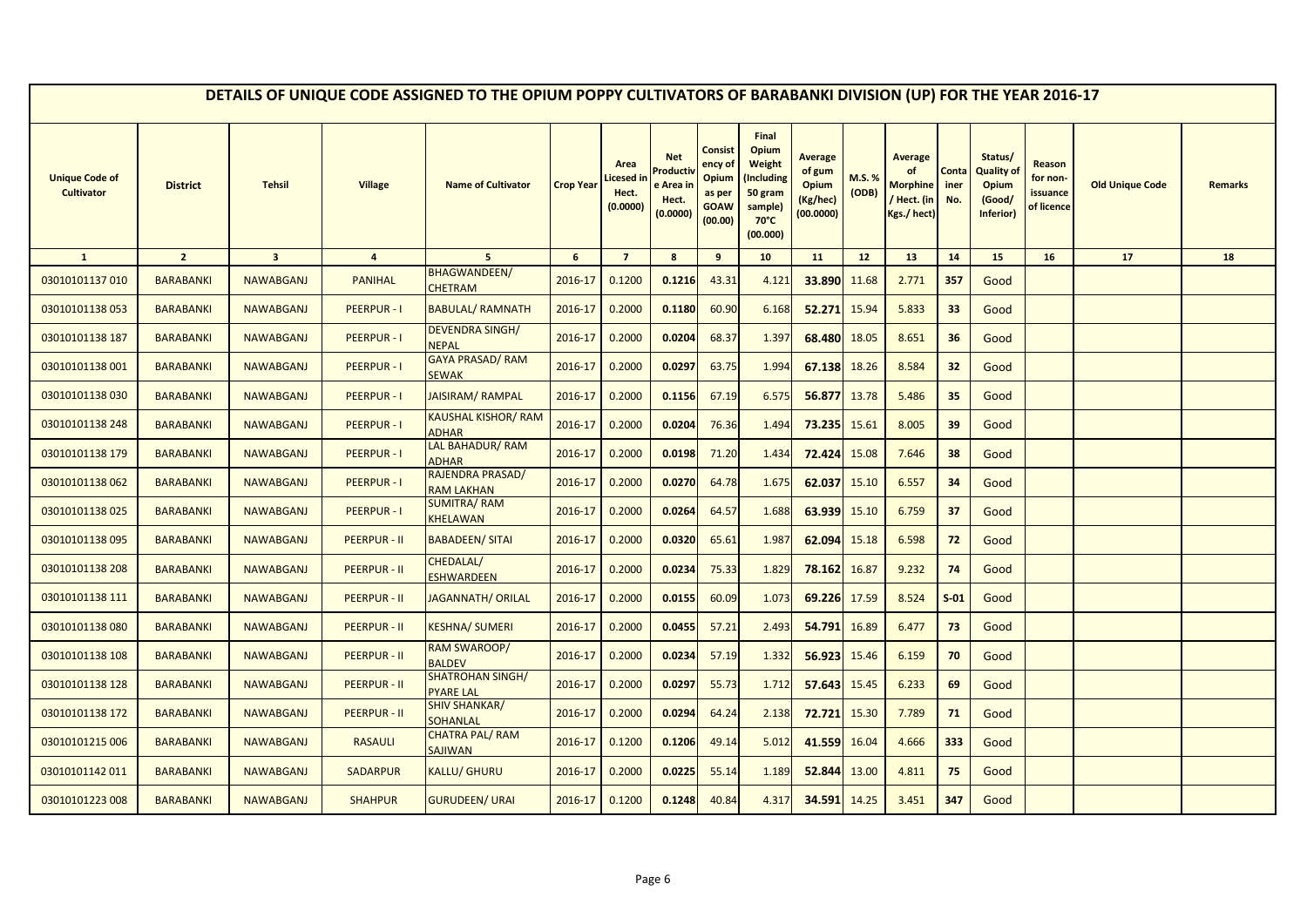|                                            |                  |                         |                        | DETAILS OF UNIQUE CODE ASSIGNED TO THE OPIUM POPPY CULTIVATORS OF BARABANKI DIVISION (UP) FOR THE YEAR 2016-17 |                  |                                        |                                                      |                                                                        |                                                                                            |                                                     |                 |                                                                     |                      |                                                              |                                              |                        |                |
|--------------------------------------------|------------------|-------------------------|------------------------|----------------------------------------------------------------------------------------------------------------|------------------|----------------------------------------|------------------------------------------------------|------------------------------------------------------------------------|--------------------------------------------------------------------------------------------|-----------------------------------------------------|-----------------|---------------------------------------------------------------------|----------------------|--------------------------------------------------------------|----------------------------------------------|------------------------|----------------|
| <b>Unique Code of</b><br><b>Cultivator</b> | <b>District</b>  | <b>Tehsil</b>           | <b>Village</b>         | <b>Name of Cultivator</b>                                                                                      | <b>Crop Year</b> | Area<br>icesed in<br>Hect.<br>(0.0000) | <b>Net</b><br>Product<br>e Area<br>Hect.<br>(0.0000) | <b>Consist</b><br>ency of<br>Opium<br>as per<br><b>GOAW</b><br>(00.00) | Final<br>Opium<br>Weight<br>Including)<br>50 gram<br>sample)<br>$70^{\circ}$ C<br>(00.000) | Average<br>of gum<br>Opium<br>(Kg/hec)<br>(00.0000) | M.S. %<br>(ODB) | <b>Average</b><br>of<br><b>Morphine</b><br>Hect. (in<br>Kgs./ hect) | Conta<br>iner<br>No. | Status/<br><b>Quality of</b><br>Opium<br>(Good/<br>Inferior) | Reason<br>for non-<br>issuance<br>of licence | <b>Old Unique Code</b> | <b>Remarks</b> |
| $\mathbf{1}$                               | $\overline{2}$   | $\overline{\mathbf{3}}$ | $\overline{4}$         | 5 <sup>1</sup>                                                                                                 | 6                | $\overline{7}$                         | 8                                                    | 9                                                                      | 10                                                                                         | 11                                                  | 12              | 13                                                                  | 14                   | 15                                                           | 16                                           | 17                     | 18             |
| 03010101155 009                            | <b>BARABANKI</b> | <b>NAWABGANJ</b>        | <b>SULTANPUR</b>       | <b>SIYARAM/ BUDDHU</b>                                                                                         | 2016-17          | 0.2000                                 | 0.0230                                               | 62.85                                                                  | 1.616                                                                                      | 70.261                                              | 12.09           | 5.947                                                               | 308                  | Good                                                         |                                              |                        |                |
| 03010101165 077                            | <b>BARABANKI</b> | <b>NAWABGANJ</b>        | <b>VAISHPUR</b>        | MOHD AHMAD/<br><b>MOHARRAM ALI</b>                                                                             | 2016-17          | 0.1200                                 | 0.1237                                               | 47.81                                                                  | 4.576                                                                                      | 36.993                                              | 15.29           | 3.959                                                               | 332                  | Good                                                         |                                              |                        |                |
| 03010101092 072                            | <b>BARABANKI</b> | <b>NAWABGANJ</b>        | <b>ZAIDPUR</b>         | CHOTELAL/BAIJU                                                                                                 | 2016-17          | 0.1200                                 | 0.1118                                               | 56.71                                                                  | 5.566                                                                                      | 49.785                                              | 17.33           | 6.039                                                               | 342                  | Good                                                         |                                              |                        |                |
| 03010101092 025                            | <b>BARABANKI</b> | <b>NAWABGANJ</b>        | <b>ZAIDPUR</b>         | <b>JAG PRASAD/</b><br><b>GANGADEEN</b>                                                                         | 2016-17          | 0.1200                                 | 0.1200                                               | 54.49                                                                  | 5.815                                                                                      | 48.458                                              | 16.76           | 5.685                                                               | 341                  | Good                                                         |                                              |                        |                |
| 03010101092 034                            | <b>BARABANKI</b> | <b>NAWABGANJ</b>        | <b>ZAIDPUR</b>         | KASHIRAM/ MANOHAR                                                                                              | 2016-17          | 0.1200                                 | 0.1150                                               | 45.69                                                                  | 4.771                                                                                      | 41.487                                              | 13.09           | 3.802                                                               | 338                  | Good                                                         |                                              |                        |                |
| 03010101092 038                            | <b>BARABANKI</b> | <b>NAWABGANJ</b>        | <b>ZAIDPUR</b>         | KUWARA/ PANCHU                                                                                                 | 2016-17          | 0.1200                                 | 0.1180                                               | 47.60                                                                  | 4.712                                                                                      | 39.932                                              | 17.52           | 4.898                                                               | 339                  | Good                                                         |                                              |                        |                |
| 03010101092 010                            | <b>BARABANKI</b> | <b>NAWABGANJ</b>        | <b>ZAIDPUR</b>         | <b>RAM NARAYAN/</b><br><b>CHOTELAL</b>                                                                         | 2016-17          | 0.1200                                 | 0.1201                                               | 50.36                                                                  | 4.223                                                                                      | 35.162                                              | 17.02           | 4.189                                                               | 340                  | Good                                                         |                                              |                        |                |
| 03010102010041                             | <b>BARABANKI</b> | <b>HAIDERGARH</b>       | ASDAMAU                | RAJ BAHADUR/RAM<br>KHELAWAN                                                                                    | 2016-17          | 0.2000                                 | 0.1456                                               | 59.03                                                                  | 7.227                                                                                      | 49.636 12.30                                        |                 | 4.274                                                               | 361                  | Good                                                         |                                              |                        |                |
| 03010102013 001                            | <b>BARABANKI</b> | <b>HAIDERGARH</b>       | <b>BABA KA PURWA</b>   | <b>RANANJAY SINGH/</b><br>SAHEB SARAN SINGH                                                                    | 2016-17          | 0.1200                                 | 0.1166                                               | 45.86                                                                  | 4.213                                                                                      | 36.132                                              | 20.54           | 5.195                                                               | 305                  | Good                                                         |                                              |                        |                |
| 03010102015 032                            | <b>BARABANKI</b> | <b>HAIDERGARH</b>       | <b>BAKSAWAN</b>        | <b>NANHE LAL/ CHOTI</b>                                                                                        | 2016-17          | 0.1200                                 | 0.1215                                               | 47.31                                                                  | 4.325                                                                                      | 35.597                                              | 13.34           | 3.324                                                               | 360                  | Good                                                         |                                              |                        |                |
| 03010102015 033                            | <b>BARABANKI</b> | <b>HAIDERGARH</b>       | <b>BAKSAWAN</b>        | <b>SURESH CHANDRA/</b><br><b>RAMDAS</b>                                                                        | 2016-17          | 0.1200                                 | 0.1136                                               | 40.59                                                                  | 4.500                                                                                      | 39.613                                              | 12.74           | 3.532                                                               | 359                  | Good                                                         |                                              |                        |                |
| 03010102024 024                            | <b>BARABANKI</b> | <b>HAIDERGARH</b>       | <b>BHITAURA LAKHAN</b> | <b>JANAK DULARI/ BARSATI</b>                                                                                   | 2016-17          | 0.2000                                 | 0.0312                                               | 63.58                                                                  | 1.989                                                                                      | 63.750                                              | 10.65           | 4.753                                                               | 286                  | Good                                                         |                                              |                        |                |
| 03010102024 013                            | <b>BARABANKI</b> | <b>HAIDERGARH</b>       | <b>BHITAURA LAKHAN</b> | KAUSHAL PAL/ RAJ<br><b>BAHADUR</b>                                                                             | 2016-17          | 0.1200                                 | 0.0459                                               | 56.25                                                                  | 2.483                                                                                      | 54.096                                              | 14.04           | 5.317                                                               | 283                  | Good                                                         |                                              |                        |                |
| 03010102024 144                            | <b>BARABANKI</b> | <b>HAIDERGARH</b>       | <b>BHITAURA LAKHAN</b> | <b>RAM MILAN/ DASHRATH</b>                                                                                     | 2016-17          | 0.2000                                 | 0.0240                                               | 66.15                                                                  | 1.550                                                                                      | 64.583                                              | 15.21           | 6.875                                                               | 287                  | Good                                                         |                                              |                        |                |
| 03010102024 175                            | <b>BARABANKI</b> | <b>HAIDERGARH</b>       |                        | BHITAURA LAKHAN RAMNATH/ JHABBU                                                                                | 2016-17          | 0.2000                                 | 0.1008                                               | 58.98                                                                  | 4.761                                                                                      | 47.232                                              | 16.63           | 5.498                                                               | 282                  | Good                                                         |                                              |                        |                |
| 03010102024 010                            | <b>BARABANKI</b> | <b>HAIDERGARH</b>       |                        | BHITAURA LAKHAN SETHRAM/ GAYADEEN                                                                              | 2016-17          | 0.2000                                 | 0.0260                                               | 65.50                                                                  | 1.525                                                                                      | 58.654                                              | 16.76           | 6.882                                                               | 284                  | Good                                                         |                                              |                        |                |
| 03010102024 148                            | <b>BARABANKI</b> | <b>HAIDERGARH</b>       |                        | BHITAURA LAKHAN SIYARAM/ GAYADEEN                                                                              | 2016-17          | 0.2000                                 | 0.0210                                               | 66.65                                                                  | 1.276                                                                                      | 60.762                                              | 15.78           | 6.711                                                               | 285                  | Good                                                         |                                              |                        |                |
| 03010102060 190                            | <b>BARABANKI</b> | <b>HAIDERGARH</b>       | <b>ISRAULI SARI</b>    | <b>NAUMILAL/ BANWARI</b>                                                                                       | 2016-17          | 0.2000                                 | 0.0322                                               | 48.16                                                                  | 1.534                                                                                      | 47.640                                              | 15.95           | 5.320                                                               | 374                  | Good                                                         |                                              |                        |                |
| 03010102060 118                            | <b>BARABANKI</b> | <b>HAIDERGARH</b>       | <b>ISRAULI SARI</b>    | SAHDEV/BHAGIRATH                                                                                               | 2016-17          | 0.2000                                 | 0.0308                                               | 55.54                                                                  | 1.563                                                                                      | 50.747                                              | 16.20           | 5.755                                                               | 375                  | Good                                                         |                                              |                        |                |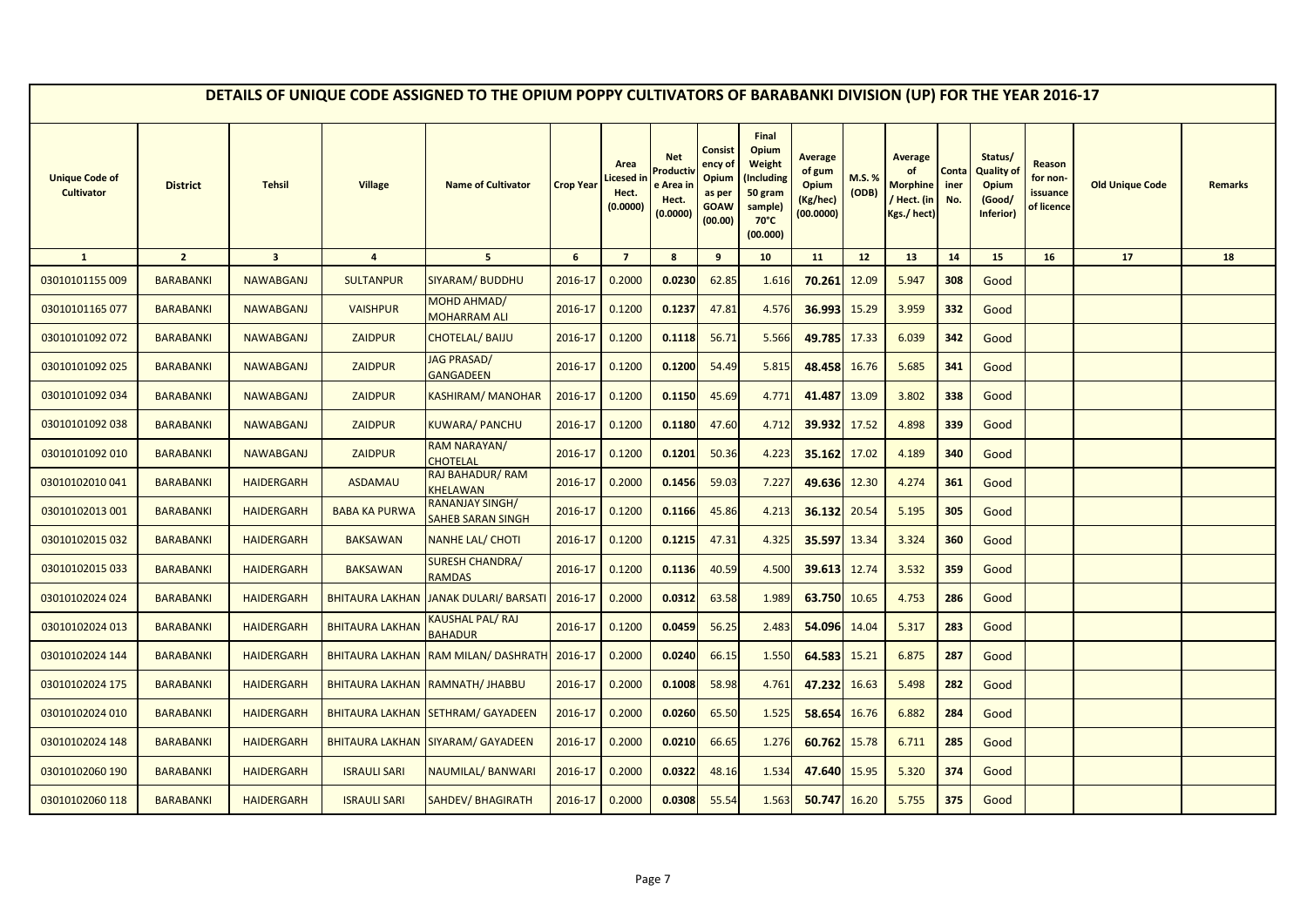|                                            |                  |                                 |                                   | DETAILS OF UNIQUE CODE ASSIGNED TO THE OPIUM POPPY CULTIVATORS OF BARABANKI DIVISION (UP) FOR THE YEAR 2016-17 |                  |                                        |                                                      |                                                                        |                                                                                            |                                                                   |                 |                                                                     |                      |                                                                     |                                              |                        |                                 |
|--------------------------------------------|------------------|---------------------------------|-----------------------------------|----------------------------------------------------------------------------------------------------------------|------------------|----------------------------------------|------------------------------------------------------|------------------------------------------------------------------------|--------------------------------------------------------------------------------------------|-------------------------------------------------------------------|-----------------|---------------------------------------------------------------------|----------------------|---------------------------------------------------------------------|----------------------------------------------|------------------------|---------------------------------|
| <b>Unique Code of</b><br><b>Cultivator</b> | <b>District</b>  | <b>Tehsil</b>                   | <b>Village</b>                    | <b>Name of Cultivator</b>                                                                                      | <b>Crop Year</b> | Area<br>icesed in<br>Hect.<br>(0.0000) | <b>Net</b><br>Product<br>e Area<br>Hect.<br>(0.0000) | <b>Consist</b><br>ency of<br>Opium<br>as per<br><b>GOAW</b><br>(00.00) | Final<br>Opium<br>Weight<br>Including)<br>50 gram<br>sample)<br>$70^{\circ}$ C<br>(00.000) | <b>Average</b><br>of gum<br><b>Opium</b><br>(Kg/hec)<br>(00.0000) | M.S. %<br>(ODB) | <b>Average</b><br>of<br><b>Morphine</b><br>Hect. (in<br>Kgs./ hect) | Conta<br>iner<br>No. | Status/<br><b>Quality of</b><br><b>Opium</b><br>(Good/<br>Inferior) | Reason<br>for non-<br>issuance<br>of licence | <b>Old Unique Code</b> | <b>Remarks</b>                  |
| $\mathbf{1}$                               | $\overline{2}$   | $\overline{\mathbf{3}}$         | $\overline{4}$                    | 5 <sup>5</sup>                                                                                                 | 6                | $\overline{7}$                         | $\boldsymbol{8}$                                     | 9                                                                      | 10                                                                                         | 11                                                                | 12              | 13                                                                  | 14                   | 15                                                                  | 16                                           | 17                     | 18                              |
| 03010102067 002                            | <b>BARABANKI</b> | <b>HAIDERGARH</b>               | <b>KADIPUR</b>                    | <b>INDRAPAL/ RAM RATAN</b>                                                                                     | 2016-17          | 0.1200                                 | 0.1200                                               | 39.94                                                                  | 4.519                                                                                      | 37.658                                                            | 13.67           | 3.603                                                               | $S-48$               | Good                                                                |                                              |                        |                                 |
| 03010102083 026                            | <b>BARABANKI</b> | <b>HAIDERGARH</b>               | <b>LAKHUPUR</b>                   | RAM KUMAR/ MAHESH                                                                                              | 2016-17          | 0.2000                                 | 0.0508                                               | 46.89                                                                  | 2.150                                                                                      | 42.323                                                            | 13.50           | 4.000                                                               | 353                  | Good                                                                |                                              |                        |                                 |
| 03010102117005                             | <b>BARABANKI</b> | <b>HAIDERGARH</b>               | PATTI AJMAL                       | <b>BRAHMA DEI/</b><br><b>ESHWARDEEN</b>                                                                        | 2016-17          | 0.1200                                 | 0.1226                                               | 54.03                                                                  | 6.877                                                                                      | 56.093                                                            | 12.81           | 5.030                                                               | 312                  | Good                                                                |                                              |                        |                                 |
| 03010102243 012                            | <b>BARABANKI</b> | <b>HAIDERGARH</b>               | <b>POKHRA</b>                     | <b>BHULAI/ SUKHDEEN</b>                                                                                        | 2016-17          | 0.1200                                 | 0.1204                                               | 56.56                                                                  | 5.163                                                                                      | 42.882                                                            | 16.32           | 4.899                                                               | 366                  | Good                                                                |                                              |                        |                                 |
| 03010102243 008                            | <b>BARABANKI</b> | <b>HAIDERGARH</b>               | <b>POKHRA</b>                     | <b>DEENANATH/RAM</b><br><b>KISHUN</b>                                                                          | 2016-17          | 0.1200                                 | 0.1204                                               | 42.23                                                                  | 4.380                                                                                      | 36.379                                                            | 17.00           | 4.329                                                               | 363                  | Good                                                                |                                              |                        |                                 |
| 03010102243 002                            | <b>BARABANKI</b> | <b>HAIDERGARH</b>               | <b>POKHRA</b>                     | <b>RAM KISHUN/ VIPATI</b>                                                                                      | 2016-17          | 0.1200                                 | 0.1221                                               | 44.38                                                                  | 4.622                                                                                      | 37.854                                                            | 19.24           | 5.098                                                               | 364                  | Good                                                                |                                              |                        |                                 |
| 03010102243 013                            | <b>BARABANKI</b> | <b>HAIDERGARH</b>               | <b>POKHRA</b>                     | VISHRAM/BHAROSE                                                                                                | 2016-17          | 0.1200                                 | 0.1160                                               | 47.93                                                                  | 4.759                                                                                      | 41.026                                                            | 19.45           | 5.585                                                               | 365                  | Good                                                                |                                              |                        |                                 |
| 03010102135 023                            | <b>BARABANKI</b> | <b>HAIDERGARH</b>               | <b>SAHDULLAPUR</b>                | <b>AMAR SINGH/TULSI</b>                                                                                        | 2016-17          | 0.1200                                 | 0.1015                                               | 40.92                                                                  | 2.923                                                                                      | 28.798                                                            | 14.20           | 2.862                                                               | $S-47$               | Good                                                                |                                              |                        |                                 |
| 03010102135 037                            | <b>BARABANKI</b> | <b>HAIDERGARH</b>               | <b>SAHDULLAPUR</b>                | SONELAL/ MOHAN                                                                                                 | 2016-17          | 0.1200                                 | 0.1147                                               | 42.15                                                                  | 3.161                                                                                      | 27.559                                                            | 11.20           | 2.161                                                               | 343                  | Good                                                                |                                              |                        |                                 |
| 03010102156017                             | <b>BARABANKI</b> | <b>HAIDERGARH</b>               | <b>TAPAPUR</b>                    | <b>KANHAIYA LAL/ CHANGA</b>                                                                                    | 2016-17          | 0.1200                                 | 0.1236                                               | 54.53                                                                  | 6.341                                                                                      | 51.303                                                            | 16.56           | 5.947                                                               | 334                  | Good                                                                |                                              |                        |                                 |
| 03010102157020                             | <b>BARABANKI</b> | <b>HAIDERGARH</b>               | <b>TIKARIYA</b>                   | <b>BAIKUNTH NATH/ RAM</b><br><b>NARESH</b>                                                                     | 2016-17          | 0.1200                                 | 0.1172                                               | 44.10                                                                  | 6.212                                                                                      | 53.003                                                            | 17.21           | 6.385                                                               | 304                  | Good                                                                |                                              |                        | <b>Transfer from</b><br>Amserua |
| 03010102157 001                            | <b>BARABANKI</b> | <b>HAIDERGARH</b>               | <b>TIKARIYA</b>                   | VISHWANATH PRASAD/<br><b>RAM NARESH</b>                                                                        | 2016-17          | 0.1200                                 | 0.1155                                               | 44.06                                                                  | 6.225                                                                                      | 53.896                                                            | 18.50           | 6.980                                                               | 303                  | Good                                                                |                                              |                        | <b>Transfer from</b><br>Amserua |
| 03010103001 022                            | <b>BARABANKI</b> | <b>RAMSANEHI</b><br><b>GHAT</b> | <b>AHMADPUR</b>                   | RAZIA BANO/ MOHD<br><b>IDRIS</b>                                                                               | 2016-17          | 0.1200                                 | 0.1220                                               | 44.44                                                                  | 5.777                                                                                      | 47.352                                                            | 14.74           | 4.886                                                               | 362                  | Good                                                                |                                              |                        |                                 |
| 03010103133040                             | <b>BARABANKI</b> | <b>SIRAULI GAUSPUR</b>          | <b>SARAI DUNAULI</b>              | <b>BACCHULAL/ SHRI RAM</b>                                                                                     | 2016-17          | 0.1200                                 | 0.1190                                               | 65.97                                                                  | 7.342                                                                                      | 61.697                                                            | 10.55           | 4.556                                                               | 349                  | Good                                                                |                                              |                        |                                 |
| 03010103133005                             | <b>BARABANKI</b> | <b>SIRAULI GAUSPUR</b>          | <b>SARAI DUNAULI</b>              | <b>SHIV KUMAR/ RAM</b><br><b>SARAN</b>                                                                         | 2016-17          | 0.1200                                 | 0.1255                                               | 55.87                                                                  | 2.522                                                                                      | 20.096                                                            | 17.92           | 2.521                                                               | 348                  | Good                                                                |                                              |                        |                                 |
| 03010106005 002                            | <b>BARABANKI</b> | <b>FATEHPUR</b>                 | <b>NARAYANPUR</b>                 | <b>SUSHILA DEVI/ SAMPAT</b>                                                                                    | 2016-17          | 0.1200                                 | 0.1250                                               | 45.62                                                                  | 3.988                                                                                      | 31.904                                                            | 14.36           | 3.207                                                               | 368                  | Good                                                                |                                              |                        |                                 |
| 03010207003 050                            | <b>LUCKNOW</b>   | <b>MOHANLALGANJ</b>             | <b>ADAMPUR</b><br><b>NAUBASTA</b> | CHEDANA/BABADEEN                                                                                               | 2016-17          | 0.2000                                 | 0.0125                                               | 72.28                                                                  | 0.919                                                                                      | 73.520                                                            | 15.92           | 8.193                                                               | 297                  | Good                                                                |                                              |                        |                                 |
| 03010207003 006                            | <b>LUCKNOW</b>   | MOHANLALGANJ                    | <b>ADAMPUR</b><br><b>NAUBASTA</b> | PUTTILAL/ RAM ASRE                                                                                             | 2016-17          | 0.2000                                 | 0.2017                                               | 41.31                                                                  | 8.522                                                                                      | 42.251                                                            | 12.76           | 3.774                                                               | $S-35$               | Good                                                                |                                              |                        |                                 |
| 03010207012 006                            | <b>LUCKNOW</b>   | <b>MOHANLALGANJ</b>             | <b>BAHRAULI</b>                   | <b>PURNMASI/ RAGHU</b><br><b>NANDAN</b>                                                                        | 2016-17          | 0.1200                                 | 0.1193                                               | 45.53                                                                  | 5.321                                                                                      | 44.602                                                            | 13.31           | 4.155                                                               | 307                  | Good                                                                |                                              |                        |                                 |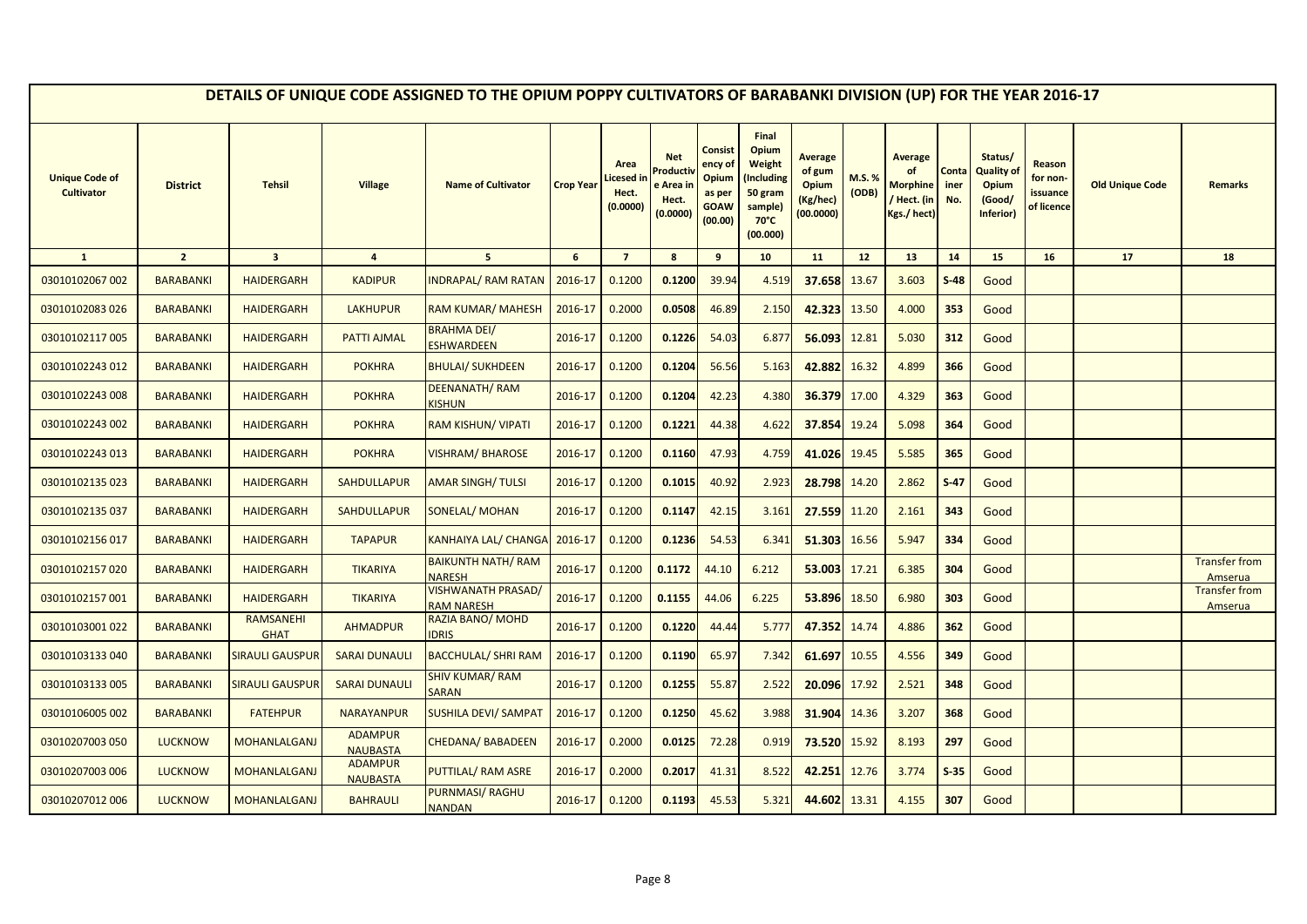|                                            |                     |                         |                      | DETAILS OF UNIQUE CODE ASSIGNED TO THE OPIUM POPPY CULTIVATORS OF BARABANKI DIVISION (UP) FOR THE YEAR 2016-17 |                  |                                        |                                                         |                                                                        |                                                                                            |                                                                   |                |                                                               |                      |                                                       |                                              |                        |                |
|--------------------------------------------|---------------------|-------------------------|----------------------|----------------------------------------------------------------------------------------------------------------|------------------|----------------------------------------|---------------------------------------------------------|------------------------------------------------------------------------|--------------------------------------------------------------------------------------------|-------------------------------------------------------------------|----------------|---------------------------------------------------------------|----------------------|-------------------------------------------------------|----------------------------------------------|------------------------|----------------|
| <b>Unique Code of</b><br><b>Cultivator</b> | <b>District</b>     | <b>Tehsil</b>           | <b>Village</b>       | <b>Name of Cultivator</b>                                                                                      | <b>Crop Year</b> | Area<br>icesed ir<br>Hect.<br>(0.0000) | <b>Net</b><br>Product<br>e Area in<br>Hect.<br>(0.0000) | <b>Consist</b><br>ency of<br>Opium<br>as per<br><b>GOAW</b><br>(00.00) | Final<br>Opium<br>Weight<br>(Including<br>50 gram<br>sample)<br>$70^{\circ}$ C<br>(00.000) | <b>Average</b><br>of gum<br><b>Opium</b><br>(Kg/hec)<br>(00.0000) | M.S.%<br>(ODB) | <b>Average</b><br>of<br>Morphine<br>/ Hect. (in<br>Kgs./hect) | Conta<br>iner<br>No. | Status/<br>Quality of<br>Opium<br>(Good/<br>Inferior) | Reason<br>for non-<br>issuance<br>of licence | <b>Old Unique Code</b> | <b>Remarks</b> |
| $\mathbf{1}$                               | $\overline{2}$      | $\overline{\mathbf{3}}$ | $\overline{4}$       | 5 <sup>5</sup>                                                                                                 | 6                | $\overline{7}$                         | 8                                                       | 9                                                                      | 10                                                                                         | 11                                                                | 12             | 13                                                            | 14                   | 15                                                    | 16                                           | 17                     | 18             |
| 03010308003 080                            | <b>SHAHJAHANPUR</b> | <b>SHAHJAHANPUR</b>     | <b>BHAISTA KALA</b>  | RAM SARAN/ PUKKHAN                                                                                             | 2016-17          | 0.1200                                 | 0.1207                                                  | 50.19                                                                  | 5.980                                                                                      | 49.544                                                            | 19.51          | 6.766                                                         | 295                  | Good                                                  |                                              |                        |                |
| 03010308003 074                            | <b>SHAHJAHANPUR</b> | <b>SHAHJAHANPUR</b>     | <b>BHAISTA KALA</b>  | SARNAM/MAIKA                                                                                                   | 2016-17          | 0.1200                                 | 0.1183                                                  | 52.43                                                                  | 6.074                                                                                      | 51.344 18.44                                                      |                | 6.628                                                         | 296                  | Good                                                  |                                              |                        |                |
| 03010308004 017                            | <b>SHAHJAHANPUR</b> | SHAHJAHANPUR            | <b>BHAISTA KHURD</b> | CHOTELAL/ JAI SINGH                                                                                            | 2016-17          | 0.1200                                 | 0.1164                                                  | 44.92                                                                  | 5.230                                                                                      | 44.931                                                            | 17.10          | 5.378                                                         | 301                  | Good                                                  |                                              |                        |                |
| 03010308005 025                            | <b>SHAHJAHANPUR</b> | <b>SHAHJAHANPUR</b>     | <b>MANDERI</b>       | <mark>SHARAFAT KHAN/ TAHIR</mark><br><b>CHAN</b>                                                               | 2016-17          | 0.1200                                 | 0.1242                                                  | 46.22                                                                  | 5.163                                                                                      | 41.570                                                            | 16.62          | 4.837                                                         | 302                  | Good                                                  |                                              |                        |                |
| 03010309009 022                            | <b>SHAHJAHANPUR</b> | <b>TILHAR</b>           | <b>BAIWAHA</b>       | <b>KUNDANI/ SANKAWAT</b>                                                                                       | 2016-17          | 0.1200                                 | 0.1202                                                  | 35.03                                                                  | 3.128                                                                                      | 26.023                                                            | 9.02           | 1.643                                                         | $S-37$               | Good                                                  |                                              |                        |                |
| 03010309009 023                            | <b>SHAHJAHANPUR</b> | <b>TILHAR</b>           | <b>BAIWAHA</b>       | PREMWATI/ DAYARAM                                                                                              | 2016-17          | 0.1200                                 | 0.1240                                                  | 35.72                                                                  | 2.327                                                                                      | 18.766                                                            | 14.45          | 1.898                                                         | $S-36$               | Good                                                  |                                              |                        |                |
| 03010309002 085                            | <b>SHAHJAHANPUR</b> | <b>TILHAR</b>           | <b>DABHAURA</b>      | KALACTAR/MALKHAN<br><b>SINGH</b>                                                                               | 2016-17          | 0.2000                                 | 0.0278                                                  | 38.55                                                                  | 1.201                                                                                      | 43.201                                                            | 10.97          | 3.316                                                         | 288                  | Good                                                  |                                              |                        |                |
| 03010309002 053                            | <b>SHAHJAHANPUR</b> | <b>TILHAR</b>           | <b>DABHAURA</b>      | <b>KRISHAN PAL SINGH/</b><br><b>MAHARAJ SINGH</b>                                                              | 2016-17          | 0.2000                                 | 0.0335                                                  | 56.45                                                                  | 2.048                                                                                      | 61.134                                                            | 16.81          | 7.195                                                         | 292                  | Good                                                  |                                              |                        |                |
| 03010309002 016                            | <b>SHAHJAHANPUR</b> | <b>TILHAR</b>           | <b>DABHAURA</b>      | RAJPAL/ CHAMPAT                                                                                                | 2016-17          | 0.2000                                 | 0.0350                                                  | 56.37                                                                  | 2.053                                                                                      | 58.657                                                            | 15.68          | 6.440                                                         | 291                  | Good                                                  |                                              |                        |                |
| 03010309002 084                            | <b>SHAHJAHANPUR</b> | <b>TILHAR</b>           | <b>DABHAURA</b>      | RAMCHAND/NOKHELAL                                                                                              | 2016-17          | 0.2000                                 | 0.0204                                                  | 51.89                                                                  | 1.082                                                                                      | 53.039                                                            | 17.61          | 6.540                                                         | 290                  | Good                                                  |                                              |                        |                |
| 03010309002 079                            | <b>SHAHJAHANPUR</b> | <b>TILHAR</b>           | <b>DABHAURA</b>      | RAMDEEN/ PRAHLAD                                                                                               | 2016-17          | 0.2000                                 | 0.0530                                                  | 46.81                                                                  | 2.548                                                                                      | 48.075                                                            | 15.64          | 5.263                                                         | 289                  | Good                                                  |                                              |                        |                |
| 03010309015 007                            | <b>SHAHJAHANPUR</b> | <b>TILHAR</b>           | <b>GULCHAMPA</b>     | <b>CHANDAN LAL/</b><br><b>PANCHAM LAL</b>                                                                      | 2016-17          | 0.1200                                 | 0.1201                                                  | 40.58                                                                  | 4.435                                                                                      | 36.928                                                            | 12.17          | 3.146                                                         | $S-54$               | Good                                                  |                                              |                        |                |
| 03010309015 009                            | <b>SHAHJAHANPUR</b> | <b>TILHAR</b>           | <b>GULCHAMPA</b>     | JAI DEVI/ FULCHAND                                                                                             | 2016-17          | 0.1200                                 | 0.1209                                                  | 44.63                                                                  | 3.590                                                                                      | 29.694                                                            | 10.84          | 2.253                                                         | $S-53$               | Good                                                  |                                              |                        |                |
| 03010309015 024                            | SHAHJAHANPUR        | <b>TILHAR</b>           | <b>GULCHAMPA</b>     | <b>SURJA DEVI/ BALAK</b><br><b>RAM</b>                                                                         | 2016-17          | 0.1200                                 | 0.1230                                                  | 42.87                                                                  | 2.738                                                                                      | 22.260                                                            | 9.66           | 1.505                                                         | $S-55$               | Good                                                  |                                              |                        |                |
| 03010309016054                             | <b>SHAHJAHANPUR</b> | <b>TILHAR</b>           | <b>KAKRAUWA</b>      | LAUNG SHRI/<br>RAMESHWAR SINGH                                                                                 | 2016-17          | 0.1200                                 | 0.1160                                                  | 57.93                                                                  | 6.331                                                                                      | 54.578 13.01                                                      |                | 4.970                                                         | $S-56$               | Good                                                  |                                              |                        |                |
| 03010309017 007                            | <b>SHAHJAHANPUR</b> | <b>TILHAR</b>           | <b>KARAUNDA</b>      | BABURAM/ RATIRAM                                                                                               | 2016-17          | 0.1200                                 | 0.1190                                                  | 43.70                                                                  | 1.679                                                                                      | 14.109 17.44                                                      |                | 1.723                                                         | 311                  | Good                                                  |                                              |                        |                |
| 03010309017039                             | <b>SHAHJAHANPUR</b> | <b>TILHAR</b>           | <b>KARAUNDA</b>      | OMKAR/ GOKARAN                                                                                                 | 2016-17          | 0.1200                                 | 0.1200                                                  | 48.09                                                                  | 1.649                                                                                      | 13.742                                                            | 16.95          | 1.630                                                         | 310                  | Good                                                  |                                              |                        |                |
| 03010310008 023                            | <b>SHAHJAHANPUR</b> | <b>JALALABAD</b>        | <b>ANDPUR</b>        | CHARANPAL/ JAGAN                                                                                               | 2016-17          | 0.1200                                 | 0.1223                                                  | 37.28                                                                  | 5.422                                                                                      | 44.334                                                            | 15.16          | 4.704                                                         | $S-52$               | Good                                                  |                                              |                        |                |
| 03010310008 013                            | <b>SHAHJAHANPUR</b> | <b>JALALABAD</b>        | <b>ANDPUR</b>        | <b>VEERPAL/ RAMPAL</b>                                                                                         | 2016-17          | 0.1200                                 | 0.1214                                                  | 44.78                                                                  | 6.205                                                                                      | 51.112                                                            | 16.44          | 5.882                                                         | 381                  | Good                                                  |                                              |                        |                |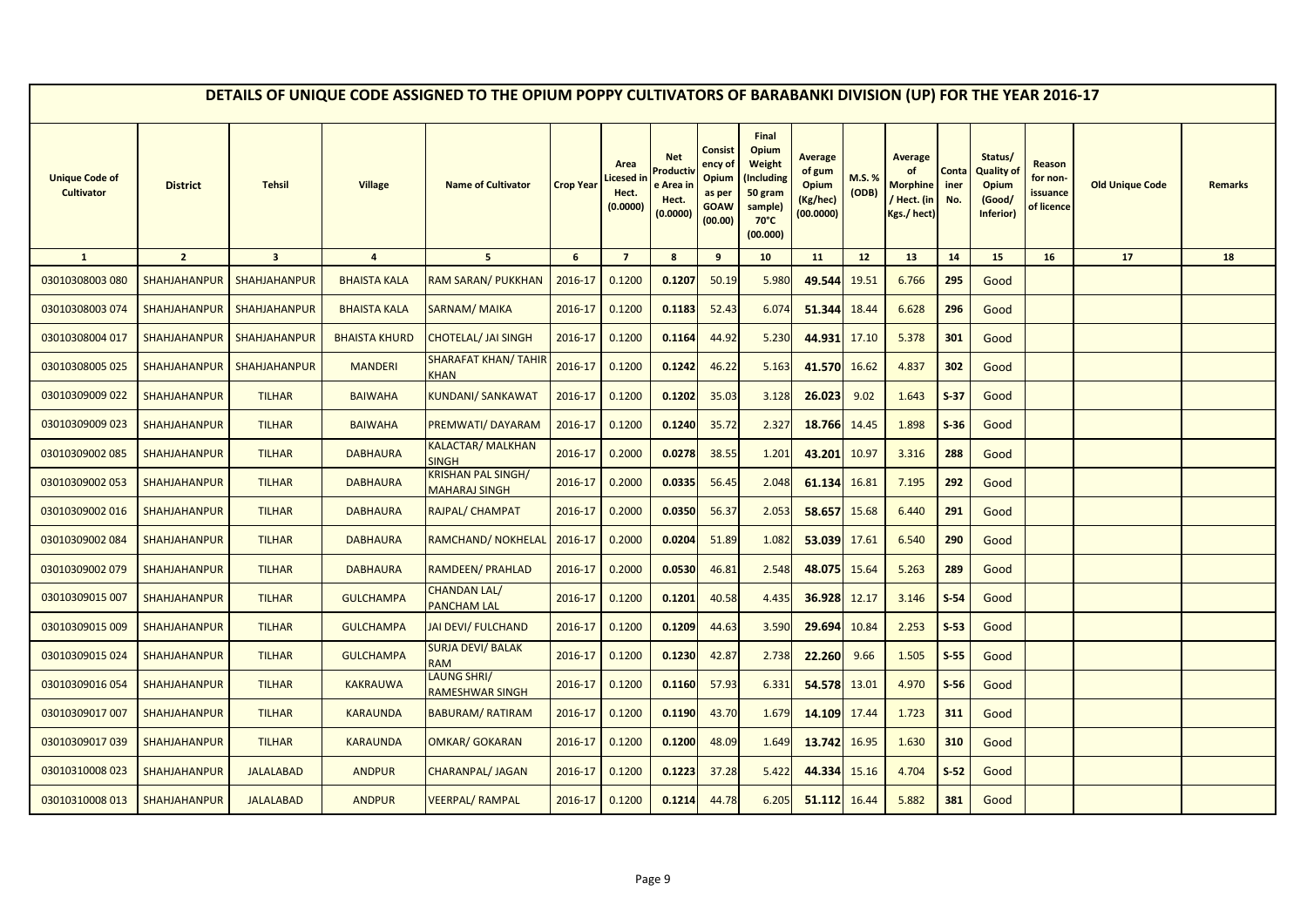|                                            |                     |                         |                                    | DETAILS OF UNIQUE CODE ASSIGNED TO THE OPIUM POPPY CULTIVATORS OF BARABANKI DIVISION (UP) FOR THE YEAR 2016-17 |                  |                                        |                                                      |                                                                        |                                                                                            |                                                            |                 |                                                                     |                      |                                                                     |                                              |                        |                |
|--------------------------------------------|---------------------|-------------------------|------------------------------------|----------------------------------------------------------------------------------------------------------------|------------------|----------------------------------------|------------------------------------------------------|------------------------------------------------------------------------|--------------------------------------------------------------------------------------------|------------------------------------------------------------|-----------------|---------------------------------------------------------------------|----------------------|---------------------------------------------------------------------|----------------------------------------------|------------------------|----------------|
| <b>Unique Code of</b><br><b>Cultivator</b> | <b>District</b>     | <b>Tehsil</b>           | <b>Village</b>                     | <b>Name of Cultivator</b>                                                                                      | <b>Crop Year</b> | Area<br>icesed in<br>Hect.<br>(0.0000) | <b>Net</b><br>Product<br>e Area<br>Hect.<br>(0.0000) | <b>Consist</b><br>ency of<br>Opium<br>as per<br><b>GOAW</b><br>(00.00) | Final<br>Opium<br>Weight<br>Including)<br>50 gram<br>sample)<br>$70^{\circ}$ C<br>(00.000) | <b>Average</b><br>of gum<br>Opium<br>(Kg/hec)<br>(00.0000) | M.S. %<br>(ODB) | <b>Average</b><br>of<br><b>Morphine</b><br>Hect. (in<br>Kgs./ hect) | Conta<br>iner<br>No. | Status/<br><b>Quality of</b><br><b>Opium</b><br>(Good/<br>Inferior) | Reason<br>for non-<br>issuance<br>of licence | <b>Old Unique Code</b> | <b>Remarks</b> |
| $\mathbf{1}$                               | $\overline{2}$      | $\overline{\mathbf{3}}$ | $\overline{a}$                     | 5 <sup>5</sup>                                                                                                 | $6\phantom{1}$   | $\overline{7}$                         | $\boldsymbol{8}$                                     | 9                                                                      | 10                                                                                         | 11                                                         | 12              | 13                                                                  | 14                   | 15                                                                  | 16                                           | 17                     | 18             |
| 03010310021 028                            | <b>SHAHJAHANPUR</b> | <b>JALALABAD</b>        | <b>CHAURA BAGAR</b><br><b>KHET</b> | <b>ALOK/ VINAY KUMAR</b>                                                                                       | 2016-17          | 0.1200                                 | 0.1259                                               | 37.72                                                                  | 4.408                                                                                      | 35.012                                                     | 14.98           | 3.671                                                               | $S-40$               | Good                                                                |                                              |                        |                |
| 03010310029 049                            | SHAHJAHANPUR        | <b>JALALABAD</b>        | <b>DUHI JADID</b>                  | <b>RAM SAHAY/</b><br><b>BALAKRAM</b>                                                                           | 2016-17          | 0.1200                                 | 0.1210                                               | 40.52                                                                  | 5.366                                                                                      | 44.347                                                     | 16.16           | 5.017                                                               | $S-51$               | Good                                                                |                                              |                        |                |
| 03010310029 025                            | <b>SHAHJAHANPUR</b> | <b>JALALABAD</b>        | <b>DUHI JADID</b>                  | <b>RAMKALI URF</b><br><b>SHYAMWATI/ GIKHAR</b>                                                                 | 2016-17          | 0.1200                                 | 0.1219                                               | 52.76                                                                  | 6.814                                                                                      | 55.898                                                     | 17.73           | 6.937                                                               | $S-50$               | Good                                                                |                                              |                        |                |
| 03010310029 027                            | <b>SHAHJAHANPUR</b> | <b>JALALABAD</b>        | <b>DUHI JADID</b>                  | SHYAMPAL/ JAWAHAR                                                                                              | 2016-17          | 0.1200                                 | 0.1131                                               | 47.99                                                                  | 6.198                                                                                      | 54.801                                                     | 12.73           | 4.883                                                               | 380                  | Good                                                                |                                              |                        |                |
| 03010310029 010                            | <b>SHAHJAHANPUR</b> | <b>JALALABAD</b>        | <b>DUHI JADID</b>                  | <b>VIJAI VEER SINGH/</b><br>NATTHU SINGH                                                                       | 2016-17          | 0.1200                                 | 0.1141                                               | 44.82                                                                  | 5.897                                                                                      | 51.683                                                     | 16.02           | 5.796                                                               | 379                  | Good                                                                |                                              |                        |                |
| 03010310030038                             | <b>SHAHJAHANPUR</b> | <b>JALALABAD</b>        | <b>DUMKAPUR</b>                    | RAMPAL/ FAKIRE LAL                                                                                             | 2016-17          | 0.1200                                 | 0.1256                                               | 35.57                                                                  | 4.395                                                                                      | 34.992                                                     | 14.84           | 3.635                                                               | $S-38$               | Good                                                                |                                              |                        |                |
| 03010310035 009                            | <b>SHAHJAHANPUR</b> | <b>JALALABAD</b>        | <b>GUNARA</b>                      | <b>RAM SINGH/ NATTHU</b>                                                                                       | 2016-17          | 0.1200                                 | 0.1250                                               | 54.99                                                                  | 7.510                                                                                      | 60.080 13.51                                               |                 | 5.682                                                               | 317                  | Good                                                                |                                              |                        |                |
| 03010310046 005                            | <b>SHAHJAHANPUR</b> | <b>JALALABAD</b>        | <b>ITMADPUR</b>                    | RAM ASRE/ RAM NIWAS                                                                                            | 2016-17          | 0.1200                                 | 0.1173                                               | 52.51                                                                  | 5.304                                                                                      | 45.217                                                     | 15.01           | 4.751                                                               | 299                  | Good                                                                |                                              |                        |                |
| 03010310054 004                            | <b>SHAHJAHANPUR</b> | <b>JALALABAD</b>        | <b>KORABANDA</b>                   | <b>BRIJLAL/ PURAN</b>                                                                                          | 2016-17          | 0.1200                                 | 0.1191                                               | 39.36                                                                  | 3.362                                                                                      | 28.228                                                     | 13.97           | 2.761                                                               | $S-39$               | Good                                                                |                                              |                        |                |
| 03010310054 055                            | <b>SHAHJAHANPUR</b> | <b>JALALABAD</b>        | <b>KORABANDA</b>                   | MITHANA/ MATHURA<br><b>PRASAD</b>                                                                              | 2016-17          | 0.1200                                 | 0.1190                                               | 39.24                                                                  | 4.978                                                                                      | 41.832                                                     | 15.98           | 4.679                                                               | 309                  | Good                                                                |                                              |                        |                |
| 03010310065 082                            | <b>SHAHJAHANPUR</b> | <b>JALALABAD</b>        | <b>MANJHA</b>                      | <b>BRIJPAL SINGH/ RAM</b><br><b>DAYAL</b>                                                                      | 2016-17          | 0.1200                                 | 0.1111                                               | 47.31                                                                  | 4.846                                                                                      | 43.618                                                     | 18.05           | 5.511                                                               | 293                  | Good                                                                |                                              |                        |                |
| 03010310065 030                            | <b>SHAHJAHANPUR</b> | <b>JALALABAD</b>        | <b>MANJHA</b>                      | LAXMAN/ GANGARAM                                                                                               | 2016-17          | 0.1200                                 | 0.1131                                               | 46.13                                                                  | 4.732                                                                                      | 41.839                                                     | 16.65           | 4.876                                                               | 294                  | Good                                                                |                                              |                        |                |
| 03010310070 003                            | <b>SHAHJAHANPUR</b> | <b>JALALABAD</b>        | <b>NAGARIYA BUJURG</b>             | <b>BATESHWAR/ PYARE</b>                                                                                        | 2016-17          | 0.1200                                 | 0.1221                                               | 41.40                                                                  | 6.180                                                                                      | 50.614                                                     | 15.77           | 5.588                                                               | 300                  | Good                                                                |                                              |                        |                |
| 03010411002 029                            | <b>BADAUN</b>       | <b>BADAUN</b>           | <b>AHRUIYYA</b>                    | <b>CHANDRA KALI/ SHRI</b><br><b>RAM</b>                                                                        | 2016-17          | 0.1200                                 | 0.0500                                               | 43.22                                                                  | 2.013                                                                                      | 40.260                                                     | 10.18           | 2.869                                                               | 281                  | Good                                                                |                                              |                        |                |
| 03010411052 002                            | <b>BADAUN</b>       | <b>BADAUN</b>           | <b>BAHDULLAGANJ</b>                | <b>GANGOLI/ ROSHAN LAL</b>                                                                                     | 2016-17          | 0.1200                                 | 0.1208                                               | 54.95                                                                  | 5.715                                                                                      | 47.310                                                     | 18.25           | 6.044                                                               | 183                  | Good                                                                |                                              |                        |                |
| 03010411052 001                            | <b>BADAUN</b>       | <b>BADAUN</b>           | <b>BAHDULLAGANJ</b>                | <b>MORKALI/ PREMCHAND</b>                                                                                      | 2016-17          | 0.1200                                 | 0.1250                                               | 50.52                                                                  | 5.377                                                                                      | 43.016                                                     | 12.29           | 3.701                                                               | 182                  | Good                                                                |                                              |                        |                |
| 03010411052 003                            | <b>BADAUN</b>       | <b>BADAUN</b>           | <b>BAHDULLAGANJ</b>                | <b>SONA DEVI/ KRIPARAM</b>                                                                                     | 2016-17          | 0.1200                                 | 0.1243                                               | 48.59                                                                  | 4.387                                                                                      | 35.294                                                     | 17.14           | 4.235                                                               | 181                  | Good                                                                |                                              |                        |                |
| 03010411053 026                            | <b>BADAUN</b>       | <b>BADAUN</b>           | <b>BARCHAU</b>                     | RAMA SHANKAR/<br><b>MATRU LAL</b>                                                                              | 2016-17          | 0.1200                                 | 0.1152                                               | 45.69                                                                  | 4.425                                                                                      | 38.411                                                     | 16.00           | 4.302                                                               | 177                  | Good                                                                |                                              |                        |                |
| 03010411006 002                            | <b>BADAUN</b>       | <b>BADAUN</b>           | <b>DARA NAGAR</b>                  | RAMA DEVI/ NARENDRA<br><b>MOHAN</b>                                                                            | 2016-17          | 0.1200                                 | 0.0488                                               | 61.47                                                                  | 3.302                                                                                      | 67.664                                                     | 15.49           | 7.336                                                               | 95                   | Good                                                                |                                              |                        |                |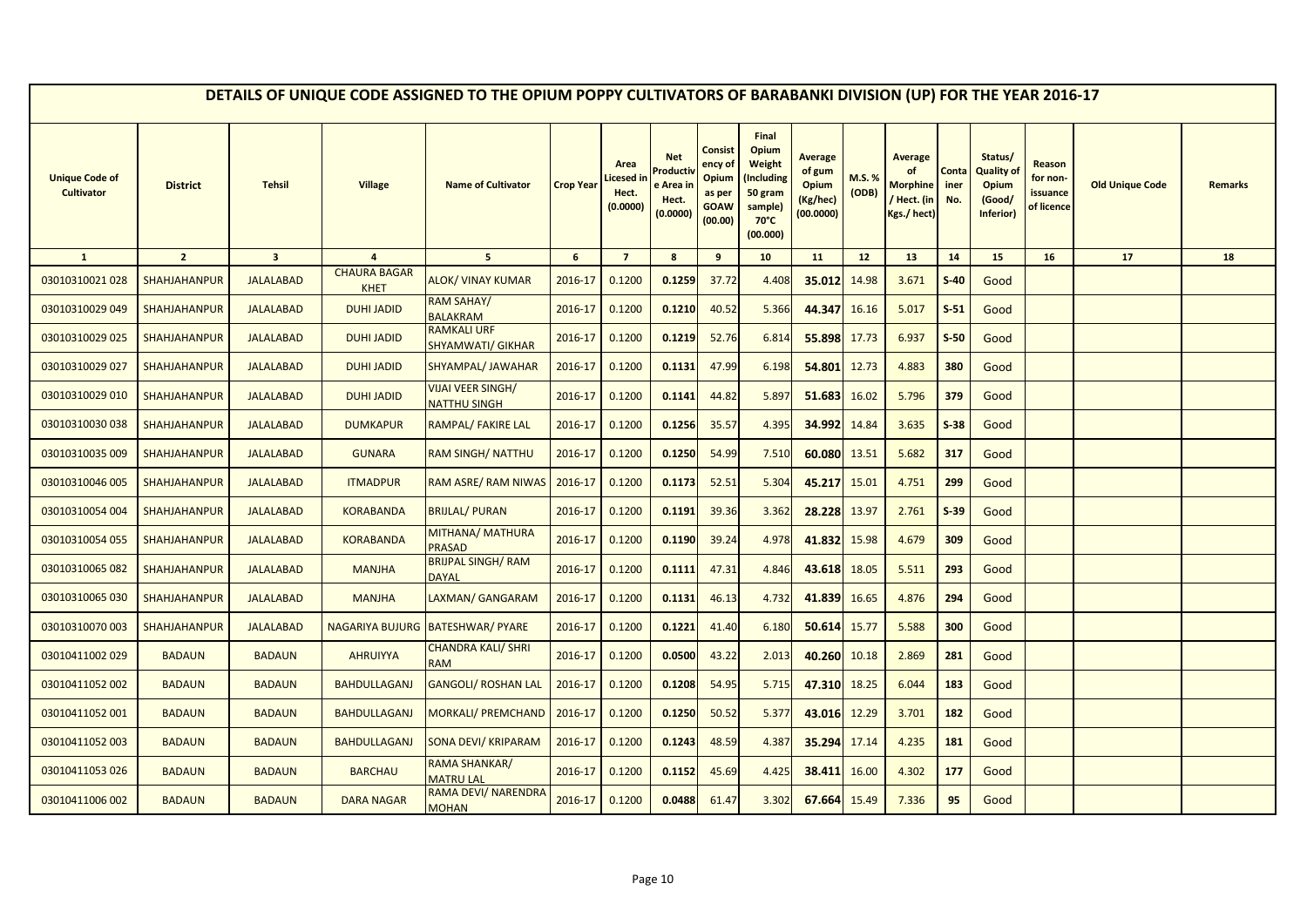|                                            |                 |                         |                        | DETAILS OF UNIQUE CODE ASSIGNED TO THE OPIUM POPPY CULTIVATORS OF BARABANKI DIVISION (UP) FOR THE YEAR 2016-17 |                  |                                        |                                                        |                                                                 |                                                                                            |                                                                   |                |                                                                |                      |                                                              |                                              |                        |         |
|--------------------------------------------|-----------------|-------------------------|------------------------|----------------------------------------------------------------------------------------------------------------|------------------|----------------------------------------|--------------------------------------------------------|-----------------------------------------------------------------|--------------------------------------------------------------------------------------------|-------------------------------------------------------------------|----------------|----------------------------------------------------------------|----------------------|--------------------------------------------------------------|----------------------------------------------|------------------------|---------|
| <b>Unique Code of</b><br><b>Cultivator</b> | <b>District</b> | <b>Tehsil</b>           | <b>Village</b>         | <b>Name of Cultivator</b>                                                                                      | <b>Crop Year</b> | Area<br>icesed in<br>Hect.<br>(0.0000) | <b>Net</b><br>roduc!<br>e Area ir<br>Hect.<br>(0.0000) | Consist<br>ency of<br>Opium<br>as per<br><b>GOAW</b><br>(00.00) | Final<br>Opium<br>Weight<br>Including)<br>50 gram<br>sample)<br>$70^{\circ}$ C<br>(00.000) | <b>Average</b><br>of gum<br><b>Opium</b><br>(Kg/hec)<br>(00.0000) | M.S.%<br>(ODB) | <b>Average</b><br><b>Morphine</b><br>/ Hect. (in<br>Kgs./hect) | Conta<br>iner<br>No. | Status/<br><b>Quality of</b><br>Opium<br>(Good/<br>Inferior) | Reason<br>for non-<br>issuance<br>of licence | <b>Old Unique Code</b> | Remarks |
| $\mathbf{1}$                               | $\overline{2}$  | $\overline{\mathbf{3}}$ | $\overline{4}$         | 5 <sub>5</sub>                                                                                                 | 6                | $\overline{7}$                         | 8                                                      | 9                                                               | 10                                                                                         | 11                                                                | 12             | 13                                                             | 14                   | 15                                                           | 16                                           | 17                     | 18      |
| 03010411010 004                            | <b>BADAUN</b>   | <b>BADAUN</b>           | <b>GABHI NAGLA</b>     | RAMPAL/ MUNNA LAL                                                                                              | 2016-17          | 0.1200                                 | 0.1100                                                 | 42.65                                                           | 5.514                                                                                      | 50.127                                                            | 13.11          | 4.600                                                          | $S-02$               | Good                                                         |                                              |                        |         |
| 03010411010 008                            | <b>BADAUN</b>   | <b>BADAUN</b>           | <b>GABHI NAGLA</b>     | <b>SHARDA DEVI/ BENIRAM</b>                                                                                    | 2016-17          | 0.1200                                 | 0.1063                                                 | 46.75                                                           | 5.523                                                                                      | 51.957                                                            | 9.84           | 3.579                                                          | 98                   | Good                                                         |                                              |                        |         |
| 03010411010023                             | <b>BADAUN</b>   | <b>BADAUN</b>           | <b>GABHI NAGLA</b>     | <b>VISHRAM/ KANDHAI</b>                                                                                        | 2016-17          | 0.1200                                 | 0.1200                                                 | 47.70                                                           | 5.833                                                                                      | 48.608                                                            | 15.49          | 5.271                                                          | 99                   | Good                                                         |                                              |                        |         |
| 03010411017019                             | <b>BADAUN</b>   | <b>BADAUN</b>           | <b>JAKHAILI</b>        | LAL BAHADUR/ JHABBU                                                                                            | 2016-17          | 0.1200                                 | 0.0563                                                 | 55.64                                                           | 3.100                                                                                      | 55.062                                                            | 15.51          | 5.978                                                          | 97                   | Good                                                         |                                              |                        |         |
| 03010411017026                             | <b>BADAUN</b>   | <b>BADAUN</b>           | <b>JAKHAILI</b>        | RAMESHWAR DAYAL/<br><b>PARSADI LAL</b>                                                                         | 2016-17          | 0.1200                                 | 0.0541                                                 | 53.74                                                           | 2.956                                                                                      | 54.640                                                            | 16.36          | 6.257                                                          | 96                   | Good                                                         |                                              |                        |         |
| 03010411063 034                            | <b>BADAUN</b>   | <b>BADAUN</b>           | <b>KATINNA</b>         | DAYARAM/ DAL CHAND                                                                                             | 2016-17          | 0.1200                                 | 0.1215                                                 | 49.95                                                           | 4.553                                                                                      | 37.473                                                            | 19.22          | 5.041                                                          | 251                  | Good                                                         |                                              |                        |         |
| 03010411063 013                            | <b>BADAUN</b>   | <b>BADAUN</b>           | <b>KATINNA</b>         | <b>DULARI/TULARAM</b>                                                                                          | 2016-17          | 0.1200                                 | 0.1208                                                 | 41.08                                                           | 4.020                                                                                      | 33.278 12.24                                                      |                | 2.851                                                          | $S-24$               | Good                                                         |                                              |                        |         |
| 03010411020 003                            | <b>BADAUN</b>   | <b>BADAUN</b>           | <b>KHASPUR</b>         | <b>GOKARAN/ SHIV</b><br>CHARAN                                                                                 | 2016-17          | 0.2000                                 | 0.0506                                                 | 65.41                                                           | 3.570                                                                                      | 70.553                                                            | 17.18          | 8.484                                                          | 223                  | Good                                                         |                                              |                        |         |
| 03010411023 006                            | <b>BADAUN</b>   | <b>BADAUN</b>           | <b>KUWA TANDA</b>      | <b>GAJENDRA MOHAN/</b><br><b>NARENDRA PAL</b>                                                                  | 2016-17          | 0.2000                                 | 0.1523                                                 | 75.99                                                           | 12.039                                                                                     | 79.048                                                            | 17.16          | 9.495                                                          | 93                   | Good                                                         |                                              |                        |         |
| 03010411023 010                            | <b>BADAUN</b>   | <b>BADAUN</b>           | <b>KUWA TANDA</b>      | <b>RAM AUTAR/ MEDHAI</b>                                                                                       | 2016-17          | 0.2000                                 | 0.0360                                                 | 64.30                                                           | 2.407                                                                                      | 66.861                                                            | 19.81          | 9.270                                                          | 94                   | Good                                                         |                                              |                        |         |
| 03010411065 005                            | <b>BADAUN</b>   | <b>BADAUN</b>           | <b>LAUKI NAGLA</b>     | <b>BRIJPAL/DORILAL</b>                                                                                         | 2016-17          | 0.1200                                 | 0.0574                                                 | 63.90                                                           | 3.204                                                                                      | 55.819                                                            | 17.26          | 6.744                                                          | 192                  | Good                                                         |                                              |                        |         |
| 03010411065 010                            | <b>BADAUN</b>   | <b>BADAUN</b>           | <b>LAUKI NAGLA</b>     | <b>RAMPAL/ NEKSU</b>                                                                                           | 2016-17          | 0.1200                                 | 0.1166                                                 | 56.18                                                           | 1.324                                                                                      | 11.355                                                            | 17.16          | 1.364                                                          | 191                  | Good                                                         |                                              |                        |         |
| 03010411030 033                            | <b>BADAUN</b>   | <b>BADAUN</b>           | <b>MOGAR KI GOTIYA</b> | <b>BHEEMSEN/ NATTHULAL</b>                                                                                     | 2016-17          | 0.2000                                 | 0.0435                                                 | 64.94                                                           | 2.774                                                                                      | 63.770                                                            | 18.79          | 8.387                                                          | 82                   | Good                                                         |                                              |                        |         |
| 03010411030043                             | <b>BADAUN</b>   | <b>BADAUN</b>           | <b>MOGAR KI GOTIYA</b> | <b>GHALENDRA SINGH/</b><br><b>DULAR SINGH</b>                                                                  | 2016-17          | 0.2000                                 | 0.0390                                                 | 62.64                                                           | 2.568                                                                                      | 65.846                                                            | 18.28          | 8.426                                                          | 84                   | Good                                                         |                                              |                        |         |
| 03010411030 005                            | <b>BADAUN</b>   | <b>BADAUN</b>           | <b>MOGAR KI GOTIYA</b> | <b>HAKIM SINGH/ KARAN</b><br><b>SINGH</b>                                                                      | 2016-17          | 0.2000                                 | 0.0510                                                 | 72.61                                                           | 3.610                                                                                      | 70.784                                                            | 19.42          | 9.622                                                          | 88                   | Good                                                         |                                              |                        |         |
| 03010411030028                             | <b>BADAUN</b>   | <b>BADAUN</b>           | <b>MOGAR KI GOTIYA</b> | <b>HARIPAL/ NATTHULAL</b>                                                                                      | 2016-17          | 0.2000                                 | 0.0862                                                 | 66.68                                                           | 5.792                                                                                      | 67.193                                                            | 20.68          | 9.726                                                          | 81                   | Good                                                         |                                              |                        |         |
| 03010411030036                             | <b>BADAUN</b>   | <b>BADAUN</b>           | <b>MOGAR KI GOTIYA</b> | JALIM SINGH/ PRAN<br>SUKH                                                                                      | 2016-17          | 0.2000                                 | 0.0478                                                 | 62.04                                                           | 3.226                                                                                      | 67.490                                                            | 22.21          | 10.493                                                         | 80                   | Good                                                         |                                              |                        |         |
| 03010411030 055                            | <b>BADAUN</b>   | <b>BADAUN</b>           | <b>MOGAR KI GOTIYA</b> | <b>MOHANLAL/ MANGLI</b>                                                                                        | 2016-17          | 0.2000                                 | 0.0461                                                 | 69.21                                                           | 3.431                                                                                      | 74.425                                                            | 18.61          | 9.695                                                          | 89                   | Good                                                         |                                              |                        |         |
| 03010411030038                             | <b>BADAUN</b>   | <b>BADAUN</b>           | <b>MOGAR KI GOTIYA</b> | NARENDRA/ MOHANLAL                                                                                             | 2016-17          | 0.2000                                 | 0.0358                                                 | 68.12                                                           | 2.637                                                                                      | 73.659                                                            | 19.57          | 10.091                                                         | 86                   | Good                                                         |                                              |                        |         |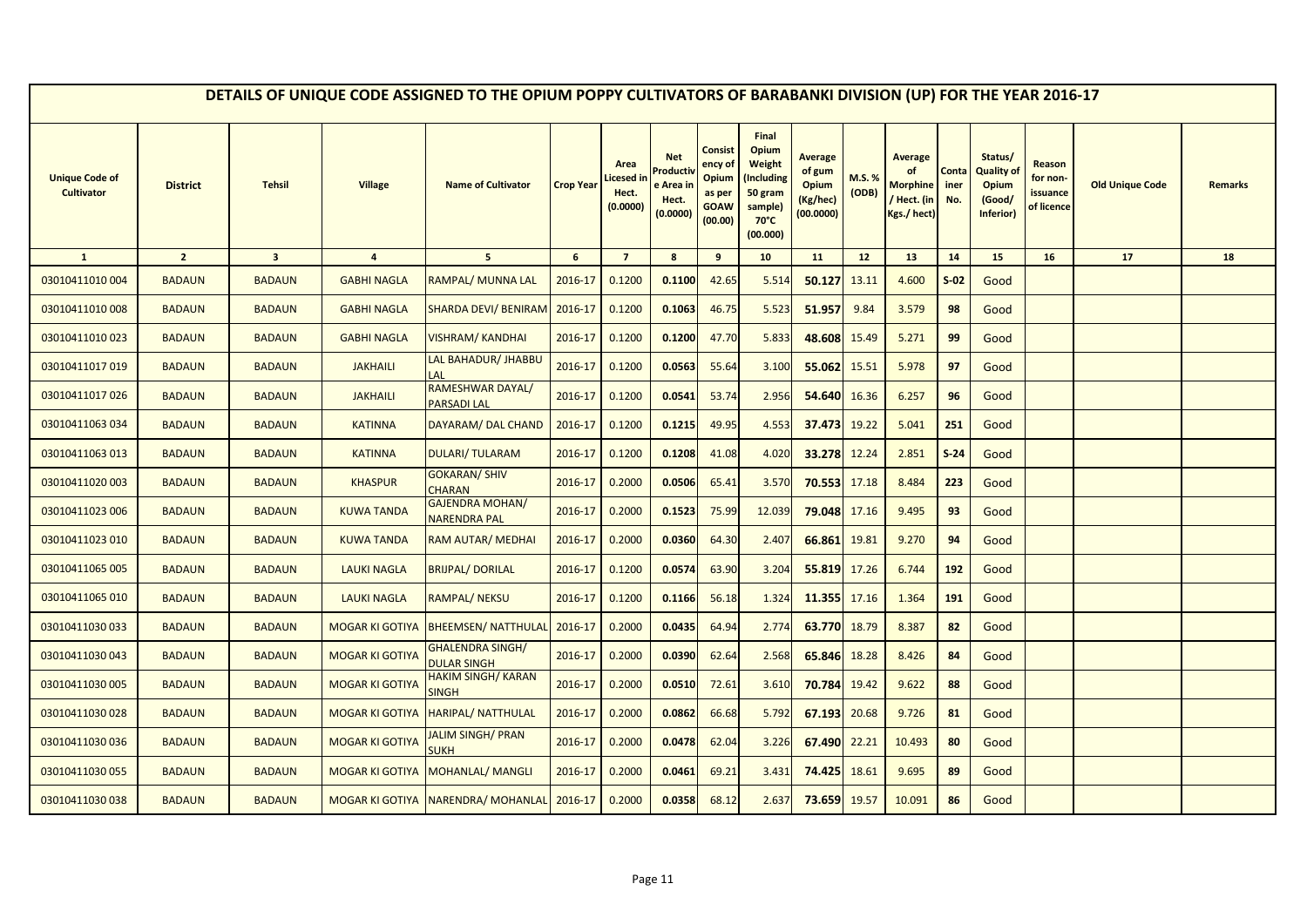|                                            |                 |                         |                        | DETAILS OF UNIQUE CODE ASSIGNED TO THE OPIUM POPPY CULTIVATORS OF BARABANKI DIVISION (UP) FOR THE YEAR 2016-17 |                  |                                        |                                                         |                                                                 |                                                                                                   |                                                                   |                |                                                                |                      |                                                                     |                                              |                        |         |
|--------------------------------------------|-----------------|-------------------------|------------------------|----------------------------------------------------------------------------------------------------------------|------------------|----------------------------------------|---------------------------------------------------------|-----------------------------------------------------------------|---------------------------------------------------------------------------------------------------|-------------------------------------------------------------------|----------------|----------------------------------------------------------------|----------------------|---------------------------------------------------------------------|----------------------------------------------|------------------------|---------|
| <b>Unique Code of</b><br><b>Cultivator</b> | <b>District</b> | <b>Tehsil</b>           | <b>Village</b>         | <b>Name of Cultivator</b>                                                                                      | <b>Crop Year</b> | Area<br>icesed in<br>Hect.<br>(0.0000) | <b>Net</b><br>Product<br>e Area ir<br>Hect.<br>(0.0000) | Consist<br>ency of<br>Opium<br>as per<br><b>GOAW</b><br>(00.00) | Final<br>Opium<br><b>Weight</b><br>Including)<br>50 gram<br>sample)<br>$70^{\circ}$ C<br>(00.000) | <b>Average</b><br>of gum<br><b>Opium</b><br>(Kg/hec)<br>(00.0000) | M.S.%<br>(ODB) | <b>Average</b><br><b>Morphine</b><br>/ Hect. (in<br>Kgs./hect) | Conta<br>iner<br>No. | Status/<br><b>Quality of</b><br><b>Opium</b><br>(Good/<br>Inferior) | Reason<br>for non-<br>issuance<br>of licence | <b>Old Unique Code</b> | Remarks |
| $\mathbf{1}$                               | $\overline{2}$  | $\overline{\mathbf{3}}$ | $\overline{4}$         | 5 <sup>5</sup>                                                                                                 | 6                | $\overline{7}$                         | 8                                                       | 9                                                               | 10                                                                                                | 11                                                                | 12             | 13                                                             | 14                   | 15                                                                  | 16                                           | 17                     | 18      |
| 03010411030 003                            | <b>BADAUN</b>   | <b>BADAUN</b>           | <b>MOGAR KI GOTIYA</b> | NATTHULAL/ NANDRAM                                                                                             | 2016-17          | 0.2000                                 | 0.0412                                                  | 67.02                                                           | 2.872                                                                                             | 69.709                                                            | 19.04          | 9.292                                                          | 83                   | Good                                                                |                                              |                        |         |
| 03010411030 027                            | <b>BADAUN</b>   | <b>BADAUN</b>           | <b>MOGAR KI GOTIYA</b> | <b>PURANLAL/ SHRI RAM</b>                                                                                      | 2016-17          | 0.2000                                 | 0.0405                                                  | 67.48                                                           | 2.670                                                                                             | 65.926                                                            | 18.85          | 8.700                                                          | 85                   | Good                                                                |                                              |                        |         |
| 03010411030 001                            | <b>BADAUN</b>   | <b>BADAUN</b>           | <b>MOGAR KI GOTIYA</b> | <b>SONWATI/RAM</b><br><b>PRAKASH</b>                                                                           | 2016-17          | 0.2000                                 | 0.0541                                                  | 68.60                                                           | 4.038                                                                                             | 74.640                                                            | 19.08          | 9.968                                                          | 87                   | Good                                                                |                                              |                        |         |
| 03010411066 001                            | <b>BADAUN</b>   | <b>BADAUN</b>           | MOHAMMADGANJ           | <b>BABURAM/ BUDHPAL</b>                                                                                        | 2016-17          | 0.1200                                 | 0.1200                                                  | 53.37                                                           | 5.977                                                                                             | 49.808                                                            | 15.51          | 5.408                                                          | 260                  | Good                                                                |                                              |                        |         |
| 03010411066 010                            | <b>BADAUN</b>   | <b>BADAUN</b>           | <u>MOHAMMADGANJ</u>    | <b>MOHAN LAL URF</b><br><b>MUNNA LAL/ KHUSHALI</b>                                                             | 2016-17          | 0.1200                                 | 0.1236                                                  | 60.20                                                           | 6.674                                                                                             | 53.997                                                            | 11.69          | 4.418                                                          | 261                  | Good                                                                |                                              |                        |         |
| 03010411066 006                            | <b>BADAUN</b>   | <b>BADAUN</b>           | <b>MOHAMMADGANJ</b>    | RAM CHANDRA/<br><b>DILSUKH</b>                                                                                 | 2016-17          | 0.1200                                 | 0.1215                                                  | 50.92                                                           | 5.703                                                                                             | 46.938                                                            | 16.95          | 5.569                                                          | 259                  | Good                                                                |                                              |                        |         |
| 03010411066 009                            | <b>BADAUN</b>   | <b>BADAUN</b>           | <b>MOHAMMADGANJ</b>    | <b>SHISHUPAL/ PARSADI</b>                                                                                      | 2016-17          | 0.1200                                 | 0.1219                                                  | 47.56                                                           | 4.117                                                                                             | 33.774                                                            | 17.28          | 4.086                                                          | 258                  | Good                                                                |                                              |                        |         |
| 03010411034 011                            | <b>BADAUN</b>   | <b>BADAUN</b>           | <b>NAITHU</b>          | <b>RAM BHAROSE/</b><br><b>ROSHAN LAL</b>                                                                       | 2016-17          | 0.1200                                 | 0.0270                                                  | 59.76                                                           | 1.964                                                                                             | 72.741                                                            | 16.32          | 8.308                                                          | 232                  | Good                                                                |                                              |                        |         |
| 03010411068028                             | <b>BADAUN</b>   | <b>BADAUN</b>           | <b>NASRULLAPUR</b>     | <b>BHAY SINGH/ DEVI</b>                                                                                        | 2016-17          | 0.1200                                 | 0.0624                                                  | 54.38                                                           | 3.247                                                                                             | 52.035                                                            | 15.15          | 5.519                                                          | 108                  | Good                                                                |                                              |                        |         |
| 03010411068 062                            | <b>BADAUN</b>   | <b>BADAUN</b>           | <b>NASRULLAPUR</b>     | <b>JAI SINGH/ GEDAN LAL</b>                                                                                    | 2016-17          | 0.1200                                 | 0.0550                                                  | 59.66                                                           | 3.009                                                                                             | 54.709                                                            | 16.21          | 6.207                                                          | 111                  | Good                                                                |                                              |                        |         |
| 03010411068 050                            | <b>BADAUN</b>   | <b>BADAUN</b>           | <b>NASRULLAPUR</b>     | <b>RAM NIVAS/ MAIKU</b><br><b>SINGH</b>                                                                        | 2016-17          | 0.2000                                 | 0.0315                                                  | 56.54                                                           | 1.882                                                                                             | 59.746                                                            | 18.80          | 7.862                                                          | 109                  | Good                                                                |                                              |                        |         |
| 03010411068 001                            | <b>BADAUN</b>   | <b>BADAUN</b>           | <b>NASRULLAPUR</b>     | SIPATTAR SINGH/<br><b>MUNSHI SINGH</b>                                                                         | 2016-17          | 0.1200                                 | 0.0356                                                  | 59.57                                                           | 1.906                                                                                             | 53.539                                                            | 16.01          | 6.001                                                          | 113                  | Good                                                                |                                              |                        |         |
| 03010411068066                             | <b>BADAUN</b>   | <b>BADAUN</b>           | <b>NASRULLAPUR</b>     | <b>SURAJPAL/ BANWARI</b>                                                                                       | 2016-17          | 0.1200                                 | 0.0387                                                  | 55.43                                                           | 2.241                                                                                             | 57.907                                                            | 17.95          | 7.276                                                          | 110                  | Good                                                                |                                              |                        |         |
| 03010411068 011                            | <b>BADAUN</b>   | <b>BADAUN</b>           | <b>NASRULLAPUR</b>     | <b>TOTARAM/ CHUNNI</b>                                                                                         | 2016-17          | 0.1200                                 | 0.0300                                                  | 62.06                                                           | 1.880                                                                                             | 62.667                                                            | 16.05          | 7.039                                                          | 112                  | Good                                                                |                                              |                        |         |
| 03010411036 001                            | <b>BADAUN</b>   | <b>BADAUN</b>           | <b>NAUSENA</b>         | RAMAWATI/ KISHAN LAL                                                                                           | 2016-17          | 0.1200                                 | 0.1247                                                  | 56.77                                                           | 6.504                                                                                             | 52.157                                                            | 15.08          | 5.506                                                          | 231                  | Good                                                                |                                              |                        |         |
| 03010411069 003                            | <b>BADAUN</b>   | <b>BADAUN</b>           | <b>PREMI NAGLA</b>     | DODRAM/ LAUKIRAM                                                                                               | 2016-17          | 0.1200                                 | 0.1061                                                  | 51.31                                                           | 5.285                                                                                             | 49.811                                                            | 19.94          | 6.953                                                          | 201                  | Good                                                                |                                              |                        |         |
| 03010411069 040                            | <b>BADAUN</b>   | <b>BADAUN</b>           | <b>PREMI NAGLA</b>     | <b>NANHI DEVI/RAM</b><br><b>SWAROOP</b>                                                                        | 2016-17          | 0.1200                                 | 0.1050                                                  | 57.34                                                           | 5.922                                                                                             | 56.400                                                            | 19.13          | 7.553                                                          | 204                  | Good                                                                |                                              |                        |         |
| 03010411069 039                            | <b>BADAUN</b>   | <b>BADAUN</b>           | <b>PREMI NAGLA</b>     | RAM BHAROSE/<br><b>DORILAL</b>                                                                                 | 2016-17          | 0.1200                                 | 0.1154                                                  | 54.30                                                           | 5.826                                                                                             | 50.485                                                            | 17.07          | 6.032                                                          | 202                  | Good                                                                |                                              |                        |         |
| 03010411069 061                            | <b>BADAUN</b>   | <b>BADAUN</b>           | <b>PREMI NAGLA</b>     | <b>RAM SINGH/ JALIM</b><br><b>SINGH</b>                                                                        | 2016-17          | 0.1200                                 | 0.0928                                                  | 51.43                                                           | 4.438                                                                                             | 47.823                                                            | 18.37          | 6.149                                                          | 203                  | Good                                                                |                                              |                        |         |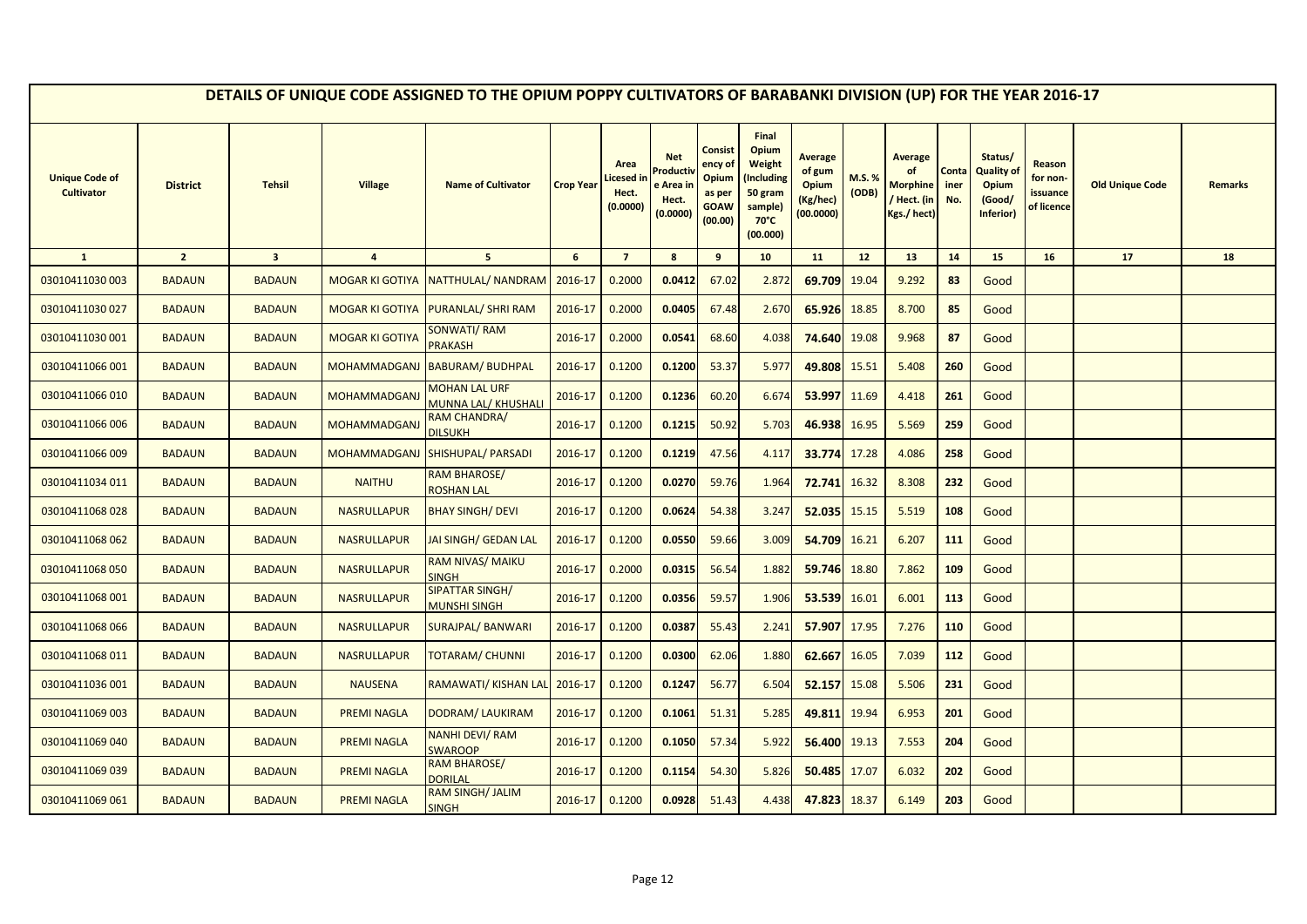|                                            |                 |                         |                    | DETAILS OF UNIQUE CODE ASSIGNED TO THE OPIUM POPPY CULTIVATORS OF BARABANKI DIVISION (UP) FOR THE YEAR 2016-17 |                  |                                        |                                                         |                                                                 |                                                                                                   |                                                                   |                 |                                                                |                      |                                                                     |                                              |                        |                |
|--------------------------------------------|-----------------|-------------------------|--------------------|----------------------------------------------------------------------------------------------------------------|------------------|----------------------------------------|---------------------------------------------------------|-----------------------------------------------------------------|---------------------------------------------------------------------------------------------------|-------------------------------------------------------------------|-----------------|----------------------------------------------------------------|----------------------|---------------------------------------------------------------------|----------------------------------------------|------------------------|----------------|
| <b>Unique Code of</b><br><b>Cultivator</b> | <b>District</b> | <b>Tehsil</b>           | <b>Village</b>     | <b>Name of Cultivator</b>                                                                                      | <b>Crop Year</b> | Area<br>icesed in<br>Hect.<br>(0.0000) | <b>Net</b><br>Product<br>e Area ir<br>Hect.<br>(0.0000) | Consist<br>ency of<br>Opium<br>as per<br><b>GOAW</b><br>(00.00) | Final<br>Opium<br><b>Weight</b><br>Including)<br>50 gram<br>sample)<br>$70^{\circ}$ C<br>(00.000) | <b>Average</b><br>of gum<br><b>Opium</b><br>(Kg/hec)<br>(00.0000) | M.S. %<br>(ODB) | <b>Average</b><br><b>Morphine</b><br>/ Hect. (in<br>Kgs./hect) | Conta<br>iner<br>No. | Status/<br><b>Quality of</b><br><b>Opium</b><br>(Good/<br>Inferior) | Reason<br>for non-<br>issuance<br>of licence | <b>Old Unique Code</b> | <b>Remarks</b> |
| $\mathbf{1}$                               | $\overline{2}$  | $\overline{\mathbf{3}}$ | $\overline{4}$     | $5\overline{5}$                                                                                                | $6\phantom{1}$   | $\overline{7}$                         | 8                                                       | 9                                                               | 10                                                                                                | 11                                                                | 12 <sup>2</sup> | 13                                                             | 14                   | 15                                                                  | 16                                           | 17                     | 18             |
| 03010411070 001                            | <b>BADAUN</b>   | <b>BADAUN</b>           | <b>SADATHER</b>    | <b>GANGA DEI/</b><br><b>GANGARAM</b>                                                                           | 2016-17          | 0.1200                                 | 0.1197                                                  | 58.74                                                           | 6.025                                                                                             | 50.334                                                            | 16.12           | 5.680                                                          | 197                  | Good                                                                |                                              |                        |                |
| 03010411070 007                            | <b>BADAUN</b>   | <b>BADAUN</b>           | <b>SADATHER</b>    | <b>URMILA DEVI/</b><br><b>BHAGWAN DAS</b>                                                                      | 2016-17          | 0.1200                                 | 0.1144                                                  | 52.76                                                           | 5.329                                                                                             | 46.582                                                            | 17.74           | 5.784                                                          | 196                  | Good                                                                |                                              |                        |                |
| 03010411044 021                            | <b>BADAUN</b>   | <b>BADAUN</b>           | <b>SIKRAURI</b>    | <b>MATRU/ RAM CHANDAR</b>                                                                                      | 2016-17          | 0.1200                                 | 0.1244                                                  | 39.72                                                           | 0.914                                                                                             | 7.347                                                             | 13.87           | 0.713                                                          | $S-32$               | Good                                                                |                                              |                        |                |
| 03010411073 002                            | <b>BADAUN</b>   | <b>BADAUN</b>           | <b>USAITA</b>      | <b>AINUDDIN/ HAMEED</b>                                                                                        | 2016-17          | 0.1200                                 | 0.1256                                                  | 44.08                                                           | 4.540                                                                                             | 36.146                                                            | 14.66           | 3.710                                                          | 200                  | Good                                                                |                                              |                        |                |
| 03010412003 001                            | <b>BADAUN</b>   | <b>DATAGANJ</b>         | <b>ANDHRAU</b>     | RAM LADAITE/ GIRDHAR                                                                                           | 2016-17          | 0.1200                                 | 0.1249                                                  | 37.89                                                           | 4.038                                                                                             | 32.330                                                            | 15.44           | 3.494                                                          | $S-31$               | Good                                                                |                                              |                        |                |
| 03010412006 006                            | <b>BADAUN</b>   | <b>DATAGANJ</b>         | <b>BHAGWANPUR</b>  | <b>MAIKU LAL/ SHIV SAHAY</b>                                                                                   | 2016-17          | 0.1200                                 | 0.1199                                                  | 38.50                                                           | 1.524                                                                                             | 12.711 14.21                                                      |                 | 1.264                                                          | $S-15$               | Good                                                                |                                              |                        |                |
| 03010412007 119                            | <b>BADAUN</b>   | <b>DATAGANJ</b>         | <b>BICHILIYA</b>   | <b>BRIJPAL/ HEMRAJ</b>                                                                                         | 2016-17          | 0.2000                                 | 0.0280                                                  | 60.16                                                           | 1.813                                                                                             | 64.750 19.28                                                      |                 | 8.741                                                          | 101                  | Good                                                                |                                              |                        |                |
| 03010412007 001                            | <b>BADAUN</b>   | <b>DATAGANJ</b>         | <b>BICHILIYA</b>   | RAM SARAN/ RAMPAL                                                                                              | 2016-17          | 0.2000                                 | 0.0254                                                  | 62.17                                                           | 1.696                                                                                             | 66.772                                                            | 17.00           | 7.947                                                          | 102                  | Good                                                                |                                              |                        |                |
| 03010412007 098                            | <b>BADAUN</b>   | <b>DATAGANJ</b>         | <b>BICHILIYA</b>   | SATISH CHANDRA/<br>RAMPAL                                                                                      | 2016-17          | 0.2000                                 | 0.0282                                                  | 63.03                                                           | 1.963                                                                                             | 69.610                                                            | 18.83           | 9.175                                                          | 103                  | Good                                                                |                                              |                        |                |
| 03010412015 024                            | <b>BADAUN</b>   | <b>DATAGANJ</b>         | <b>CHANGASI</b>    | <b>JOGRAJ/ DALCHAND</b>                                                                                        | 2016-17          | 0.1200                                 | 0.1188                                                  | 49.44                                                           | 5.777                                                                                             | 48.628                                                            | 15.96           | 5.433                                                          | 248                  | Good                                                                |                                              |                        |                |
| 03010412015 073                            | <b>BADAUN</b>   | <b>DATAGANJ</b>         | <b>CHANGASI</b>    | <b>MAHESH CHAND/</b><br><b>KANDHAI</b>                                                                         | 2016-17          | 0.1200                                 | 0.1176                                                  | 50.97                                                           | 6.349                                                                                             | 53.988                                                            | 14.93           | 5.643                                                          | 250                  | Good                                                                |                                              |                        |                |
| 03010412015 094                            | <b>BADAUN</b>   | <b>DATAGANJ</b>         | <b>CHANGASI</b>    | PREM CHANDRA / RAM<br><b>SWAROOP</b>                                                                           | 2016-17          | 0.1200                                 | 0.1200                                                  | 51.56                                                           | 6.349                                                                                             | 52.908 13.79                                                      |                 | 5.107                                                          | 249                  | Good                                                                |                                              |                        |                |
| 03010412066 022                            | <b>BADAUN</b>   | <b>DATAGANJ</b>         | <b>DALEL NAGAR</b> | <b>SAVITRI DEVI/ RAJPAL</b>                                                                                    | 2016-17          | 0.2000                                 | 0.0265                                                  | 61.17                                                           | 1.949                                                                                             | 73.547                                                            | 18.39           | 9.466                                                          | 107                  | Good                                                                |                                              |                        |                |
| 03010412066 037                            | <b>BADAUN</b>   | <b>DATAGANJ</b>         | <b>DALEL NAGAR</b> | <b>SHYAM SINGH/ GULJARI</b>                                                                                    | 2016-17          | 0.2000                                 | 0.0280                                                  | 57.43                                                           | 1.813                                                                                             | 64.750                                                            | 18.07           | 8.191                                                          | 106                  | Good                                                                |                                              |                        |                |
| 03010412066016                             | <b>BADAUN</b>   | <b>DATAGANJ</b>         | <b>DALEL NAGAR</b> | <b>TEJPAL SINGH/ LAKHAN</b><br>SINGH                                                                           | 2016-17          | 0.2000                                 | 0.0216                                                  | 56.62                                                           | 1.383                                                                                             | 64.028                                                            | 13.05           | 5.850                                                          | 104                  | Good                                                                |                                              |                        |                |
| 03010412066 006                            | <b>BADAUN</b>   | <b>DATAGANJ</b>         | <b>DALEL NAGAR</b> | UDAYPAL/ PURAN LAL                                                                                             | 2016-17          | 0.2000                                 | 0.0208                                                  | 57.66                                                           | 1.367                                                                                             | 65.721                                                            | 18.49           | 8.509                                                          | 105                  | Good                                                                |                                              |                        |                |
| 03010412069 003                            | <b>BADAUN</b>   | <b>DATAGANJ</b>         | <b>DHIRPUR</b>     | RISHIPAL/DORILAL                                                                                               | 2016-17          | 0.2000                                 | 0.0672                                                  | 42.98                                                           | 3.346                                                                                             | 49.792 14.43                                                      |                 | 5.030                                                          | 198                  | Good                                                                |                                              |                        |                |
| 03010412069 005                            | <b>BADAUN</b>   | <b>DATAGANJ</b>         | <b>DHIRPUR</b>     | SONPAL/HARIRAM                                                                                                 | 2016-17          | 0.1200                                 | 0.1178                                                  | 43.38                                                           | 5.113                                                                                             | 43.404                                                            | 17.45           | 5.301                                                          | 199                  | Good                                                                |                                              |                        |                |
| 03010412011041                             | <b>BADAUN</b>   | <b>DATAGANJ</b>         | <b>DIURI</b>       | <b>BUDDHPAL/FATEHRAM</b>                                                                                       | 2016-17          | 0.1200                                 | 0.1130                                                  | 41.86                                                           | 1.979                                                                                             | 17.513 13.90                                                      |                 | 1.704                                                          | 244                  | Good                                                                |                                              |                        |                |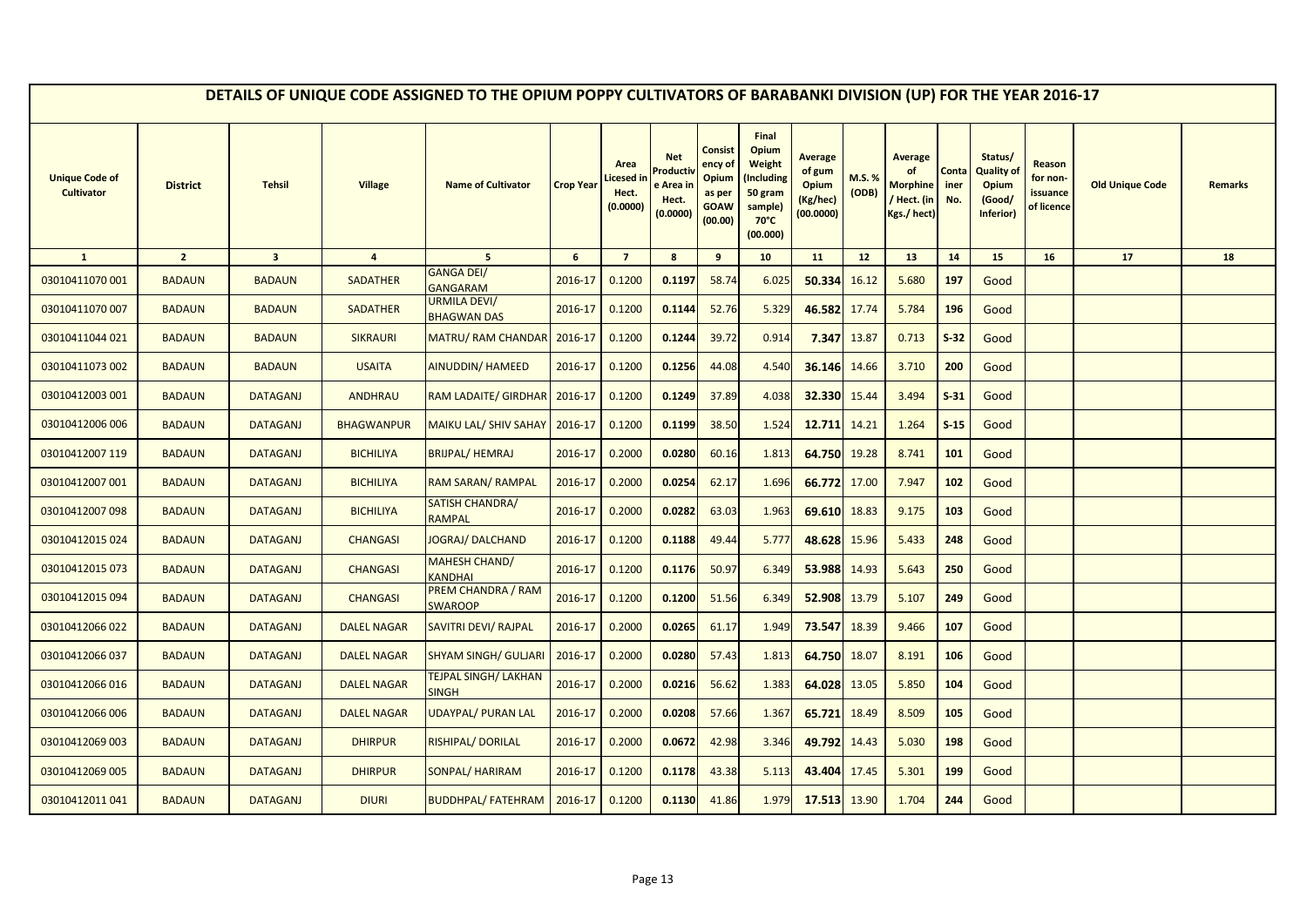|                                            |                 |                         |                       | DETAILS OF UNIQUE CODE ASSIGNED TO THE OPIUM POPPY CULTIVATORS OF BARABANKI DIVISION (UP) FOR THE YEAR 2016-17 |                  |                                        |                                                         |                                                                 |                                                                                                   |                                                                   |                 |                                                                |                      |                                                                     |                                              |                        |                |
|--------------------------------------------|-----------------|-------------------------|-----------------------|----------------------------------------------------------------------------------------------------------------|------------------|----------------------------------------|---------------------------------------------------------|-----------------------------------------------------------------|---------------------------------------------------------------------------------------------------|-------------------------------------------------------------------|-----------------|----------------------------------------------------------------|----------------------|---------------------------------------------------------------------|----------------------------------------------|------------------------|----------------|
| <b>Unique Code of</b><br><b>Cultivator</b> | <b>District</b> | <b>Tehsil</b>           | <b>Village</b>        | <b>Name of Cultivator</b>                                                                                      | <b>Crop Year</b> | Area<br>icesed in<br>Hect.<br>(0.0000) | <b>Net</b><br>Product<br>e Area ir<br>Hect.<br>(0.0000) | Consist<br>ency of<br>Opium<br>as per<br><b>GOAW</b><br>(00.00) | Final<br>Opium<br><b>Weight</b><br>Including)<br>50 gram<br>sample)<br>$70^{\circ}$ C<br>(00.000) | <b>Average</b><br>of gum<br><b>Opium</b><br>(Kg/hec)<br>(00.0000) | M.S. %<br>(ODB) | <b>Average</b><br><b>Morphine</b><br>/ Hect. (in<br>Kgs./hect) | Conta<br>iner<br>No. | Status/<br><b>Quality of</b><br><b>Opium</b><br>(Good/<br>Inferior) | Reason<br>for non-<br>issuance<br>of licence | <b>Old Unique Code</b> | <b>Remarks</b> |
| $\mathbf{1}$                               | $\overline{2}$  | $\overline{\mathbf{3}}$ | $\overline{4}$        | 5 <sup>5</sup>                                                                                                 | $6\phantom{1}$   | $\overline{7}$                         | 8                                                       | 9                                                               | 10                                                                                                | 11                                                                | 12 <sup>2</sup> | 13                                                             | 14                   | 15                                                                  | 16                                           | 17                     | 18             |
| 03010412011 002                            | <b>BADAUN</b>   | <b>DATAGANJ</b>         | <b>DIURI</b>          | <b>DRONPAL/ ESHWARI</b>                                                                                        | 2016-17          | 0.1200                                 | 0.1176                                                  | 44.87                                                           | 2.096                                                                                             | 17.823                                                            | 18.32           | 2.286                                                          | 246                  | Good                                                                |                                              |                        |                |
| 03010412011 015                            | <b>BADAUN</b>   | <b>DATAGANJ</b>         | <b>DIURI</b>          | <b>SUMERI/ RAM SAHAY</b>                                                                                       | 2016-17          | 0.1200                                 | 0.1175                                                  | 45.46                                                           | 4.345                                                                                             | 36.979                                                            | 21.45           | 5.552                                                          | 245                  | Good                                                                |                                              |                        |                |
| 03010412011 042                            | <b>BADAUN</b>   | <b>DATAGANJ</b>         | <b>DIURI</b>          | <b>VEDRAM/ RAMCHAND</b>                                                                                        | 2016-17          | 0.1200                                 | 0.1116                                                  | 41.31                                                           | 4.379                                                                                             | 39.238                                                            | 12.30           | 3.378                                                          | $S-20$               | Good                                                                |                                              |                        |                |
| 03010412054 020                            | <b>BADAUN</b>   | <b>DATAGANJ</b>         | <b>DIYORAYI</b>       | <b>FOOL SINGH/ LOCHAN</b><br><b>SINGH</b>                                                                      | 2016-17          | 0.2000                                 | 0.0663                                                  | 62.10                                                           | 4.675                                                                                             | 70.513                                                            | 16.71           | 8.248                                                          | 92                   | Good                                                                |                                              |                        |                |
| 03010412054 031                            | <b>BADAUN</b>   | <b>DATAGANJ</b>         | <b>DIYORAYI</b>       | KHUSHIRAM/ESHWARI                                                                                              | 2016-17          | 0.2000                                 | 0.0189                                                  | 61.29                                                           | 1.410                                                                                             | 74.603                                                            | 16.85           | 8.797                                                          | 90                   | Good                                                                |                                              |                        |                |
| 03010412054 028                            | <b>BADAUN</b>   | <b>DATAGANJ</b>         | <b>DIYORAYI</b>       | <b>SADHU SARAN/ RAM</b><br><b>SWAROOP</b>                                                                      | 2016-17          | 0.2000                                 | 0.0689                                                  | 56.83                                                           | 4.311                                                                                             | 62.569                                                            | 18.27           | 8.002                                                          | 91                   | Good                                                                |                                              |                        |                |
| 03010412016 001                            | <b>BADAUN</b>   | <b>DATAGANJ</b>         | <b>HASIGANJ</b>       | <b>VIDHYARAM/SHIV</b><br><b>NARAYAN</b>                                                                        | 2016-17          | 0.2000                                 | 0.0237                                                  | 67.46                                                           | 1.860                                                                                             | 78.481                                                            | 19.37           | 10.641                                                         | 100                  | Good                                                                |                                              |                        |                |
| 03010412015 008                            | <b>BADAUN</b>   | <b>DATAGANJ</b>         | <b>HAZRATPUR</b>      | <b>BRIJPAL/ ROHAN</b>                                                                                          | 2016-17          | 0.1200                                 | 0.0480                                                  | 49.71                                                           | 3.174                                                                                             | 66.125                                                            | 11.14           | 5.157                                                          | 273                  | Good                                                                |                                              |                        |                |
| 03010412015 015                            | <b>BADAUN</b>   | <b>DATAGANJ</b>         | <b>HAZRATPUR</b>      | <b>GANGOLI/ MALKHAN</b>                                                                                        | 2016-17          | 0.1200                                 | 0.1131                                                  | 47.51                                                           | 6.550                                                                                             | 57.913                                                            | 20.35           | 8.249                                                          | 272                  | Good                                                                |                                              |                        |                |
| 03010412015 026                            | <b>BADAUN</b>   | <b>DATAGANJ</b>         | <b>HAZRATPUR</b>      | RAMESHWAR/<br><b>MALKHAN</b>                                                                                   | 2016-17          | 0.1200                                 | 0.1185                                                  | 48.52                                                           | 6.460                                                                                             | 54.515                                                            | 14.49           | 5.530                                                          | 271                  | Good                                                                |                                              |                        |                |
| 03010412057 020                            | <b>BADAUN</b>   | <b>DATAGANJ</b>         | <b>JASMA</b>          | GAYARAM/MAAN<br><b>SINGH</b>                                                                                   | 2016-17          | 0.1200                                 | 0.1176                                                  | 48.52                                                           | 5.580                                                                                             | 47.449                                                            | 15.95           | 5.297                                                          | 179                  | Good                                                                |                                              |                        |                |
| 03010412057 032                            | <b>BADAUN</b>   | <b>DATAGANJ</b>         | <b>JASMA</b>          | <b>USMAN ALI/ SHAUKAT</b><br><b>ALI</b>                                                                        | 2016-17          | 0.1200                                 | 0.1208                                                  | 50.53                                                           | 6.071                                                                                             | 50.257                                                            | 11.60           | 4.081                                                          | 180                  | Good                                                                |                                              |                        |                |
| 03010412021 039                            | <b>BADAUN</b>   | <b>DATAGANJ</b>         | <b>KANAKPUR</b>       | <b>BECHE SINGH/ TIKAM</b><br><b>SINGH</b>                                                                      | 2016-17          | 0.1200                                 | 0.1223                                                  | 40.26                                                           | 3.807                                                                                             | 31.128                                                            | 17.78           | 3.875                                                          | $S-19$               | Good                                                                |                                              |                        |                |
| 03010412060 001                            | <b>BADAUN</b>   | <b>DATAGANJ</b>         | <b>KARORI SAIDPUR</b> | NIRMAL SINGH/<br>AYODHYA PRASAD                                                                                | 2016-17          | 0.1200                                 | 0.1200                                                  | 45.08                                                           | 5.319                                                                                             | 44.325                                                            | 16.48           | 5.114                                                          | 169                  | Good                                                                |                                              |                        |                |
| 03010412025 010                            | <b>BADAUN</b>   | <b>DATAGANJ</b>         | <b>KOHNI JAFRABAD</b> | <b>BHAGWAN DAS/ GOKUL</b>                                                                                      | 2016-17          | 0.1200                                 | 0.1027                                                  | 52.22                                                           | 4.856                                                                                             | 47.283                                                            | 16.26           | 5.382                                                          | 137                  | Good                                                                |                                              |                        |                |
| 03010412025 011                            | <b>BADAUN</b>   | <b>DATAGANJ</b>         | <b>KOHNI JAFRABAD</b> | <b>BHOJRAJ/ GOVARDHAN</b>                                                                                      | 2016-17          | 0.1200                                 | 0.1150                                                  | 50.13                                                           | 6.123                                                                                             | 53.243                                                            | 13.37           | 4.983                                                          | 138                  | Good                                                                |                                              |                        |                |
| 03010412025 009                            | <b>BADAUN</b>   | <b>DATAGANJ</b>         | <b>KOHNI JAFRABAD</b> | <b>MAHIPAL/ KANDHAI</b>                                                                                        | 2016-17          | 0.1200                                 | 0.1011                                                  | 61.19                                                           | 5.796                                                                                             | 57.329                                                            | 16.42           | 6.589                                                          | 139                  | Good                                                                |                                              |                        |                |
| 03010412063 014                            | <b>BADAUN</b>   | <b>DATAGANJ</b>         | <b>PATIYA NAGLA</b>   | <b>KHUMAN SINGH/</b><br><b>CHETRAM</b>                                                                         | 2016-17          | 0.1200                                 | 0.1185                                                  | 41.02                                                           | 4.301                                                                                             | 36.295                                                            | 16.99           | 4.317                                                          | 194                  | Good                                                                |                                              |                        |                |
| 03010412044 032                            | <b>BADAUN</b>   | <b>DATAGANJ</b>         | <b>SERAHA</b>         | <b>ANEES KHAN/</b><br><b>MAHMOOD KHAN</b>                                                                      | 2016-17          | 0.2000                                 | 0.0657                                                  | 55.75                                                           | 4.086                                                                                             | 62.192 16.74                                                      |                 | 7.287                                                          | 78                   | Good                                                                |                                              |                        |                |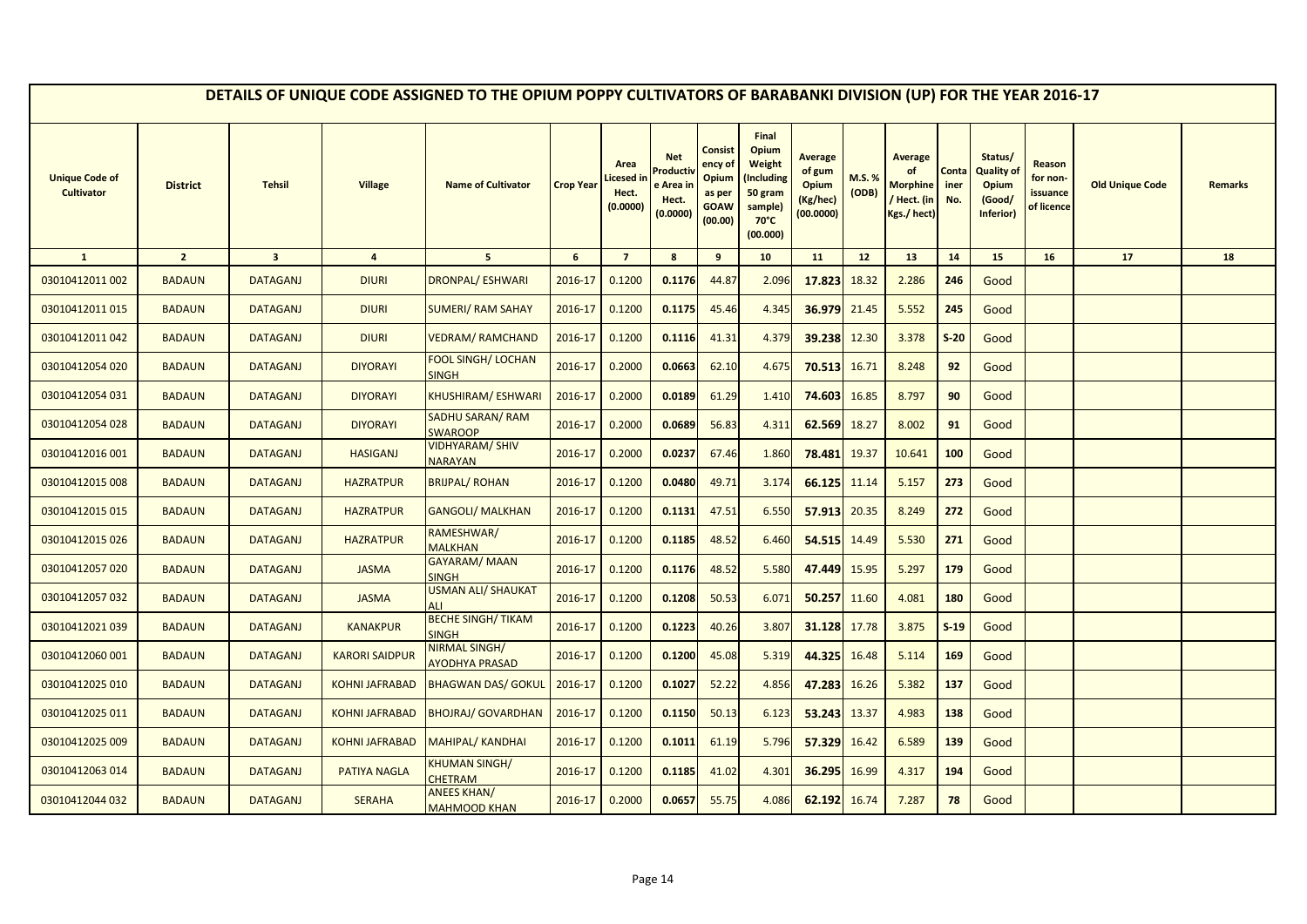|                                            |                 |                         |                       | DETAILS OF UNIQUE CODE ASSIGNED TO THE OPIUM POPPY CULTIVATORS OF BARABANKI DIVISION (UP) FOR THE YEAR 2016-17 |                  |                                        |                                                                     |                                                                 |                                                                                            |                                                                   |                       |                                                                       |                      |                                                                     |                                              |                        |                |
|--------------------------------------------|-----------------|-------------------------|-----------------------|----------------------------------------------------------------------------------------------------------------|------------------|----------------------------------------|---------------------------------------------------------------------|-----------------------------------------------------------------|--------------------------------------------------------------------------------------------|-------------------------------------------------------------------|-----------------------|-----------------------------------------------------------------------|----------------------|---------------------------------------------------------------------|----------------------------------------------|------------------------|----------------|
| <b>Unique Code of</b><br><b>Cultivator</b> | <b>District</b> | <b>Tehsil</b>           | <b>Village</b>        | <b>Name of Cultivator</b>                                                                                      | <b>Crop Year</b> | Area<br>icesed in<br>Hect.<br>(0.0000) | <b>Net</b><br>roduct <sup>,</sup><br>e Area ir<br>Hect.<br>(0.0000) | Consist<br>ency of<br>Opium<br>as per<br><b>GOAW</b><br>(00.00) | Final<br>Opium<br>Weight<br>(Including<br>50 gram<br>sample)<br>$70^{\circ}$ C<br>(00.000) | <b>Average</b><br>of gum<br><b>Opium</b><br>(Kg/hec)<br>(00.0000) | <b>M.S.%</b><br>(ODB) | <b>Average</b><br>of<br><b>Morphine</b><br>/ Hect. (in<br>Kgs./ hect) | Conta<br>iner<br>No. | Status/<br><b>Quality of</b><br><b>Opium</b><br>(Good/<br>Inferior) | Reason<br>for non-<br>issuance<br>of licence | <b>Old Unique Code</b> | <b>Remarks</b> |
| $\mathbf{1}$                               | $\overline{2}$  | $\overline{\mathbf{3}}$ | $\overline{4}$        | 5 <sup>5</sup>                                                                                                 | $6\phantom{1}$   | $\overline{7}$                         | 8                                                                   | 9                                                               | 10                                                                                         | 11                                                                | 12 <sup>2</sup>       | 13                                                                    | 14                   | 15                                                                  | 16                                           | 17                     | 18             |
| 03010412044 034                            | <b>BADAUN</b>   | <b>DATAGANJ</b>         | <b>SERAHA</b>         | <b>GUDDU SINGH/</b><br><b>BALVEER SINGH</b>                                                                    | 2016-17          | 0.2000                                 | 0.0499                                                              | 49.62                                                           | 2.552                                                                                      | 51.142                                                            | 15.42                 | 5.520                                                                 | 76                   | Good                                                                |                                              |                        |                |
| 03010412044 033                            | <b>BADAUN</b>   | <b>DATAGANJ</b>         | <b>SERAHA</b>         | <b>OMKARLAL/ PURAN</b>                                                                                         | 2016-17          | 0.2000                                 | 0.0391                                                              | 59.01                                                           | 2.428                                                                                      | 62.097                                                            | 17.27                 | 7.506                                                                 | 77                   | Good                                                                |                                              |                        |                |
| 03010412044 003                            | <b>BADAUN</b>   | <b>DATAGANJ</b>         | <b>SERAHA</b>         | PURAN/ CHADAMMI                                                                                                | 2016-17          | 0.2000                                 | 0.0410                                                              | 61.14                                                           | 2.481                                                                                      | 60.512                                                            | 19.32                 | 8.182                                                                 | 79                   | Good                                                                |                                              |                        |                |
| 03010412045 063                            | <b>BADAUN</b>   | <b>DATAGANJ</b>         | <b>SIRSA</b>          | <b>GANPAT RAM/ RAMLAL</b>                                                                                      | 2016-17          | 0.1200                                 | 0.1196                                                              | 40.01                                                           | 6.424                                                                                      | 53.712 17.25                                                      |                       | 6.486                                                                 | $S-33$               | Good                                                                |                                              |                        |                |
| 03010412045 061                            | <b>BADAUN</b>   | <b>DATAGANJ</b>         | <b>SIRSA</b>          | RIYASAT ALI/ NABI<br><b>BAKSH</b>                                                                              | 2016-17          | 0.1200                                 | 0.0386                                                              | 36.91                                                           | 1.835                                                                                      | 47.539                                                            | 15.71                 | 5.228                                                                 | $S-34$               | Good                                                                |                                              |                        |                |
| 03010413001 001                            | <b>BADAUN</b>   | <b>BILSI</b>            | <b>BAMERH</b>         | <b>CHANDAR PAL/ HEMRAJ</b>                                                                                     | 2016-17          | 0.1200                                 | 0.0369                                                              | 64.04                                                           | 3.019                                                                                      | 81.816                                                            | 18.35                 | 10.509                                                                | 279                  | Good                                                                |                                              |                        |                |
| 03010413004 003                            | <b>BADAUN</b>   | <b>BILSI</b>            | <b>BARMAI</b>         | <b>RAMESH CHANDRA/</b><br><b>BABURAM</b>                                                                       | 2016-17          | 0.1200                                 | 0.0743                                                              | 54.52                                                           | 4.292                                                                                      | 57.766 17.64                                                      |                       | 7.132                                                                 | 243                  | Good                                                                |                                              |                        |                |
| 03010413005 054                            | <b>BADAUN</b>   | <b>BILSI</b>            | <b>BHOJPUR SIMRA</b>  | <b>JAIPAL/ NAUBAT RAM</b>                                                                                      | 2016-17          | 0.1200                                 | 0.1136                                                              | 55.64                                                           | 6.073                                                                                      | 53.460 17.77                                                      |                       | 6.650                                                                 | 186                  | Good                                                                |                                              |                        |                |
| 03010413005 044                            | <b>BADAUN</b>   | <b>BILSI</b>            | <b>BHOJPUR SIMRA</b>  | <b>MAHAVEER/ BHOJRAJ</b>                                                                                       | 2016-17          | 0.1200                                 | 0.1200                                                              | 60.84                                                           | 2.677                                                                                      | 22.308                                                            | 15.91                 | 2.484                                                                 | <b>190</b>           | Good                                                                |                                              |                        |                |
| 03010413005 006                            | <b>BADAUN</b>   | <b>BILSI</b>            | <b>BHOJPUR SIMRA</b>  | <b>NIFASHAT/ MALKHAN</b>                                                                                       | 2016-17          | 0.1200                                 | 0.1200                                                              | 56.72                                                           | 4.230                                                                                      | 35.250                                                            | 15.76                 | 3.888                                                                 | 188                  | Good                                                                |                                              |                        |                |
| 03010413005 042                            | <b>BADAUN</b>   | <b>BILSI</b>            | <b>BHOJPUR SIMRA</b>  | PREM SHANKAR/<br><b>VANSHIDHAR</b>                                                                             | 2016-17          | 0.1200                                 | 0.1222                                                              | 54.07                                                           | 5.531                                                                                      | 45.262                                                            | 12.56                 | 3.979                                                                 | 185                  | Good                                                                |                                              |                        |                |
| 03010413005 064                            | <b>BADAUN</b>   | <b>BILSI</b>            | <b>BHOJPUR SIMRA</b>  | RAM PAL/ MUNSHILAL                                                                                             | 2016-17          | 0.1200                                 | 0.0966                                                              | 59.07                                                           | 1.426                                                                                      | 14.762                                                            | 16.27                 | 1.681                                                                 | 189                  | Good                                                                |                                              |                        |                |
| 03010413005 083                            | <b>BADAUN</b>   | <b>BILSI</b>            | <b>BHOJPUR SIMRA</b>  | RAM VEER/ RAM LAL                                                                                              | 2016-17          | 0.1200                                 | 0.1176                                                              | 65.53                                                           | 5.280                                                                                      | 44.898 14.74                                                      |                       | 4.632                                                                 | $S-16$               | Good                                                                |                                              |                        |                |
| 03010413005 053                            | <b>BADAUN</b>   | <b>BILSI</b>            | <b>BHOJPUR SIMRA</b>  | <b>SURESH PAL/ NAUBAT</b><br><b>RAM</b>                                                                        | 2016-17          | 0.1200                                 | 0.1228                                                              | 55.15                                                           | 6.374                                                                                      | 51.906                                                            | 16.90                 | 6.140                                                                 | 187                  | Good                                                                |                                              |                        |                |
| 03010413011018                             | <b>BADAUN</b>   | <b>BILSI</b>            | <b>GIRDHARPUR</b>     | <b>CHOP SINGH/ HIRALAL</b>                                                                                     | 2016-17          | 0.1200                                 | 0.1197                                                              | 60.19                                                           | 6.492                                                                                      | 54.236                                                            | 18.11                 | 6.875                                                                 | 267                  | Good                                                                |                                              |                        |                |
| 03010413011038                             | <b>BADAUN</b>   | <b>BILSI</b>            | <b>GIRDHARPUR</b>     | <b>RAJVEER SINGH/</b><br><b>VISHUN PAL</b>                                                                     | 2016-17          | 0.1200                                 | 0.1148                                                              | 60.68                                                           | 5.886                                                                                      | 51.272                                                            | 17.81                 | 6.392                                                                 | 269                  | Good                                                                |                                              |                        |                |
| 03010413011 001                            | <b>BADAUN</b>   | <b>BILSI</b>            | <b>GIRDHARPUR</b>     | <b>VISHUN DAYAL/ RAM</b><br><b>CHANDRA</b>                                                                     | 2016-17          | 0.1200                                 | 0.1102                                                              | 61.54                                                           | 5.706                                                                                      | 51.779                                                            | 16.49                 | 5.976                                                                 | 268                  | Good                                                                |                                              |                        |                |
| 03010413013038                             | <b>BADAUN</b>   | <b>BILSI</b>            | <b>KHAIRATI NAGLA</b> | <b>NANHE SINGH/</b><br><b>DHARMENDRA</b>                                                                       | 2016-17          | 0.1200                                 | 0.0572                                                              | 58.88                                                           | 3.180                                                                                      | 55.594                                                            | 15.39                 | 5.988                                                                 | 145                  | Good                                                                |                                              |                        |                |
| 03010413015 013                            | <b>BADAUN</b>   | <b>BILSI</b>            | <b>RAIPUR MAJHARA</b> | HUKUM SINGH/<br><b>LAUKIRAM</b>                                                                                | 2016-17          | 0.1200                                 | 0.1209                                                              | 65.22                                                           | 8.562                                                                                      | 70.819                                                            | 19.69                 | 9.761                                                                 | 164                  | Good                                                                |                                              |                        |                |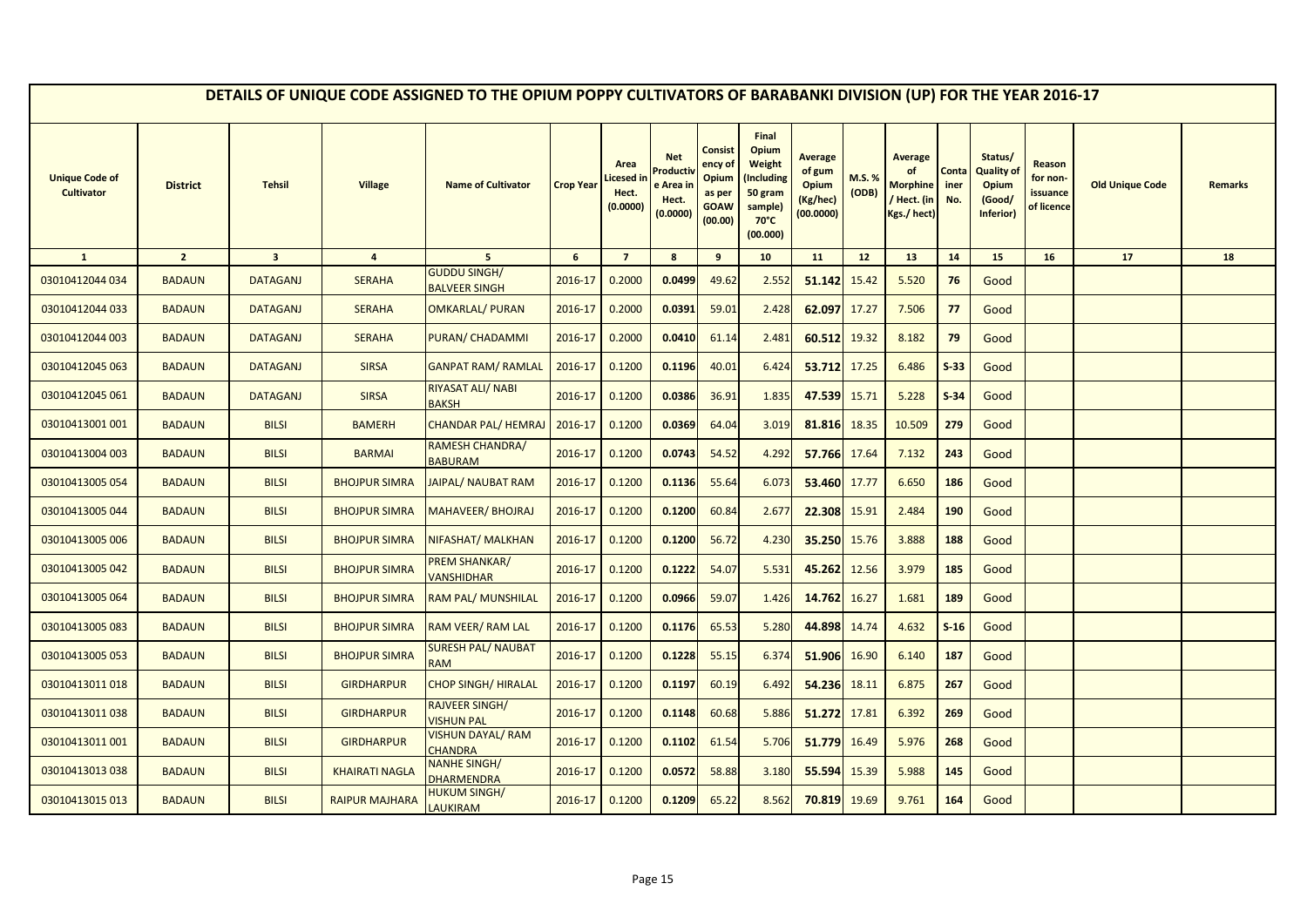|                                            |                 |                         |                       | DETAILS OF UNIQUE CODE ASSIGNED TO THE OPIUM POPPY CULTIVATORS OF BARABANKI DIVISION (UP) FOR THE YEAR 2016-17 |                  |                                        |                                                         |                                                                 |                                                                                            |                                                                   |                |                                                                |                      |                                                              |                                              |                        |                |
|--------------------------------------------|-----------------|-------------------------|-----------------------|----------------------------------------------------------------------------------------------------------------|------------------|----------------------------------------|---------------------------------------------------------|-----------------------------------------------------------------|--------------------------------------------------------------------------------------------|-------------------------------------------------------------------|----------------|----------------------------------------------------------------|----------------------|--------------------------------------------------------------|----------------------------------------------|------------------------|----------------|
| <b>Unique Code of</b><br><b>Cultivator</b> | <b>District</b> | <b>Tehsil</b>           | <b>Village</b>        | <b>Name of Cultivator</b>                                                                                      | <b>Crop Year</b> | Area<br>icesed in<br>Hect.<br>(0.0000) | <b>Net</b><br>Product<br>e Area ir<br>Hect.<br>(0.0000) | Consist<br>ency of<br>Opium<br>as per<br><b>GOAW</b><br>(00.00) | Final<br>Opium<br>Weight<br>Including)<br>50 gram<br>sample)<br>$70^{\circ}$ C<br>(00.000) | <b>Average</b><br>of gum<br><b>Opium</b><br>(Kg/hec)<br>(00.0000) | M.S.%<br>(ODB) | <b>Average</b><br><b>Morphine</b><br>/ Hect. (in<br>Kgs./hect) | Conta<br>iner<br>No. | Status/<br><b>Quality of</b><br>Opium<br>(Good/<br>Inferior) | Reason<br>for non-<br>issuance<br>of licence | <b>Old Unique Code</b> | <b>Remarks</b> |
| $\mathbf{1}$                               | $\overline{2}$  | $\overline{\mathbf{3}}$ | $\overline{4}$        | 5 <sub>5</sub>                                                                                                 | 6                | $\overline{7}$                         | 8                                                       | 9                                                               | 10                                                                                         | 11                                                                | 12             | 13                                                             | 14                   | 15                                                           | 16                                           | 17                     | 18             |
| 03010413015 021                            | <b>BADAUN</b>   | <b>BILSI</b>            | <b>RAIPUR MAJHARA</b> | <b>KISHANPAL/ LAUKIRAM</b>                                                                                     | 2016-17          | 0.1200                                 | 0.0304                                                  | 64.78                                                           | 2.304                                                                                      | 75.789                                                            | 18.37          | 9.747                                                          | 165                  | Good                                                         |                                              |                        |                |
| 03010413015 019                            | <b>BADAUN</b>   | <b>BILSI</b>            | <b>RAIPUR MAJHARA</b> | <b>MOHAR SINGH/ SURJAN</b>                                                                                     | 2016-17          | 0.1200                                 | 0.1214                                                  | 48.08                                                           | 2.164                                                                                      | 17.825                                                            | 12.94          | 1.614                                                          | 156                  | Good                                                         |                                              |                        |                |
| 03010413015 059                            | <b>BADAUN</b>   | <b>BILSI</b>            | <b>RAIPUR MAJHARA</b> | <u>KHEMWATI/ CHATRA</u><br>PAL                                                                                 | 2016-17          | 0.1200                                 | 0.0418                                                  | 48.77                                                           | 1.930                                                                                      | 46.172                                                            | 11.05          | 3.571                                                          | 159                  | Good                                                         |                                              |                        |                |
| 03010413015026                             | <b>BADAUN</b>   | <b>BILSI</b>            | <b>RAIPUR MAJHARA</b> | <b>PANJAB SINGH/ RAM</b><br><b>SWAROOP</b>                                                                     | 2016-17          | 0.1200                                 | 0.0745                                                  | 46.74                                                           | 3.278                                                                                      | 44.000                                                            | 16.92          | 5.212                                                          | 158                  | Good                                                         |                                              |                        |                |
| 03010413015 004                            | <b>BADAUN</b>   | <b>BILSI</b>            | <b>RAIPUR MAJHARA</b> | RAJARAM/ BHUPAL                                                                                                | 2016-17          | 0.1200                                 | 0.0414                                                  | 59.53                                                           | 2.619                                                                                      | 63.261                                                            | 20.51          | 9.083                                                          | 161                  | Good                                                         |                                              |                        |                |
| 03010413015 005                            | <b>BADAUN</b>   | <b>BILSI</b>            | <b>RAIPUR MAJHARA</b> | <b>RAM CHARAN/TODI</b>                                                                                         | 2016-17          | 0.1200                                 | 0.0804                                                  | 55.15                                                           | 3.916                                                                                      | 48.706                                                            | 15.58          | 5.311                                                          | 163                  | Good                                                         |                                              |                        |                |
| 03010413015028                             | <b>BADAUN</b>   | <b>BILSI</b>            | <b>RAIPUR MAJHARA</b> | <b>SHAMSHER/ SAHZADE</b>                                                                                       | 2016-17          | 0.1200                                 | 0.1210                                                  | 46.43                                                           | 5.837                                                                                      | 48.240 17.88                                                      |                | 6.038                                                          | 157                  | Good                                                         |                                              |                        |                |
| 03010413015044                             | <b>BADAUN</b>   | <b>BILSI</b>            | <b>RAIPUR MAJHARA</b> | <b>REWARAM/JAMADAR</b>                                                                                         | 2016-17          | 0.1200                                 | 0.1210                                                  | 61.28                                                           | 5.874                                                                                      | 48.545                                                            | 13.61          | 4.625                                                          | 160                  | Good                                                         |                                              |                        |                |
| 03010413015 020                            | <b>BADAUN</b>   | <b>BILSI</b>            | <b>RAIPUR MAJHARA</b> | <b>VASDEV/ KEWAL RAM</b>                                                                                       | 2016-17          | 0.1200                                 | 0.0926                                                  | 53.29                                                           | 5.230                                                                                      | 56.479                                                            | 10.88          | 4.302                                                          | 162                  | Good                                                         |                                              |                        |                |
| 03010413016010                             | <b>BADAUN</b>   | <b>BILSI</b>            | <b>RISAULI KHAS</b>   | <b>BABU RAM/ UDHORAM</b>                                                                                       | 2016-17          | 0.1200                                 | 0.1215                                                  | 32.96                                                           | 1.511                                                                                      | 12.436                                                            | 10.53          | 0.917                                                          | $S-14$               | Good                                                         |                                              |                        |                |
| 03010413017 035                            | <b>BADAUN</b>   | <b>BILSI</b>            | <b>RUDAINA</b>        | <b>HAR VILAS/ BHOLE</b>                                                                                        | 2016-17          | 0.1200                                 | 0.0607                                                  | 46.57                                                           | 2.801                                                                                      | 46.145                                                            | 13.66          | 4.412                                                          | 224                  | Good                                                         |                                              |                        |                |
| 03010413017017                             | <b>BADAUN</b>   | <b>BILSI</b>            | <b>RUDAINA</b>        | HARPAL/ CHAVILAL                                                                                               | 2016-17          | 0.1200                                 | 0.0580                                                  | 57.36                                                           | 2.950                                                                                      | 50.862                                                            | 18.74          | 6.672                                                          | 225                  | Good                                                         |                                              |                        |                |
| 03010413017020                             | <b>BADAUN</b>   | <b>BILSI</b>            | <b>RUDAINA</b>        | RAJARAM/RAM<br><b>SWAROOP</b>                                                                                  | 2016-17          | 0.1200                                 | 0.0450                                                  | 67.85                                                           | 2.733                                                                                      | 60.733                                                            | 16.93          | 7.199                                                          | 226                  | Good                                                         |                                              |                        |                |
| 03010413017034                             | <b>BADAUN</b>   | <b>BILSI</b>            | <b>RUDAINA</b>        | <b>SUNITA/ RAM SAHAY</b>                                                                                       | 2016-17          | 0.1200                                 | 0.1200                                                  | 54.42                                                           | 5.714                                                                                      | 47.617                                                            | 17.97          | 5.990                                                          | 227                  | Good                                                         |                                              |                        |                |
| 03010413021 001                            | <b>BADAUN</b>   | <b>BILSI</b>            | <b>UDHAITI</b>        | <b>SURESH CHANDRA/</b><br><b>LALTA PRASAD</b>                                                                  | 2016-17          | 0.1200                                 | 0.1200                                                  | 48.54                                                           | 5.797                                                                                      | 48.308 11.23                                                      |                | 3.798                                                          | 257                  | Good                                                         |                                              |                        |                |
| 03010414044 025                            | <b>BADAUN</b>   | <b>BISAULI</b>          | <b>ATARPURA</b>       | <b>KHEM KARAN/</b><br><b>BHEEMSEN</b>                                                                          | 2016-17          | 0.1200                                 | 0.1186                                                  | 45.47                                                           | 6.333                                                                                      | 53.398                                                            | 13.75          | 5.140                                                          | 176                  | Good                                                         |                                              |                        |                |
| 03010414007 012                            | <b>BADAUN</b>   | <b>BISAULI</b>          | <b>BIYULI</b>         | <b>GENDA DEVI/ PRASADI</b><br>LAL                                                                              | 2016-17          | 0.1200                                 | 0.1200                                                  | 50.09                                                           | 5.009                                                                                      | 41.742 17.13                                                      |                | 5.005                                                          | 136                  | Good                                                         |                                              |                        |                |
| 03010414007 001                            | <b>BADAUN</b>   | <b>BISAULI</b>          | <b>BIYULI</b>         | <b>OMPAL/ NANHU</b>                                                                                            | 2016-17          | 0.1200                                 | 0.1200                                                  | 47.72                                                           | 5.031                                                                                      | 41.925                                                            | 14.38          | 4.220                                                          | 135                  | Good                                                         |                                              |                        |                |
| 03010414009 023                            | <b>BADAUN</b>   | <b>BISAULI</b>          | <b>GIRDHARPUR</b>     | PREMWATI/ PITAMBAR                                                                                             | 2016-17          | 0.1200                                 | 0.1176                                                  | 57.37                                                           | 6.458                                                                                      | 54.915                                                            | 17.88          | 6.873                                                          | 222                  | Good                                                         |                                              |                        |                |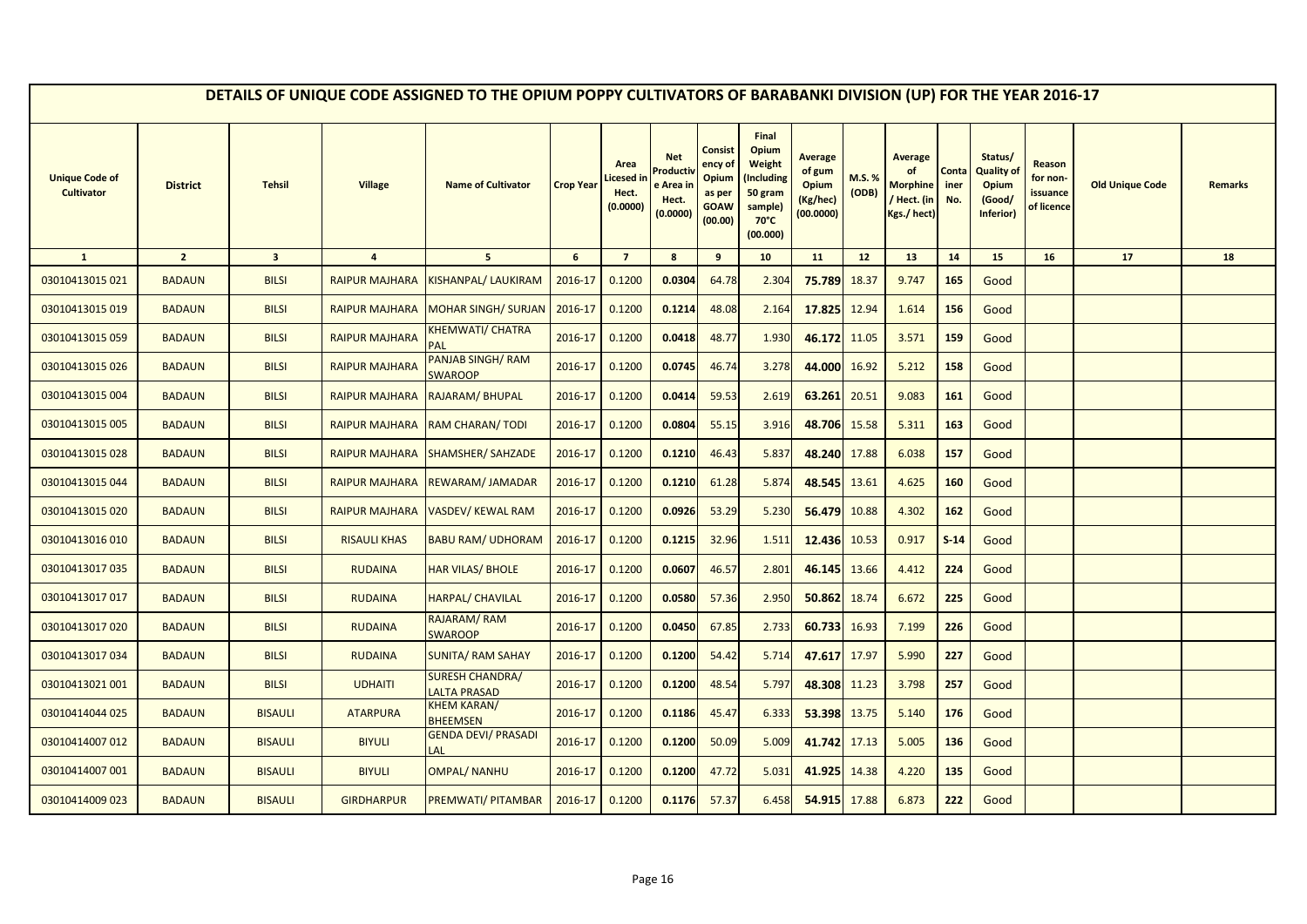|                                            |                 |                         |                     | DETAILS OF UNIQUE CODE ASSIGNED TO THE OPIUM POPPY CULTIVATORS OF BARABANKI DIVISION (UP) FOR THE YEAR 2016-17 |                  |                                        |                                                         |                                                                 |                                                                                                   |                                                                   |                |                                                                |                      |                                                                     |                                                     |                        |                |
|--------------------------------------------|-----------------|-------------------------|---------------------|----------------------------------------------------------------------------------------------------------------|------------------|----------------------------------------|---------------------------------------------------------|-----------------------------------------------------------------|---------------------------------------------------------------------------------------------------|-------------------------------------------------------------------|----------------|----------------------------------------------------------------|----------------------|---------------------------------------------------------------------|-----------------------------------------------------|------------------------|----------------|
| <b>Unique Code of</b><br><b>Cultivator</b> | <b>District</b> | <b>Tehsil</b>           | <b>Village</b>      | <b>Name of Cultivator</b>                                                                                      | <b>Crop Year</b> | Area<br>icesed in<br>Hect.<br>(0.0000) | <b>Net</b><br>Product<br>e Area ir<br>Hect.<br>(0.0000) | Consist<br>ency of<br>Opium<br>as per<br><b>GOAW</b><br>(00.00) | Final<br>Opium<br><b>Weight</b><br>Including)<br>50 gram<br>sample)<br>$70^{\circ}$ C<br>(00.000) | <b>Average</b><br>of gum<br><b>Opium</b><br>(Kg/hec)<br>(00.0000) | M.S.%<br>(ODB) | <b>Average</b><br><b>Morphine</b><br>/ Hect. (in<br>Kgs./hect) | Conta<br>iner<br>No. | Status/<br><b>Quality of</b><br><b>Opium</b><br>(Good/<br>Inferior) | Reason<br>for non-<br><i>issuance</i><br>of licence | <b>Old Unique Code</b> | <b>Remarks</b> |
| $\mathbf{1}$                               | $\overline{2}$  | $\overline{\mathbf{3}}$ | $\overline{4}$      | $5\overline{5}$                                                                                                | 6                | $\overline{7}$                         | 8                                                       | 9                                                               | 10                                                                                                | 11                                                                | 12             | 13                                                             | 14                   | 15                                                                  | 16                                                  | 17                     | 18             |
| 03010414059 001                            | <b>BADAUN</b>   | <b>BISAULI</b>          | <b>HARDASPUR</b>    | <b>DEEN DAYAL/ JOGRAJ</b>                                                                                      | 2016-17          | 0.1200                                 | 0.1213                                                  | 44.44                                                           | 4.400                                                                                             | 36.274                                                            | 16.34          | 4.149                                                          | 168                  | Good                                                                |                                                     |                        |                |
| 03010414061 001                            | <b>BADAUN</b>   | <b>BISAULI</b>          | <b>JARAHRA</b>      | <b>MOHAN LAL/RAM</b><br><b>SWAROOP</b>                                                                         | 2016-17          | 0.1200                                 | 0.1248                                                  | 52.31                                                           | 5.321                                                                                             | 42.636                                                            | 16.25          | 4.850                                                          | 221                  | Good                                                                |                                                     |                        |                |
| 03010414011 005                            | <b>BADAUN</b>   | <b>BISAULI</b>          | <b>KASER</b>        | RAM GOPAL/ MAIKULAL                                                                                            | 2016-17          | 0.1200                                 | 0.1200                                                  | 67.68                                                           | 7.832                                                                                             | 65.267                                                            | 17.32          | 7.912                                                          | 178                  | Good                                                                |                                                     |                        |                |
| 03010414067 030                            | <b>BADAUN</b>   | <b>BISAULI</b>          | <b>MAITHRA</b>      | TILKA/ MANOHAR LAL                                                                                             | 2016-17          | 0.1200                                 | 0.1180                                                  | 42.21                                                           | 4.076                                                                                             | 34.542                                                            | 15.64          | 3.782                                                          | 184                  | Good                                                                |                                                     |                        |                |
| 03010414019 005                            | <b>BADAUN</b>   | <b>BISAULI</b>          | <b>MAKRANDPUR</b>   | <b>BHUDEV SINGH/ BIRBAL</b>                                                                                    | 2016-17          | 0.1200                                 | 0.1180                                                  | 48.70                                                           | 5.440                                                                                             | 46.102                                                            | 14.91          | 4.812                                                          | 173                  | Good                                                                |                                                     |                        |                |
| 03010414019019                             | <b>BADAUN</b>   | <b>BISAULI</b>          | <b>MAKRANDPUR</b>   | MUNNA SINGH/ FOOL<br>CHANDRA                                                                                   | 2016-17          | 0.1200                                 | 0.1190                                                  | 55.80                                                           | 6.417                                                                                             | 53.924 12.94                                                      |                | 4.884                                                          | 174                  | Good                                                                |                                                     |                        |                |
| 03010414019 006                            | <b>BADAUN</b>   | <b>BISAULI</b>          | <b>MAKRANDPUR</b>   | <b>TIKARAM/REVAL</b>                                                                                           | 2016-17          | 0.1200                                 | 0.1200                                                  | 37.38                                                           | 2.569                                                                                             | 21.408                                                            | 9.02           | 1.351                                                          | $S-13$               | Good                                                                |                                                     |                        |                |
| 03010414068 007                            | <b>BADAUN</b>   | <b>BISAULI</b>          | <b>MITHA MAI</b>    | <b>BHOJRAJ/ JALIM RAM</b>                                                                                      | 2016-17          | 0.1200                                 | 0.1200                                                  | 44.81                                                           | 2.228                                                                                             | 18.567                                                            | 13.68          | 1.778                                                          | 240                  | Good                                                                |                                                     |                        |                |
| 03010414068 006                            | <b>BADAUN</b>   | <b>BISAULI</b>          | <b>MITHA MAI</b>    | <b>GANESH CHANDRA/</b><br><b>THAKUR DAS</b>                                                                    | 2016-17          | 0.1200                                 | 0.1206                                                  | 63.76                                                           | 3.297                                                                                             | 27.338                                                            | 17.71          | 3.389                                                          | 241                  | Good                                                                |                                                     |                        |                |
| 03010414068 017                            | <b>BADAUN</b>   | <b>BISAULI</b>          | <b>MITHA MAI</b>    | PREMWATI/ LAXMAN<br><b>RAM</b>                                                                                 | 2016-17          | 0.1200                                 | 0.1210                                                  | 44.00                                                           | 1.967                                                                                             | 16.256                                                            | 10.07          | 1.146                                                          | 239                  | Good                                                                |                                                     |                        |                |
| 03010414068 031                            | <b>BADAUN</b>   | <b>BISAULI</b>          | <b>MITHA MAI</b>    | RADHE SHYAM/<br><b>SITARAM</b>                                                                                 | 2016-17          | 0.1200                                 | 0.1209                                                  | 40.15                                                           | 2.334                                                                                             | 19.305                                                            | 17.04          | 2.303                                                          | 238                  | Good                                                                |                                                     |                        |                |
| 03010414068 014                            | <b>BADAUN</b>   | <b>BISAULI</b>          | <b>MITHA MAI</b>    | RAJPAL/RAMLAL                                                                                                  | 2016-17          | 0.1200                                 | 0.1160                                                  | 42.01                                                           | 2.275                                                                                             | 19.612                                                            | 10.28          | 1.411                                                          | 237                  | Good                                                                |                                                     |                        |                |
| 03010414069 002                            | <b>BADAUN</b>   | <b>BISAULI</b>          | <b>NOORPUR</b>      | <b>HIRALAL/ TIKARAM</b>                                                                                        | 2016-17          | 0.1200                                 | 0.1200                                                  | 53.16                                                           | 5.696                                                                                             | 47.467                                                            | 15.86          | 5.269                                                          | 236                  | Good                                                                |                                                     |                        |                |
| 03010414069 005                            | <b>BADAUN</b>   | <b>BISAULI</b>          | <b>NOORPUR</b>      | <b>MORKALI/ JANKI</b><br><b>PRASAD</b>                                                                         | 2016-17          | 0.1200                                 | 0.1200                                                  | 40.79                                                           | 4.563                                                                                             | 38.025                                                            | 11.11          | 2.957                                                          | $S-18$               | Good                                                                |                                                     |                        |                |
| 03010414028 007                            | <b>BADAUN</b>   | <b>BISAULI</b>          | <b>RAGHUNATHPUR</b> | <b>RUPDEVI/ VASUDEV</b>                                                                                        | 2016-17          | 0.1200                                 | 0.0600                                                  | 48.68                                                           | 2.956                                                                                             | 49.267                                                            | 16.93          | 5.838                                                          | 220                  | Good                                                                |                                                     |                        |                |
| 03010414029 001                            | <b>BADAUN</b>   | <b>BISAULI</b>          | <b>RAMDANDI</b>     | <b>BUDHPAL/ SOHAN LAL</b>                                                                                      | 2016-17          | 0.1200                                 | 0.1221                                                  | 48.71                                                           | 2.561                                                                                             | 20.975                                                            | 17.78          | 2.610                                                          | 151                  | Good                                                                |                                                     |                        |                |
| 03010414037 017                            | <b>BADAUN</b>   | <b>BISAULI</b>          | <b>SISAIYA</b>      | <b>BHAGWAN SWAROOP/</b><br><b>NETRAM</b>                                                                       | 2016-17          | 0.1200                                 | 0.1199                                                  | 44.24                                                           | 5.694                                                                                             | 47.490 12.75                                                      |                | 4.239                                                          | 175                  | Good                                                                |                                                     |                        |                |
| 03010414040 005                            | <b>BADAUN</b>   | <b>BISAULI</b>          | <b>URAINA</b>       | RAM CHARAN/ HORILAL                                                                                            | 2016-17          | 0.1200                                 | 0.1198                                                  | 51.05                                                           | 5.273                                                                                             | 44.015                                                            | 19.76          | 6.088                                                          | 242                  | Good                                                                |                                                     |                        |                |
| 03010517035041                             | <b>BAREILLY</b> | <b>AONLA</b>            | <b>ANANDPUR</b>     | <b>MANGLI/ SUBRATI</b>                                                                                         | 2016-17          | 0.1200                                 | 0.1222                                                  | 43.53                                                           | 5.137                                                                                             | 42.038 15.60                                                      |                | 4.590                                                          | 275                  | Good                                                                |                                                     |                        |                |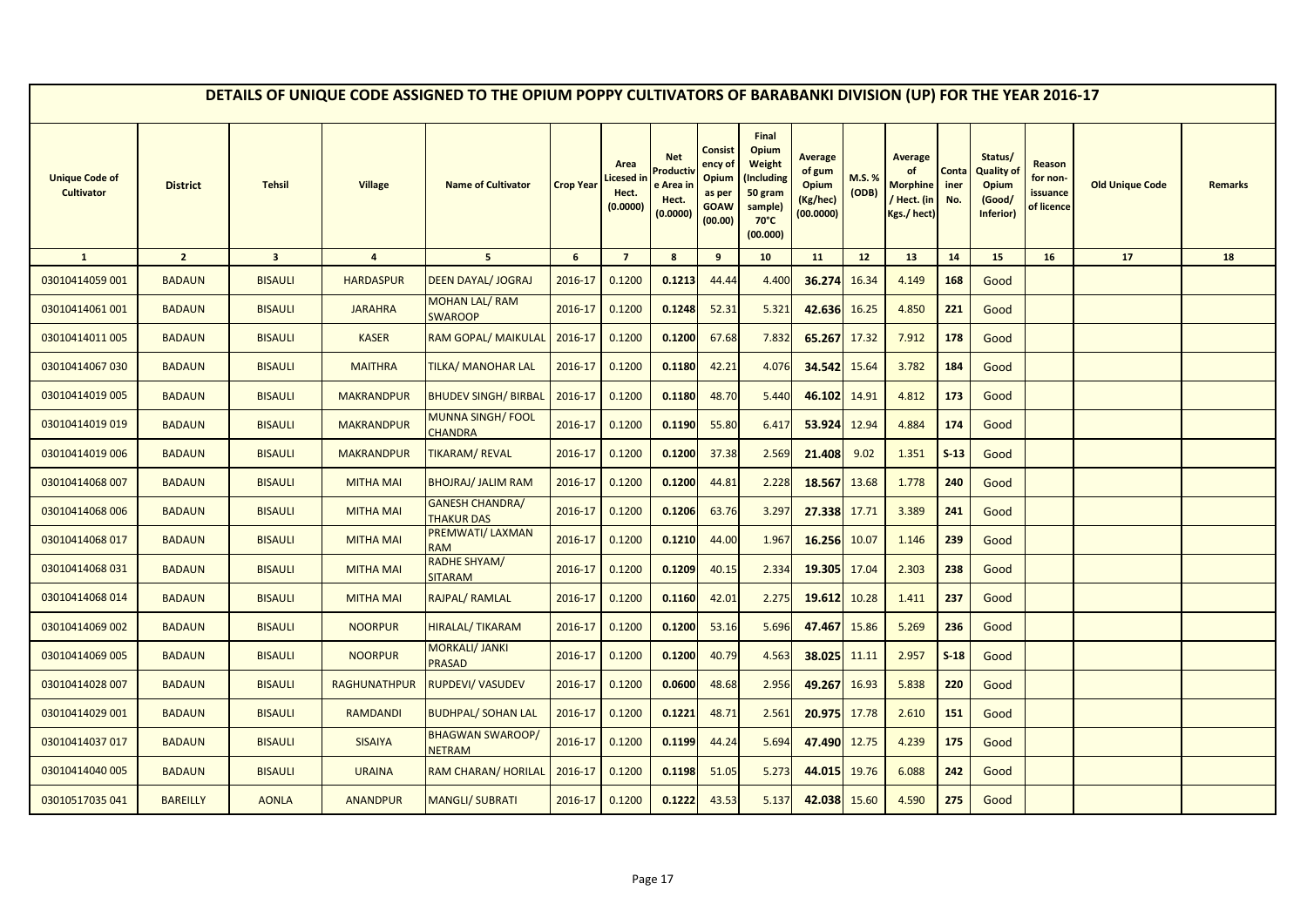|                                            |                 |                         |                   | DETAILS OF UNIQUE CODE ASSIGNED TO THE OPIUM POPPY CULTIVATORS OF BARABANKI DIVISION (UP) FOR THE YEAR 2016-17 |                  |                                        |                                                         |                                                                 |                                                                                                   |                                                                   |                |                                                                |                      |                                                                     |                                                     |                        |                                 |
|--------------------------------------------|-----------------|-------------------------|-------------------|----------------------------------------------------------------------------------------------------------------|------------------|----------------------------------------|---------------------------------------------------------|-----------------------------------------------------------------|---------------------------------------------------------------------------------------------------|-------------------------------------------------------------------|----------------|----------------------------------------------------------------|----------------------|---------------------------------------------------------------------|-----------------------------------------------------|------------------------|---------------------------------|
| <b>Unique Code of</b><br><b>Cultivator</b> | <b>District</b> | <b>Tehsil</b>           | <b>Village</b>    | <b>Name of Cultivator</b>                                                                                      | <b>Crop Year</b> | Area<br>icesed in<br>Hect.<br>(0.0000) | <b>Net</b><br>Product<br>e Area ir<br>Hect.<br>(0.0000) | Consist<br>ency of<br>Opium<br>as per<br><b>GOAW</b><br>(00.00) | Final<br>Opium<br><b>Weight</b><br>Including)<br>50 gram<br>sample)<br>$70^{\circ}$ C<br>(00.000) | <b>Average</b><br>of gum<br><b>Opium</b><br>(Kg/hec)<br>(00.0000) | M.S.%<br>(ODB) | <b>Average</b><br><b>Morphine</b><br>/ Hect. (in<br>Kgs./hect) | Conta<br>iner<br>No. | Status/<br><b>Quality of</b><br><b>Opium</b><br>(Good/<br>Inferior) | Reason<br>for non-<br><i>issuance</i><br>of licence | <b>Old Unique Code</b> | Remarks                         |
| $\mathbf{1}$                               | $\overline{2}$  | $\overline{\mathbf{3}}$ | $\overline{4}$    | $5\overline{5}$                                                                                                | 6                | $\overline{7}$                         | 8                                                       | 9                                                               | 10                                                                                                | 11                                                                | 12             | 13                                                             | 14                   | 15                                                                  | 16                                                  | 17                     | 18                              |
| 03010517036 001                            | <b>BAREILLY</b> | <b>AONLA</b>            | <b>ANJANI</b>     | <b>CHOTELAL/ BUDHSEN</b>                                                                                       | 2016-17          | 0.1200                                 | 0.0423                                                  | 58.54                                                           | 2.425                                                                                             | 57.329                                                            | 16.35          | 6.562                                                          | 254                  | Good                                                                |                                                     |                        |                                 |
| 03010517126 008                            | <b>BAREILLY</b> | <b>AONLA</b>            | <b>ANTPUR</b>     | <b>BHAGWAN DAS/</b><br><b>DEVIRAM</b>                                                                          | 2016-17          | 0.1200                                 | 0.1188                                                  | 47.28                                                           | 5.052                                                                                             | 42.525                                                            | 16.07          | 4.784                                                          | 270                  | Good                                                                |                                                     |                        | <b>Transfer from</b><br>Khailam |
| 03010517043 039                            | <b>BAREILLY</b> | <b>AONLA</b>            | <b>BARI KHEDA</b> | <b>BANWARI/ RUPCHAND</b>                                                                                       | 2016-17          | 0.1200                                 | 0.1200                                                  | 48.42                                                           | 5.956                                                                                             | 49.633                                                            | 14.75          | 5.124                                                          | 208                  | Good                                                                |                                                     |                        |                                 |
| 03010517043 027                            | <b>BAREILLY</b> | <b>AONLA</b>            | <b>BARI KHEDA</b> | <b>KALAWATI/ MANOHAR</b>                                                                                       | 2016-17          | 0.1200                                 | 0.1200                                                  | 44.36                                                           | 5.260                                                                                             | 43.833                                                            | 15.24          | 4.676                                                          | 207                  | Good                                                                |                                                     |                        |                                 |
| 03010517043 054                            | <b>BAREILLY</b> | <b>AONLA</b>            | <b>BARI KHEDA</b> | <b>RATAN LAL/TOTI</b>                                                                                          | 2016-17          | 0.1200                                 | 0.1238                                                  | 42.38                                                           | 4.704                                                                                             | 37.997                                                            | 14.51          | 3.859                                                          | 206                  | Good                                                                |                                                     |                        |                                 |
| 03010517047 032                            | <b>BAREILLY</b> | <b>AONLA</b>            | <b>BHURIPUR</b>   | NETRAM/SOBARN                                                                                                  | 2016-17          | 0.1200                                 | 0.1187                                                  | 48.37                                                           | 6.178                                                                                             | 52.047                                                            | 17.90          | 6.521                                                          | 234                  | Good                                                                |                                                     |                        |                                 |
| 03010517047 026                            | <b>BAREILLY</b> | <b>AONLA</b>            | <b>BHURIPUR</b>   | <b>SURAJPAL/ GENDAN LAL</b>                                                                                    | 2016-17          | 0.1200                                 | 0.1157                                                  | 50.12                                                           | 5.513                                                                                             | 47.649                                                            | 16.36          | 5.457                                                          | 233                  | Good                                                                |                                                     |                        |                                 |
| 03010517057029                             | <b>BAREILLY</b> | <b>AONLA</b>            | <b>DHANAURA</b>   | <b>BHURI/ RAM SWAROOP</b>                                                                                      | 2016-17          | 0.1200                                 | 0.1189                                                  | 42.55                                                           | 5.349                                                                                             | 44.987                                                            | 10.15          | 3.196                                                          | 255                  | Good                                                                |                                                     |                        |                                 |
| 03010517057 030                            | <b>BAREILLY</b> | <b>AONLA</b>            | <b>DHANAURA</b>   | DHARMENDRA/<br><b>BHUVAN RAM</b>                                                                               | 2016-17          | 0.1200                                 | 0.1235                                                  | 33.81                                                           | 1.338                                                                                             | 10.834                                                            | 9.58           | 0.726                                                          | $S-25$               | Good                                                                |                                                     |                        |                                 |
| 03010517057 005                            | <b>BAREILLY</b> | <b>AONLA</b>            | <b>DHANAURA</b>   | <b>THAKURDAS/RAM</b><br><b>MURTI LAL</b>                                                                       | 2016-17          | 0.1200                                 | 0.1136                                                  | 42.49                                                           | 4.449                                                                                             | 39.164                                                            | 14.12          | 3.871                                                          | 256                  | Good                                                                |                                                     |                        |                                 |
| 03010517059 008                            | <b>BAREILLY</b> | <b>AONLA</b>            | <b>DHUNSI</b>     | <b>SADDIK/ MASEET</b>                                                                                          | 2016-17          | 0.1200                                 | 0.1214                                                  | 39.16                                                           | 4.677                                                                                             | 38.526                                                            | 16.70          | 4.503                                                          | $S-03$               | Good                                                                |                                                     |                        |                                 |
| 03010517060033                             | <b>BAREILLY</b> | <b>AONLA</b>            | <b>DILWARI</b>    | KISHAN LAL/ CHUNNI<br>LAL                                                                                      | 2016-17          | 0.1200                                 | 0.1199                                                  | 38.82                                                           | 4.730                                                                                             | 39.450                                                            | 13.21          | 3.648                                                          | $S-07$               | Good                                                                |                                                     |                        |                                 |
| 03010517060018                             | <b>BAREILLY</b> | <b>AONLA</b>            | <b>DILWARI</b>    | <b>MADAN LAL/ SUMERI</b>                                                                                       | 2016-17          | 0.1200                                 | 0.1225                                                  | 40.41                                                           | 4.780                                                                                             | 39.020                                                            | 16.31          | 4.455                                                          | $S-04$               | Good                                                                |                                                     |                        |                                 |
| 03010517060 006                            | <b>BAREILLY</b> | <b>AONLA</b>            | <b>DILWARI</b>    | <b>MAHENDRA PAL/ TIKA</b><br><b>RAM</b>                                                                        | 2016-17          | 0.1200                                 | 0.1207                                                  | 42.73                                                           | 5.042                                                                                             | 41.773                                                            | 14.21          | 4.155                                                          | $S-08$               | Good                                                                |                                                     |                        |                                 |
| 03010517060 017                            | <b>BAREILLY</b> | <b>AONLA</b>            | <b>DILWARI</b>    | <b>MOHAN LAL/ NARAYAN</b>                                                                                      | 2016-17          | 0.1200                                 | 0.1200                                                  | 41.59                                                           | 5.044                                                                                             | 42.033                                                            | 13.78          | 4.055                                                          | $S-05$               | Good                                                                |                                                     |                        |                                 |
| 03010517060 013                            | <b>BAREILLY</b> | <b>AONLA</b>            | <b>DILWARI</b>    | OM PAL/ UMRAO                                                                                                  | 2016-17          | 0.1200                                 | 0.1241                                                  | 41.67                                                           | 5.387                                                                                             | 43.409                                                            | 18.33          | 5.570                                                          | $S-06$               | Good                                                                |                                                     |                        |                                 |
| 03010517007 007                            | <b>BAREILLY</b> | <b>AONLA</b>            | <b>FIROZPUR</b>   | <b>RAM KUMAR/ MAIKU</b>                                                                                        | 2016-17          | 0.1200                                 | 0.1146                                                  | 46.05                                                           | 6.467                                                                                             | 56.431                                                            | 15.42          | 6.091                                                          | 205                  | Good                                                                |                                                     |                        |                                 |
| 03010517061022                             | <b>BAREILLY</b> | <b>AONLA</b>            | <b>GANESHPUR</b>  | <b>NDAL SINGH/JORAWAR</b><br><b>SINGH</b>                                                                      | 2016-17          | 0.1200                                 | 0.1192                                                  | 39.80                                                           | 4.060                                                                                             | 34.060                                                            | 17.66          | 4.210                                                          | $S-21$               | Good                                                                |                                                     |                        |                                 |
| 03010517061 003                            | <b>BAREILLY</b> | <b>AONLA</b>            | <b>GANESHPUR</b>  | <b>JAMWATI/ LAL SINGH</b>                                                                                      | 2016-17          | 0.1200                                 | 0.1176                                                  | 43.60                                                           | 5.014                                                                                             | 42.636 14.93                                                      |                | 4.456                                                          | 247                  | Good                                                                |                                                     |                        |                                 |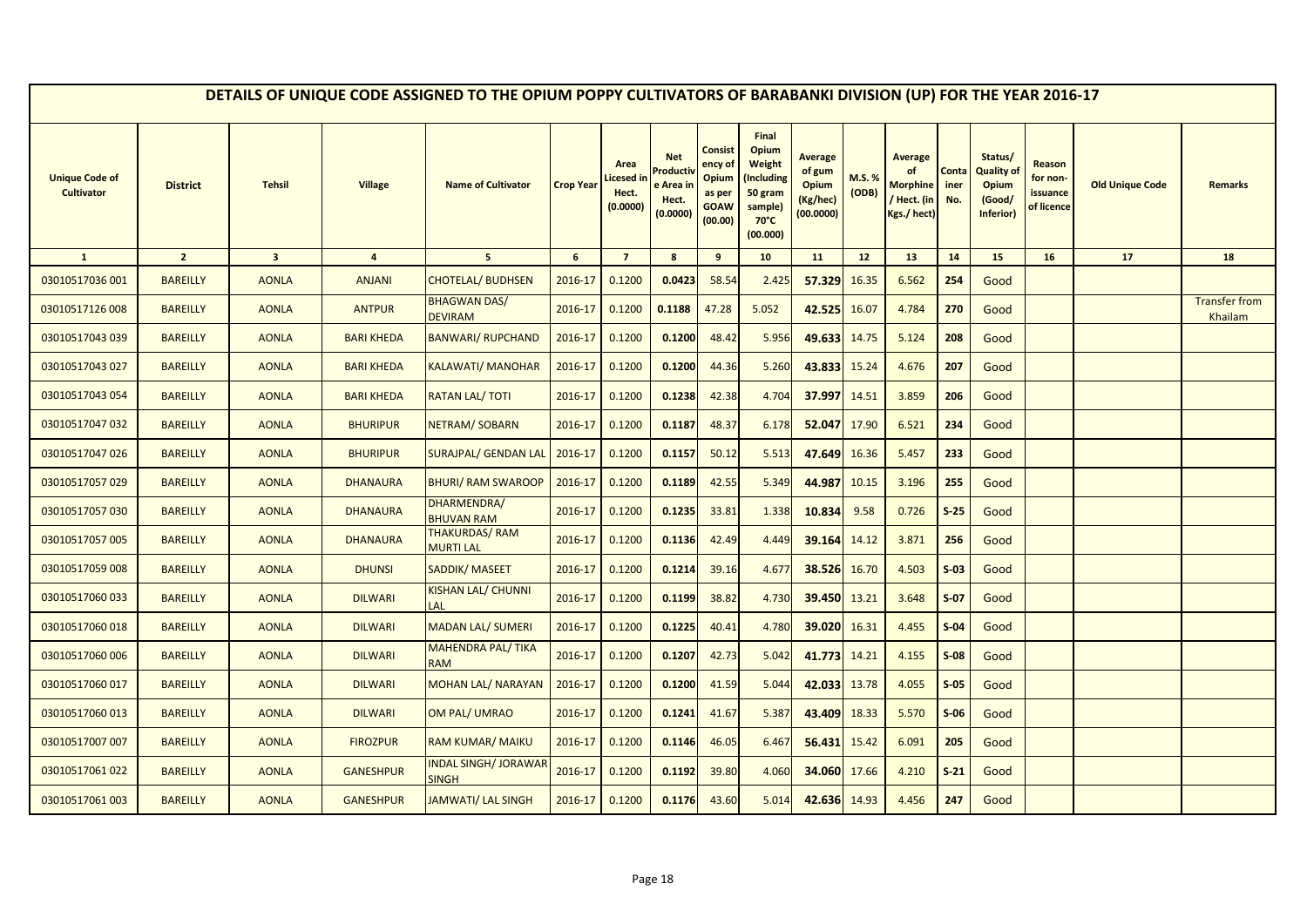|                                            |                 |                         |                     | DETAILS OF UNIQUE CODE ASSIGNED TO THE OPIUM POPPY CULTIVATORS OF BARABANKI DIVISION (UP) FOR THE YEAR 2016-17 |                  |                                        |                                                                     |                                                                 |                                                                                            |                                                                   |                 |                                                                       |                      |                                                                     |                                              |                        |                |
|--------------------------------------------|-----------------|-------------------------|---------------------|----------------------------------------------------------------------------------------------------------------|------------------|----------------------------------------|---------------------------------------------------------------------|-----------------------------------------------------------------|--------------------------------------------------------------------------------------------|-------------------------------------------------------------------|-----------------|-----------------------------------------------------------------------|----------------------|---------------------------------------------------------------------|----------------------------------------------|------------------------|----------------|
| <b>Unique Code of</b><br><b>Cultivator</b> | <b>District</b> | <b>Tehsil</b>           | <b>Village</b>      | <b>Name of Cultivator</b>                                                                                      | <b>Crop Year</b> | Area<br>icesed in<br>Hect.<br>(0.0000) | <b>Net</b><br>roduct <sup>,</sup><br>e Area ir<br>Hect.<br>(0.0000) | Consist<br>ency of<br>Opium<br>as per<br><b>GOAW</b><br>(00.00) | Final<br>Opium<br>Weight<br>(Including<br>50 gram<br>sample)<br>$70^{\circ}$ C<br>(00.000) | <b>Average</b><br>of gum<br><b>Opium</b><br>(Kg/hec)<br>(00.0000) | M.S.%<br>(ODB)  | <b>Average</b><br>of<br><b>Morphine</b><br>/ Hect. (in<br>Kgs./ hect) | Conta<br>iner<br>No. | Status/<br><b>Quality of</b><br><b>Opium</b><br>(Good/<br>Inferior) | Reason<br>for non-<br>issuance<br>of licence | <b>Old Unique Code</b> | <b>Remarks</b> |
| $\mathbf{1}$                               | $\overline{2}$  | $\overline{\mathbf{3}}$ | $\overline{4}$      | $5\overline{5}$                                                                                                | $6\phantom{1}$   | $\overline{7}$                         | 8                                                                   | 9                                                               | 10                                                                                         | 11                                                                | 12 <sup>2</sup> | 13                                                                    | 14                   | 15                                                                  | 16                                           | 17                     | 18             |
| 03010517063 036                            | <b>BAREILLY</b> | <b>AONLA</b>            | <b>GULARIYA</b>     | <b>PREMPAL/ NETRAM</b>                                                                                         | 2016-17          | 0.1200                                 | 0.1210                                                              | 38.02                                                           | 4.155                                                                                      | 34.339                                                            | 13.55           | 3.257                                                                 | $S-23$               | Good                                                                |                                              |                        |                |
| 03010517064 059                            | <b>BAREILLY</b> | <b>AONLA</b>            | <b>GULARIYA</b>     | <b>THAN SINGH/ KADERAM</b>                                                                                     | 2016-17          | 0.1200                                 | 0.0628                                                              | 40.68                                                           | 2.464                                                                                      | 39.236                                                            | 14.75           | 4.051                                                                 | $S-22$               | Good                                                                |                                              |                        |                |
| 03010517157002                             | <b>BAREILLY</b> | <b>AONLA</b>            | <b>JAMALPUR</b>     | <b>BABURAM/ SHYAM LAL</b>                                                                                      | 2016-17          | 0.1200                                 | 0.1136                                                              | 52.43                                                           | 6.097                                                                                      | 53.671 13.12                                                      |                 | 4.929                                                                 | 213                  | Good                                                                |                                              |                        |                |
| 03010517157014                             | <b>BAREILLY</b> | <b>AONLA</b>            | <b>JAMALPUR</b>     | <b>BHIKHARI LAL/ ROSHAN</b><br>LAL                                                                             | 2016-17          | 0.1200                                 | 0.1190                                                              | 55.16                                                           | 6.533                                                                                      | 54.899                                                            | 16.55           | 6.360                                                                 | 219                  | Good                                                                |                                              |                        |                |
| 03010517157071                             | <b>BAREILLY</b> | <b>AONLA</b>            | <b>JAMALPUR</b>     | DAMODAR/ VIDYARAM                                                                                              | 2016-17          | 0.1200                                 | 0.1091                                                              | 55.69                                                           | 6.723                                                                                      | 61.622                                                            | 15.51           | 6.690                                                                 | 218                  | Good                                                                |                                              |                        |                |
| 03010517157029                             | <b>BAREILLY</b> | <b>AONLA</b>            | <b>JAMALPUR</b>     | <b>DHARMPAL/ SHIVLAL</b>                                                                                       | 2016-17          | 0.1200                                 | 0.1186                                                              | 52.66                                                           | 6.613                                                                                      | 55.759                                                            | 13.82           | 5.394                                                                 | 212                  | Good                                                                |                                              |                        |                |
| 03010517157039                             | <b>BAREILLY</b> | <b>AONLA</b>            | <b>JAMALPUR</b>     | JAGDISH SARAN/<br><b>ANOKHE LAL</b>                                                                            | 2016-17          | 0.1200                                 | 0.1132                                                              | 54.78                                                           | 6.190                                                                                      | 54.682                                                            | 17.10           | 6.546                                                                 | 214                  | Good                                                                |                                              |                        |                |
| 03010517157053                             | <b>BAREILLY</b> | <b>AONLA</b>            | <b>JAMALPUR</b>     | <b>JAI SINGH/ HARNAM</b>                                                                                       | 2016-17          | 0.1200                                 | 0.1081                                                              | 61.16                                                           | 7.392                                                                                      | 68.381                                                            | 17.84           | 8.539                                                                 | 210                  | Good                                                                |                                              |                        |                |
| 03010517157010                             | <b>BAREILLY</b> | <b>AONLA</b>            | <b>JAMALPUR</b>     | MAHENDRA PAL/<br><b>HARNAM</b>                                                                                 | 2016-17          | 0.1200                                 | 0.1122                                                              | 56.27                                                           | 6.857                                                                                      | 61.114                                                            | 14.07           | 6.019                                                                 | 217                  | Good                                                                |                                              |                        |                |
| 03010517157027                             | <b>BAREILLY</b> | <b>AONLA</b>            | <b>JAMALPUR</b>     | PREMPAL/ JAGANNATH                                                                                             | 2016-17          | 0.1200                                 | 0.1135                                                              | 49.04                                                           | 5.850                                                                                      | 51.542                                                            | 14.95           | 5.394                                                                 | 209                  | Good                                                                |                                              |                        |                |
| 03010517157004                             | <b>BAREILLY</b> | <b>AONLA</b>            | <b>JAMALPUR</b>     | RAM SINGH/ KHAMANI<br><b>RAM</b>                                                                               | 2016-17          | 0.1200                                 | 0.1153                                                              | 50.76                                                           | 5.743                                                                                      | 49.809                                                            | 14.66           | 5.112                                                                 | 211                  | Good                                                                |                                              |                        |                |
| 03010517157040                             | <b>BAREILLY</b> | <b>AONLA</b>            | <b>JAMALPUR</b>     | RAM VEER/ PATIRAM                                                                                              | 2016-17          | 0.1200                                 | 0.1132                                                              | 56.24                                                           | 6.998                                                                                      | 61.820                                                            | 16.13           | 6.980                                                                 | 216                  | Good                                                                |                                              |                        |                |
| 03010517157041                             | <b>BAREILLY</b> | <b>AONLA</b>            | <b>JAMALPUR</b>     | <b>SUNIL KUMAR/ RAM</b><br><b>PRAKASH</b>                                                                      | 2016-17          | 0.1200                                 | 0.1180                                                              | 57.46                                                           | 6.173                                                                                      | 52.314                                                            | 13.52           | 4.951                                                                 | 215                  | Good                                                                |                                              |                        |                |
| 03010517157001                             | <b>BAREILLY</b> | <b>AONLA</b>            | <b>JAMALPUR</b>     | VIDYARAM/DEVIRAM                                                                                               | 2016-17          | 0.1200                                 | 0.1126                                                              | 43.01                                                           | 3.367                                                                                      | 29.902                                                            | 12.88           | 2.696                                                                 | $S-17$               | Good                                                                |                                              |                        |                |
| 03010517016064                             | <b>BAREILLY</b> | <b>AONLA</b>            | <b>KATKA BHARAT</b> | <b>BALAK RAM/ LAUKI RAM</b>                                                                                    | 2016-17          | 0.1200                                 | 0.1150                                                              | 54.10                                                           | 5.031                                                                                      | 43.748                                                            | 16.82           | 5.151                                                                 | 149                  | Good                                                                |                                              |                        |                |
| 03010517016 005                            | <b>BAREILLY</b> | <b>AONLA</b>            | <b>KATKA BHARAT</b> | <b>GENDAN LAL/ BIHARI</b>                                                                                      | 2016-17          | 0.1200                                 | 0.1177                                                              | 42.47                                                           | 4.393                                                                                      | 37.324                                                            | 14.43           | 3.770                                                                 | 146                  | Good                                                                |                                              |                        |                |
| 03010517016 001                            | <b>BAREILLY</b> | <b>AONLA</b>            | <b>KATKA BHARAT</b> | <b>MANGLI/ NICKU</b>                                                                                           | 2016-17          | 0.1200                                 | 0.1178                                                              | 44.16                                                           | 4.183                                                                                      | 35.509                                                            | 15.15           | 3.765                                                                 | 148                  | Good                                                                |                                              |                        |                |
| 03010517016010                             | <b>BAREILLY</b> | <b>AONLA</b>            | <b>KATKA BHARAT</b> | <b>RAM SAHAY/ KUNDAN</b>                                                                                       | 2016-17          | 0.1200                                 | 0.1194                                                              | 47.40                                                           | 3.914                                                                                      | 32.781                                                            | 18.71           | 4.293                                                                 | 147                  | Good                                                                |                                              |                        |                |
| 03010517016050                             | <b>BAREILLY</b> | <b>AONLA</b>            | <b>KATKA BHARAT</b> | SOMVEER/ RAM<br><b>BHAROSE</b>                                                                                 | 2016-17          | 0.1200                                 | 0.1168                                                              | 45.86                                                           | 4.783                                                                                      | 40.950                                                            | 9.33            | 2.674                                                                 | 150                  | Good                                                                |                                              |                        |                |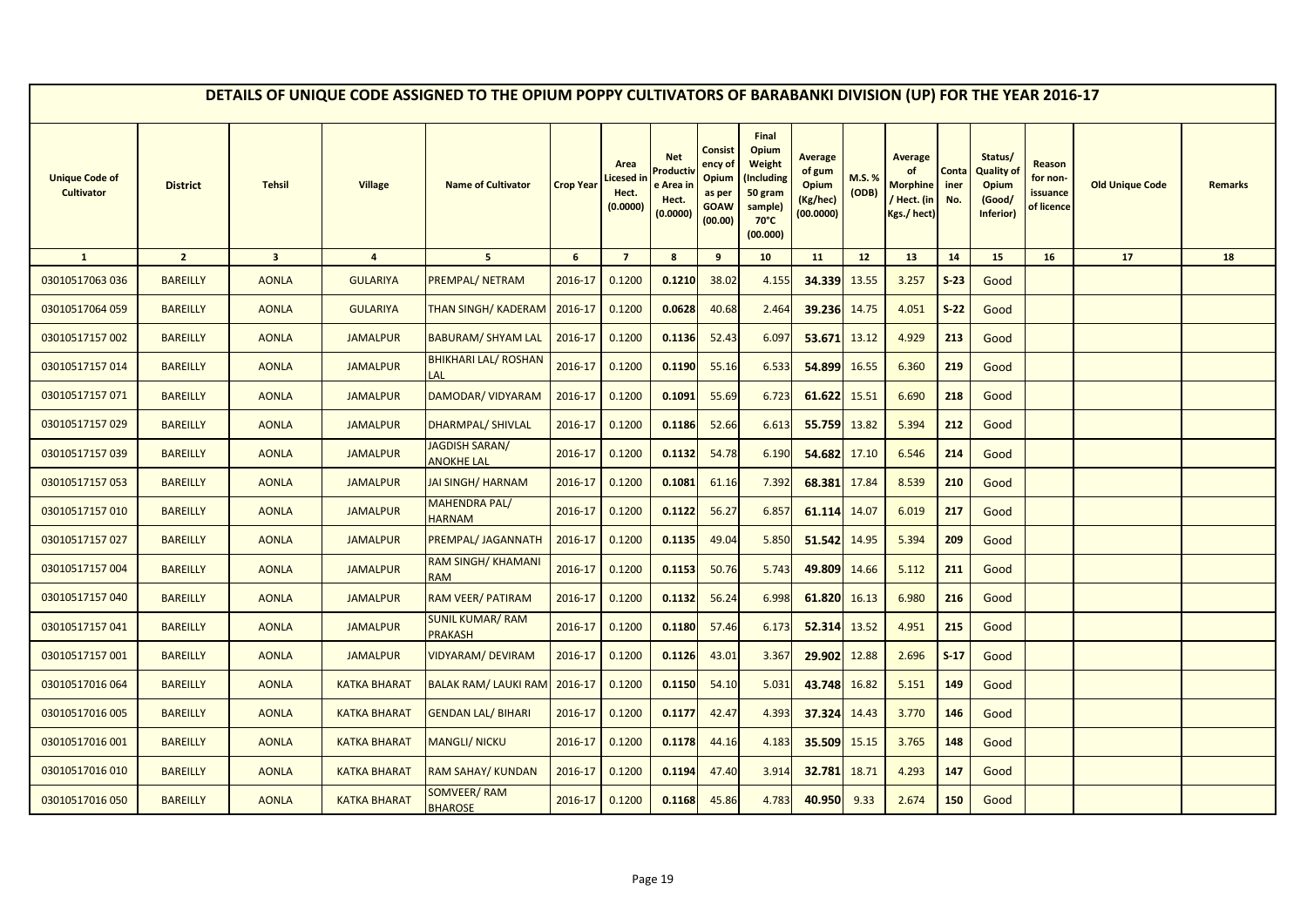|                                            |                 |                         |                     | DETAILS OF UNIQUE CODE ASSIGNED TO THE OPIUM POPPY CULTIVATORS OF BARABANKI DIVISION (UP) FOR THE YEAR 2016-17 |                  |                                        |                                                        |                                                                        |                                                                                            |                                                                   |                |                                                               |                      |                                                       |                                              |                        |                                 |
|--------------------------------------------|-----------------|-------------------------|---------------------|----------------------------------------------------------------------------------------------------------------|------------------|----------------------------------------|--------------------------------------------------------|------------------------------------------------------------------------|--------------------------------------------------------------------------------------------|-------------------------------------------------------------------|----------------|---------------------------------------------------------------|----------------------|-------------------------------------------------------|----------------------------------------------|------------------------|---------------------------------|
| <b>Unique Code of</b><br><b>Cultivator</b> | <b>District</b> | <b>Tehsil</b>           | <b>Village</b>      | <b>Name of Cultivator</b>                                                                                      | <b>Crop Year</b> | Area<br>icesed in<br>Hect.<br>(0.0000) | <b>Net</b><br>Product<br>e Area i<br>Hect.<br>(0.0000) | <b>Consist</b><br>ency of<br>Opium<br>as per<br><b>GOAW</b><br>(00.00) | Final<br>Opium<br>Weight<br>(Including<br>50 gram<br>sample)<br>$70^{\circ}$ C<br>(00.000) | <b>Average</b><br>of gum<br><b>Opium</b><br>(Kg/hec)<br>(00.0000) | M.S.%<br>(ODB) | <b>Average</b><br>of<br>Morphine<br>/ Hect. (in<br>Kgs./hect) | Conta<br>iner<br>No. | Status/<br>Quality of<br>Opium<br>(Good/<br>Inferior) | Reason<br>for non-<br>issuance<br>of licence | <b>Old Unique Code</b> | <b>Remarks</b>                  |
| $\mathbf{1}$                               | $\overline{2}$  | $\overline{\mathbf{3}}$ | $\overline{4}$      | 5 <sup>5</sup>                                                                                                 | 6                | $\overline{7}$                         | 8                                                      | 9                                                                      | 10                                                                                         | 11                                                                | 12             | 13                                                            | 14                   | 15                                                    | 16                                           | 17                     | 18                              |
| 03010517074 004                            | <b>BAREILLY</b> | <b>AONLA</b>            | <b>KHADAGPUR</b>    | <b>BELAWATI/MOOL</b><br>CHANDRA                                                                                | 2016-17          | 0.1200                                 | 0.1040                                                 | 46.29                                                                  | 2.553                                                                                      | 24.548                                                            | 15.58          | 2.677                                                         | 278                  | Good                                                  |                                              |                        |                                 |
| 03010517160 109                            | <b>BAREILLY</b> | <b>AONLA</b>            | <b>KHAILAM</b>      | <b>BADRI PRASAD/</b><br><b>ESHWARI PRASAD</b>                                                                  | 2016-17          | 0.2000                                 | 0.0726                                                 | 55.08                                                                  | 4.139                                                                                      | 57.011                                                            | 17.28          | 6.896                                                         | 141                  | Good                                                  |                                              |                        |                                 |
| 03010517160095                             | <b>BAREILLY</b> | <b>AONLA</b>            | <b>KHAILAM</b>      | <b>ISRAR MOHD/ NIYAZ</b><br><b>MOHD</b>                                                                        | 2016-17          | 0.2000                                 | 0.0468                                                 | 53.69                                                                  | 2.761                                                                                      | 58.996                                                            | 17.95          | 7.413                                                         | 143                  | Good                                                  |                                              |                        |                                 |
| 03010517160 195                            | <b>BAREILLY</b> | <b>AONLA</b>            | <b>KHAILAM</b>      | PURANLAL/BHAWANI                                                                                               | 2016-17          | 0.2000                                 | 0.0774                                                 | 55.32                                                                  | 4.354                                                                                      | 56.253                                                            | 16.18          | 6.372                                                         | 142                  | Good                                                  |                                              |                        |                                 |
| 03010517160 116                            | <b>BAREILLY</b> | <b>AONLA</b>            | <b>KHAILAM</b>      | <b>SHANKAR LAL/</b><br><b>POPIRAM</b>                                                                          | 2016-17          | 0.2000                                 | 0.0767                                                 | 59.00                                                                  | 4.787                                                                                      | 62.412                                                            | 15.75          | 6.882                                                         | 144                  | Good                                                  |                                              |                        |                                 |
| 03010517160093                             | <b>BAREILLY</b> | <b>AONLA</b>            | <b>KHAILAM</b>      | <b>WALI MOHAMMAD</b><br><b>KHAN/ ALYAR KHAN</b>                                                                | 2016-17          | 0.1200                                 | 0.1181                                                 | 43.69                                                                  | 4.126                                                                                      | 34.936                                                            | 19.18          | 4.690                                                         | 140                  | Good                                                  |                                              |                        |                                 |
| 03010517078 017                            | <b>BAREILLY</b> | <b>AONLA</b>            | <b>KITAUNA</b>      | <b>JAGAN/ SARUPI</b>                                                                                           | 2016-17          | 0.1200                                 | 0.1066                                                 | 52.91                                                                  | 5.881                                                                                      | 55.169 16.41                                                      |                | 6.337                                                         | 277                  | Good                                                  |                                              |                        | <b>Transfer from</b><br>Rukhada |
| 03010517078026                             | <b>BAREILLY</b> | <b>AONLA</b>            | <b>KITAUNA</b>      | <b>NARPAT SINGH/ DORI</b><br>AL                                                                                | 2016-17          | 0.1200                                 | 0.1035                                                 | 44.01                                                                  | 4.722                                                                                      | 45.623 13.47                                                      |                | 4.301                                                         | 276                  | Good                                                  |                                              |                        |                                 |
| 03010517083 002                            | <b>BAREILLY</b> | <b>AONLA</b>            | <b>LAXMIPUR</b>     | KALLU/ JAIRAM                                                                                                  | 2016-17          | 0.1200                                 | 0.1201                                                 | 36.50                                                                  | 4.093                                                                                      | 34.080                                                            | 5.37           | 1.281                                                         | $S-09$               | Inferior                                              |                                              |                        |                                 |
| 03010517083059                             | <b>BAREILLY</b> | <b>AONLA</b>            | <b>LAXMIPUR</b>     | <b>RAM SWAROOP/DORI</b><br>LAL                                                                                 | 2016-17          | 0.1200                                 | 0.1203                                                 | 31.58                                                                  | 3.880                                                                                      | 32.253                                                            | 5.00           | 1.129                                                         | $S-10$               | Inferior                                              |                                              |                        |                                 |
| 03010517168 001                            | <b>BAREILLY</b> | <b>AONLA</b>            | <b>MAJHARA</b>      | HARI VILAS PATHAK/<br><b>BECHE LAL</b>                                                                         | 2016-17          | 0.1200                                 | 0.1164                                                 | 45.74                                                                  | 5.214                                                                                      | 44.794                                                            | 20.94          | 6.566                                                         | 193                  | Good                                                  |                                              |                        |                                 |
| 03010517086 005                            | <b>BAREILLY</b> | <b>AONLA</b>            | <b>MAJHAUWA</b>     | <b>GANGA DEI/RAM</b><br><b>CHAND</b>                                                                           | 2016-17          | 0.1200                                 | 0.1233                                                 | 42.44                                                                  | 4.868                                                                                      | 39.481                                                            | 14.82          | 4.096                                                         | 274                  | Good                                                  |                                              |                        |                                 |
| 03010517124 020                            | <b>BAREILLY</b> | <b>AONLA</b>            | <b>MAU CHANDPUR</b> | <b>MUSTAK AHMAD/</b><br><b>ALAUDDIN</b>                                                                        | 2016-17          | 0.1200                                 | 0.1141                                                 | 51.81                                                                  | 5.603                                                                                      | 49.106                                                            | 16.91          | 5.813                                                         | 253                  | Good                                                  |                                              |                        |                                 |
| 03010517178006                             | <b>BAREILLY</b> | <b>AONLA</b>            | <b>NAGLA</b>        | RAM BHAJAN/ BHAI<br><b>SINGH</b>                                                                               | 2016-17          | 0.1200                                 | 0.1200                                                 | 44.85                                                                  | 5.164                                                                                      | 43.033                                                            | 18.64          | 5.615                                                         | 262                  | Good                                                  |                                              |                        |                                 |
| 03010517022 005                            | <b>BAREILLY</b> | <b>AONLA</b>            | <b>NAVADIYA</b>     | <b>BHIKHARI LAL/ JOGRAJ</b>                                                                                    | 2016-17          | 0.1200                                 | 0.0988                                                 | 42.83                                                                  | 4.387                                                                                      | 44.403                                                            | 12.21          | 3.795                                                         | 171                  | Good                                                  |                                              |                        |                                 |
| 03010517022 050                            | <b>BAREILLY</b> | <b>AONLA</b>            | <b>NAVADIYA</b>     | HAR DAYAL/ POTHIRAM                                                                                            | 2016-17          | 0.1200                                 | 0.1225                                                 | 41.29                                                                  | 5.315                                                                                      | 43.388                                                            | 18.53          | 5.627                                                         | 170                  | Good                                                  |                                              |                        |                                 |
| 03010517022 043                            | <b>BAREILLY</b> | <b>AONLA</b>            | <b>NAVADIYA</b>     | HARPAL/ PURAN LAL                                                                                              | 2016-17          | 0.1200                                 | 0.1200                                                 | 41.74                                                                  | 5.122                                                                                      | 42.683                                                            | 12.72          | 3.801                                                         | 172                  | Good                                                  |                                              |                        |                                 |
| 03010517022 022                            | <b>BAREILLY</b> | <b>AONLA</b>            | <b>NAVADIYA</b>     | RAM CHANDRA/<br>ROHILAL                                                                                        | 2016-17          | 0.1200                                 | 0.1190                                                 | 41.42                                                                  | 4.030                                                                                      | 33.866 17.75                                                      |                | 4.207                                                         | $S-12$               | Good                                                  |                                              |                        |                                 |
| 03010517022 034                            | <b>BAREILLY</b> | <b>AONLA</b>            | <b>NAVADIYA</b>     | RAMLAL/ CHIMMAN LAL 2016-17                                                                                    |                  | 0.1200                                 | 0.1080                                                 | 39.72                                                                  | 5.027                                                                                      | 46.546                                                            | 10.90          | 3.552                                                         | $S-11$               | Good                                                  |                                              |                        |                                 |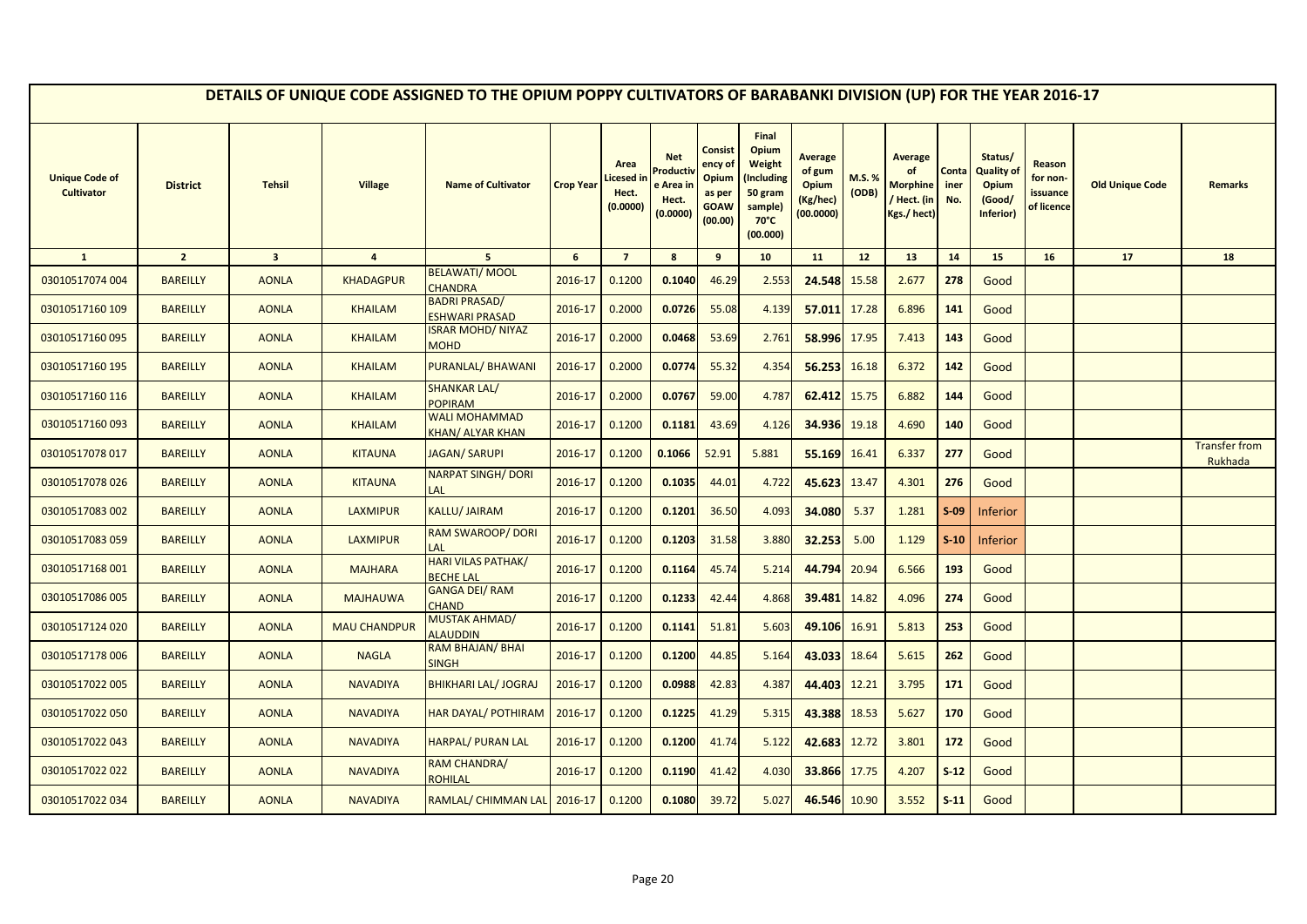|                                            |                 |                         |                  | DETAILS OF UNIQUE CODE ASSIGNED TO THE OPIUM POPPY CULTIVATORS OF BARABANKI DIVISION (UP) FOR THE YEAR 2016-17 |                  |                                        |                                                         |                                                                 |                                                                                            |                                                                   |                |                                                                |                      |                                                              |                                              |                        |                |
|--------------------------------------------|-----------------|-------------------------|------------------|----------------------------------------------------------------------------------------------------------------|------------------|----------------------------------------|---------------------------------------------------------|-----------------------------------------------------------------|--------------------------------------------------------------------------------------------|-------------------------------------------------------------------|----------------|----------------------------------------------------------------|----------------------|--------------------------------------------------------------|----------------------------------------------|------------------------|----------------|
| <b>Unique Code of</b><br><b>Cultivator</b> | <b>District</b> | <b>Tehsil</b>           | <b>Village</b>   | <b>Name of Cultivator</b>                                                                                      | <b>Crop Year</b> | Area<br>icesed in<br>Hect.<br>(0.0000) | <b>Net</b><br>Product<br>e Area ir<br>Hect.<br>(0.0000) | Consist<br>ency of<br>Opium<br>as per<br><b>GOAW</b><br>(00.00) | Final<br>Opium<br>Weight<br>Including)<br>50 gram<br>sample)<br>$70^{\circ}$ C<br>(00.000) | <b>Average</b><br>of gum<br><b>Opium</b><br>(Kg/hec)<br>(00.0000) | M.S.%<br>(ODB) | <b>Average</b><br><b>Morphine</b><br>/ Hect. (in<br>Kgs./hect) | Conta<br>iner<br>No. | Status/<br><b>Quality of</b><br>Opium<br>(Good/<br>Inferior) | Reason<br>for non-<br>issuance<br>of licence | <b>Old Unique Code</b> | <b>Remarks</b> |
| $\mathbf{1}$                               | $\overline{2}$  | $\overline{\mathbf{3}}$ | $\overline{4}$   | 5 <sub>5</sub>                                                                                                 | 6                | $\overline{7}$                         | 8                                                       | 9                                                               | 10                                                                                         | 11                                                                | 12             | 13                                                             | 14                   | 15                                                           | 16                                           | 17                     | 18             |
| 03010517192 008                            | <b>BAREILLY</b> | <b>AONLA</b>            | <b>RAHMANPUR</b> | <b>NAIPAL SINGH/ JAILAL</b>                                                                                    | 2016-17          | 0.1200                                 | 0.1110                                                  | 51.83                                                           | 5.405                                                                                      | 48.694                                                            | 18.72          | 6.381                                                          | 235                  | Good                                                         |                                              |                        |                |
| 03010517102 023                            | <b>BAREILLY</b> | <b>AONLA</b>            | <b>RAHTUIYA</b>  | <b>CHANDRAPAL/ UMRAO</b>                                                                                       | 2016-17          | 0.1200                                 | 0.1217                                                  | 53.44                                                           | 5.619                                                                                      | 46.171                                                            | 18.30          | 5.914                                                          | 155                  | Good                                                         |                                              |                        |                |
| 03010517102 011                            | <b>BAREILLY</b> | <b>AONLA</b>            | <b>RAHTUIYA</b>  | NEKPAL/KHUSHLI RAM                                                                                             | 2016-17          | 0.1200                                 | 0.1211                                                  | 48.91                                                           | 4.255                                                                                      | 35.136                                                            | 13.23          | 3.254                                                          | 153                  | Good                                                         |                                              |                        |                |
| 03010517102 008                            | <b>BAREILLY</b> | <b>AONLA</b>            | <b>RAHTUIYA</b>  | PREM PAL/HIRALAL                                                                                               | 2016-17          | 0.1200                                 | 0.1221                                                  | 46.77                                                           | 5.145                                                                                      | 42.138                                                            | 15.78          | 4.654                                                          | 152                  | Good                                                         |                                              |                        |                |
| 03010517102 001                            | <b>BAREILLY</b> | <b>AONLA</b>            | <b>RAHTUIYA</b>  | RAKESH/ PANCHAM                                                                                                | 2016-17          | 0.1200                                 | 0.1192                                                  | 51.77                                                           | 5.606                                                                                      | 47.030 17.54                                                      |                | 5.774                                                          | 154                  | Good                                                         |                                              |                        |                |
| 03010517026 013                            | <b>BAREILLY</b> | <b>AONLA</b>            | <b>RUDRAPUR</b>  | <b>PRAN SUKH/ PULAND</b>                                                                                       | 2016-17          | 0.1200                                 | 0.1183                                                  | 57.00                                                           | 6.604                                                                                      | 55.824 15.16                                                      |                | 5.924                                                          | 195                  | Good                                                         |                                              |                        |                |
| 03010517111 085                            | <b>BAREILLY</b> | <b>AONLA</b>            | <b>RUKHADA</b>   | LEELADHAR/ DULIRAM                                                                                             | 2016-17          | 0.2000                                 | 0.0210                                                  | 69.09                                                           | 1.402                                                                                      | 66.762 18.11                                                      |                | 8.461                                                          | 167                  | Good                                                         |                                              |                        |                |
| 03010517111 014                            | <b>BAREILLY</b> | <b>AONLA</b>            | <b>RUKHADA</b>   | <b>NAUSHAD HUSAIN/</b><br><b>HABBAN</b>                                                                        | 2016-17          | 0.1200                                 | 0.1154                                                  | 55.14                                                           | 5.798                                                                                      | 50.243                                                            | 18.15          | 6.383                                                          | 166                  | Good                                                         |                                              |                        |                |
| 03010517027 047                            | <b>BAREILLY</b> | <b>AONLA</b>            | <b>SAKARPUR</b>  | <b>BABURAM/ PARSRAM</b>                                                                                        | 2016-17          | 0.1200                                 | 0.1180                                                  | 55.01                                                           | 6.640                                                                                      | 56.271                                                            | 16.09          | 6.338                                                          | 126                  | Good                                                         |                                              |                        |                |
| 03010517027 052                            | <b>BAREILLY</b> | <b>AONLA</b>            | <b>SAKARPUR</b>  | <b>CHANDRAPAL/ RAMLAL</b>                                                                                      | 2016-17          | 0.2000                                 | 0.2021                                                  | 51.16                                                           | 9.333                                                                                      | 46.180                                                            | 16.42          | 5.308                                                          | 116                  | Good                                                         |                                              |                        |                |
| 03010517027 057                            | <b>BAREILLY</b> | <b>AONLA</b>            | <b>SAKARPUR</b>  | CHANDRAPAL/<br>SHYAMLAL                                                                                        | 2016-17          | 0.2000                                 | 0.2009                                                  | 52.07                                                           | 10.488                                                                                     | 52.205                                                            | 17.71          | 6.472                                                          | 115                  | Good                                                         |                                              |                        |                |
| 03010517027 075                            | <b>BAREILLY</b> | <b>AONLA</b>            | <b>SAKARPUR</b>  | <b>DAMMAR LAL/ SUMERI</b>                                                                                      | 2016-17          | 0.1200                                 | 0.1067                                                  | 51.37                                                           | 5.621                                                                                      | 52.680                                                            | 17.11          | 6.310                                                          | 117                  | Good                                                         |                                              |                        |                |
| 03010517027 018                            | <b>BAREILLY</b> | <b>AONLA</b>            | <b>SAKARPUR</b>  | GANESHI DEVI/<br>LEELADHAR                                                                                     | 2016-17          | 0.1200                                 | 0.1189                                                  | 53.23                                                           | 6.266                                                                                      | 52.700                                                            | 17.13          | 6.319                                                          | 133                  | Good                                                         |                                              |                        |                |
| 03010517027 084                            | <b>BAREILLY</b> | <b>AONLA</b>            | <b>SAKARPUR</b>  | <b>JHUNNA LAL MAURYA/</b><br><b>GIRDHARI LAL</b>                                                               | 2016-17          | 0.1200                                 | 0.1078                                                  | 51.01                                                           | 4.482                                                                                      | 41.577                                                            | 17.19          | 5.003                                                          | 119                  | Good                                                         |                                              |                        |                |
| 03010517027 051                            | <b>BAREILLY</b> | <b>AONLA</b>            | <b>SAKARPUR</b>  | JEEVAN LAL/ SHER<br><b>BAHADUR</b>                                                                             | 2016-17          | 0.1200                                 | 0.1178                                                  | 50.42                                                           | 6.281                                                                                      | 53.319                                                            | 17.83          | 6.655                                                          | 123                  | Good                                                         |                                              |                        |                |
| 03010517027 011                            | <b>BAREILLY</b> | <b>AONLA</b>            | <b>SAKARPUR</b>  | <b>SHISHU PAL SINGH/</b><br><b>JAGAN</b>                                                                       | 2016-17          | 0.1200                                 | 0.1187                                                  | 54.70                                                           | 6.697                                                                                      | 56.420 21.35                                                      |                | 8.432                                                          | 127                  | Good                                                         |                                              |                        |                |
| 03010517027 055                            | <b>BAREILLY</b> | <b>AONLA</b>            | <b>SAKARPUR</b>  | <b>MUNNALAL/ GIRDHARI</b>                                                                                      | 2016-17          | 0.1200                                 | 0.0722                                                  | 54.33                                                           | 3.035                                                                                      | 42.036 17.78                                                      |                | 5.231                                                          | 120                  | Good                                                         |                                              |                        |                |
| 03010517027 085                            | <b>BAREILLY</b> | <b>AONLA</b>            | <b>SAKARPUR</b>  | <b>MUNNI DEVI/ KHEM</b><br><b>KHARAN</b>                                                                       | 2016-17          | 0.2000                                 | 0.1946                                                  | 51.86                                                           | 10.046                                                                                     | 51.624                                                            | 14.87          | 5.374                                                          | 118                  | Good                                                         |                                              |                        |                |
| 03010517027 049                            | <b>BAREILLY</b> | <b>AONLA</b>            | <b>SAKARPUR</b>  | NAND KISHOR/ LAKHAN                                                                                            | 2016-17          | 0.1200                                 | 0.1145                                                  | 60.47                                                           | 6.116                                                                                      | 53.415 17.43                                                      |                | 6.517                                                          | 131                  | Good                                                         |                                              |                        |                |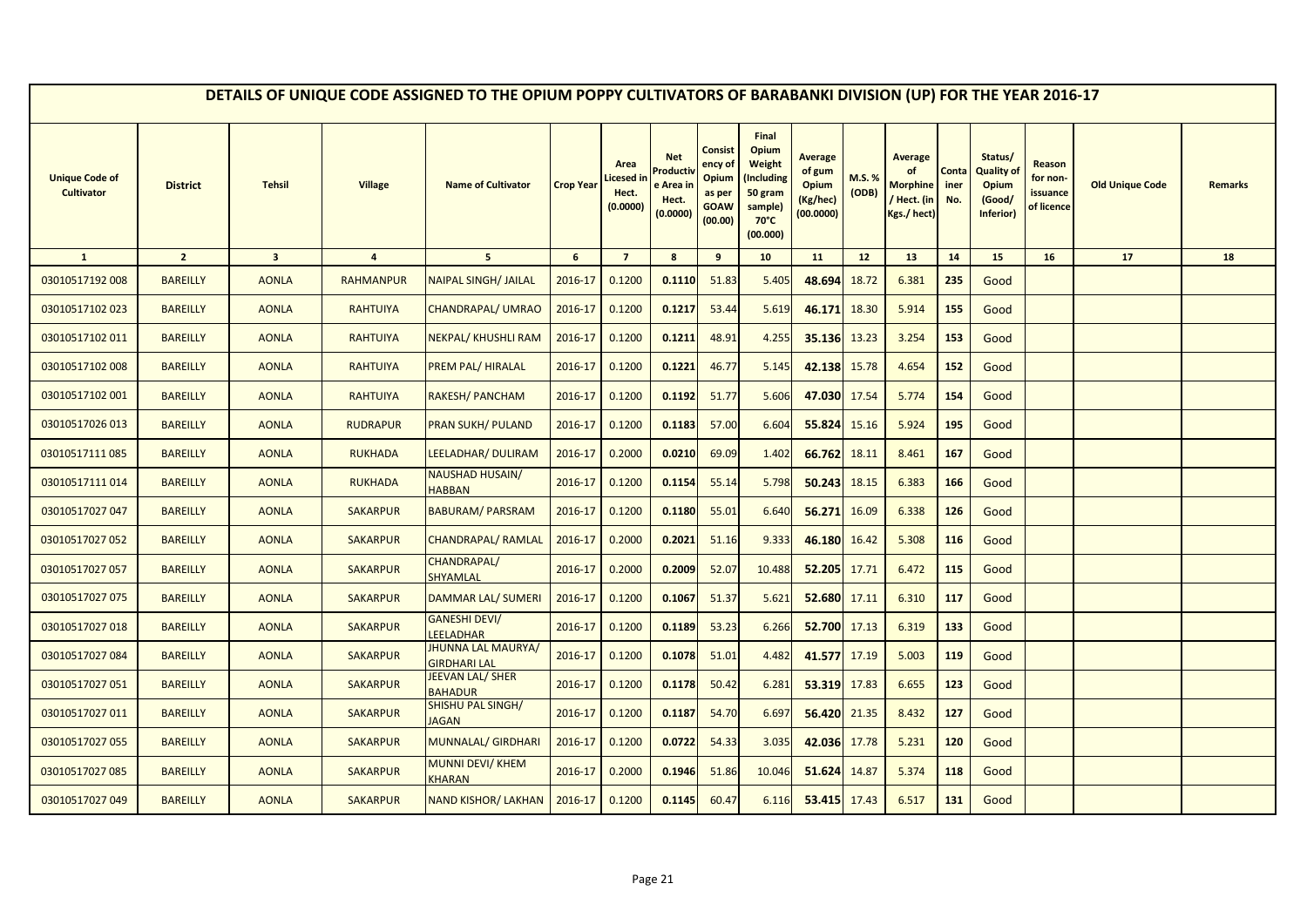|                                            |                 |                         |                      | DETAILS OF UNIQUE CODE ASSIGNED TO THE OPIUM POPPY CULTIVATORS OF BARABANKI DIVISION (UP) FOR THE YEAR 2016-17 |                  |                                        |                                                                     |                                                                 |                                                                                                   |                                                                   |                 |                                                                       |                      |                                                                     |                                              |                        |                                  |
|--------------------------------------------|-----------------|-------------------------|----------------------|----------------------------------------------------------------------------------------------------------------|------------------|----------------------------------------|---------------------------------------------------------------------|-----------------------------------------------------------------|---------------------------------------------------------------------------------------------------|-------------------------------------------------------------------|-----------------|-----------------------------------------------------------------------|----------------------|---------------------------------------------------------------------|----------------------------------------------|------------------------|----------------------------------|
| <b>Unique Code of</b><br><b>Cultivator</b> | <b>District</b> | <b>Tehsil</b>           | <b>Village</b>       | <b>Name of Cultivator</b>                                                                                      | <b>Crop Year</b> | Area<br>icesed in<br>Hect.<br>(0.0000) | <b>Net</b><br>roduct <sup>,</sup><br>e Area ir<br>Hect.<br>(0.0000) | Consist<br>ency of<br>Opium<br>as per<br><b>GOAW</b><br>(00.00) | Final<br>Opium<br><b>Weight</b><br>(Including<br>50 gram<br>sample)<br>$70^{\circ}$ C<br>(00.000) | <b>Average</b><br>of gum<br><b>Opium</b><br>(Kg/hec)<br>(00.0000) | M.S. %<br>(ODB) | <b>Average</b><br>of<br><b>Morphine</b><br>/ Hect. (in<br>Kgs./ hect) | Conta<br>iner<br>No. | Status/<br><b>Quality of</b><br><b>Opium</b><br>(Good/<br>Inferior) | Reason<br>for non-<br>issuance<br>of licence | <b>Old Unique Code</b> | <b>Remarks</b>                   |
| $\mathbf{1}$                               | $\overline{2}$  | $\overline{\mathbf{3}}$ | $\overline{4}$       | 5 <sup>5</sup>                                                                                                 | 6                | $\overline{7}$                         | 8                                                                   | 9                                                               | 10                                                                                                | 11                                                                | 12 <sup>2</sup> | 13                                                                    | 14                   | 15                                                                  | 16                                           | 17                     | 18                               |
| 03010517027 017                            | <b>BAREILLY</b> | <b>AONLA</b>            | <b>SAKARPUR</b>      | <b>NATTHO DEVI/ RAM</b><br><b>GOPAL</b>                                                                        | 2016-17          | 0.1200                                 | 0.1171                                                              | 63.94                                                           | 6.659                                                                                             | 56.866                                                            | 18.96           | 7.547                                                                 | 132                  | Good                                                                |                                              |                        |                                  |
| 03010517027 086                            | <b>BAREILLY</b> | <b>AONLA</b>            | <b>SAKARPUR</b>      | PURANLAL/ KHYALI RAM                                                                                           | 2016-17          | 0.1200                                 | 0.1160                                                              | 51.65                                                           | 4.781                                                                                             | 41.216 17.35                                                      |                 | 5.006                                                                 | 121                  | Good                                                                |                                              |                        | <b>Transfer from</b><br>Rudrapur |
| 03010517027 060                            | <b>BAREILLY</b> | <b>AONLA</b>            | <b>SAKARPUR</b>      | PURANLAL/ NANHKAU                                                                                              | 2016-17          | 0.1200                                 | 0.1196                                                              | 49.06                                                           | 5.453                                                                                             | 45.594 17.57                                                      |                 | 5.607                                                                 | 114                  | Good                                                                |                                              |                        |                                  |
| 03010517027 045                            | <b>BAREILLY</b> | <b>AONLA</b>            | <b>SAKARPUR</b>      | RAKESH BABU/ DEEP<br><b>CHAND</b>                                                                              | 2016-17          | 0.1200                                 | 0.0667                                                              | 53.57                                                           | 3.773                                                                                             | 56.567                                                            | 16.80           | 6.652                                                                 | 122                  | Good                                                                |                                              |                        |                                  |
| 03010517027 036                            | <b>BAREILLY</b> | <b>AONLA</b>            | <b>SAKARPUR</b>      | <b>RAM PYARI/ GHAN</b><br><b>SHYAM</b>                                                                         | 2016-17          | 0.1200                                 | 0.1182                                                              | 55.14                                                           | 6.562                                                                                             | 55.516                                                            | 13.00           | 5.052                                                                 | 130                  | Good                                                                |                                              |                        |                                  |
| 03010517027 044                            | <b>BAREILLY</b> | <b>AONLA</b>            | <b>SAKARPUR</b>      | <b>SHANTI DEVI/ HARI</b><br><b>SHANKAR</b>                                                                     | 2016-17          | 0.1200                                 | 0.1184                                                              | 55.15                                                           | 6.476                                                                                             | 54.696 18.11                                                      |                 | 6.934                                                                 | 125                  | Good                                                                |                                              |                        |                                  |
| 03010517027 015                            | <b>BAREILLY</b> | <b>AONLA</b>            | <b>SAKARPUR</b>      | <b>SHIV DEI/ DEEPCHAND</b>                                                                                     | 2016-17          | 0.1200                                 | 0.1120                                                              | 51.44                                                           | 5.805                                                                                             | 51.830                                                            | 15.42           | 5.595                                                                 | 128                  | Good                                                                |                                              |                        |                                  |
| 03010517027 054                            | <b>BAREILLY</b> | <b>AONLA</b>            | <b>SAKARPUR</b>      | <b>SUKHLAL/ LALMAN</b>                                                                                         | 2016-17          | 0.1200                                 | 0.1203                                                              | 56.67                                                           | 6.606                                                                                             | 54.913                                                            | 14.61           | 5.616                                                                 | 124                  | Good                                                                |                                              |                        |                                  |
| 03010517027 077                            | <b>BAREILLY</b> | <b>AONLA</b>            | <b>SAKARPUR</b>      | <b>VIDHYA DEVI/ SUKHRAM</b>                                                                                    | 2016-17          | 0.2000                                 | 0.1976                                                              | 63.07                                                           | 12.974                                                                                            | 65.658                                                            | 16.52           | 7.593                                                                 | 129                  | Good                                                                |                                              |                        |                                  |
| 03010517198 004                            | <b>BAREILLY</b> | <b>AONLA</b>            | <b>SHARIFPUR</b>     | <b>JAMUNA PRASAD/</b><br><b>BHOJRAJ</b>                                                                        | 2016-17          | 0.1200                                 | 0.0466                                                              | 49.71                                                           | 2.152                                                                                             | 46.180                                                            | 16.13           | 5.214                                                                 | 134                  | Good                                                                |                                              |                        |                                  |
| 03010517114 165                            | <b>BAREILLY</b> | <b>AONLA</b>            | <b>SHIVPURI - II</b> | <b>DATARAM/ PRASADI LAL</b>                                                                                    | 2016-17          | 0.1200                                 | 0.1192                                                              | 47.49                                                           | 5.760                                                                                             | 48.322                                                            | 14.89           | 5.036                                                                 | 280                  | Good                                                                |                                              |                        |                                  |
| 03010517030 007                            | <b>BAREILLY</b> | <b>AONLA</b>            | <b>SINGHA</b>        | FOOLMATI/ OMKAR                                                                                                | 2016-17          | 0.1200                                 | 0.1172                                                              | 38.92                                                           | 4.248                                                                                             | 36.246                                                            | 13.34           | 3.384                                                                 | $S-26$               | Good                                                                |                                              |                        |                                  |
| 03010517030 017                            | <b>BAREILLY</b> | <b>AONLA</b>            | <b>SINGHA</b>        | <b>HIRALAL/ LAKHAN</b>                                                                                         | 2016-17          | 0.1200                                 | 0.0637                                                              | 39.71                                                           | 2.632                                                                                             | 41.319                                                            | 15.74           | 4.553                                                                 | $S-28$               | Good                                                                |                                              |                        |                                  |
| 03010517030 004                            | <b>BAREILLY</b> | <b>AONLA</b>            | <b>SINGHA</b>        | <b>MADANLAL/ DAMPAT</b><br><b>RAM</b>                                                                          | 2016-17          | 0.1200                                 | 0.1096                                                              | 43.11                                                           | 4.847                                                                                             | 44.224                                                            | 13.73           | 4.250                                                                 | 266                  | Good                                                                |                                              |                        |                                  |
| 03010517030049                             | <b>BAREILLY</b> | <b>AONLA</b>            | <b>SINGHA</b>        | <b>MUKESH CHAND/</b><br><b>HIRALAL</b>                                                                         | 2016-17          | 0.1200                                 | 0.1250                                                              | 33.22                                                           | 4.214                                                                                             | 33.712                                                            | 11.92           | 2.813                                                                 | $S-29$               | Good                                                                |                                              |                        |                                  |
| 03010517030 003                            | <b>BAREILLY</b> | <b>AONLA</b>            | <b>SINGHA</b>        | RAGHUVEER/ DWARIKA<br><b>PRASAD</b>                                                                            | 2016-17          | 0.1200                                 | 0.1106                                                              | 39.74                                                           | 3.923                                                                                             | 35.470                                                            | 16.96           | 4.211                                                                 | $S-27$               | Good                                                                |                                              |                        |                                  |
| 03010517030028                             | <b>BAREILLY</b> | <b>AONLA</b>            | <b>SINGHA</b>        | RAJENDRA/ MANOHAR<br>LAL                                                                                       | 2016-17          | 0.1200                                 | 0.1148                                                              | 37.61                                                           | 4.497                                                                                             | 39.172                                                            | 15.58           | 4.272                                                                 | $S-30$               | Good                                                                |                                              |                        |                                  |
| 03010517031051                             | <b>BAREILLY</b> | <b>AONLA</b>            | <b>SIRSA</b>         | KALAWATI/NADRAM                                                                                                | 2016-17          | 0.1200                                 | 0.1240                                                              | 50.38                                                           | 6.226                                                                                             | 50.210 17.31                                                      |                 | 6.083                                                                 | 230                  | Good                                                                |                                              |                        |                                  |
| 03010517031052                             | <b>BAREILLY</b> | <b>AONLA</b>            | <b>SIRSA</b>         | <b>MAHENDRA PAL/</b><br><b>MANOHAR LAL</b>                                                                     | 2016-17          | 0.1200                                 | 0.1200                                                              | 46.81                                                           | 4.948                                                                                             | 41.233 14.74                                                      |                 | 4.255                                                                 | 228                  | Good                                                                |                                              |                        |                                  |